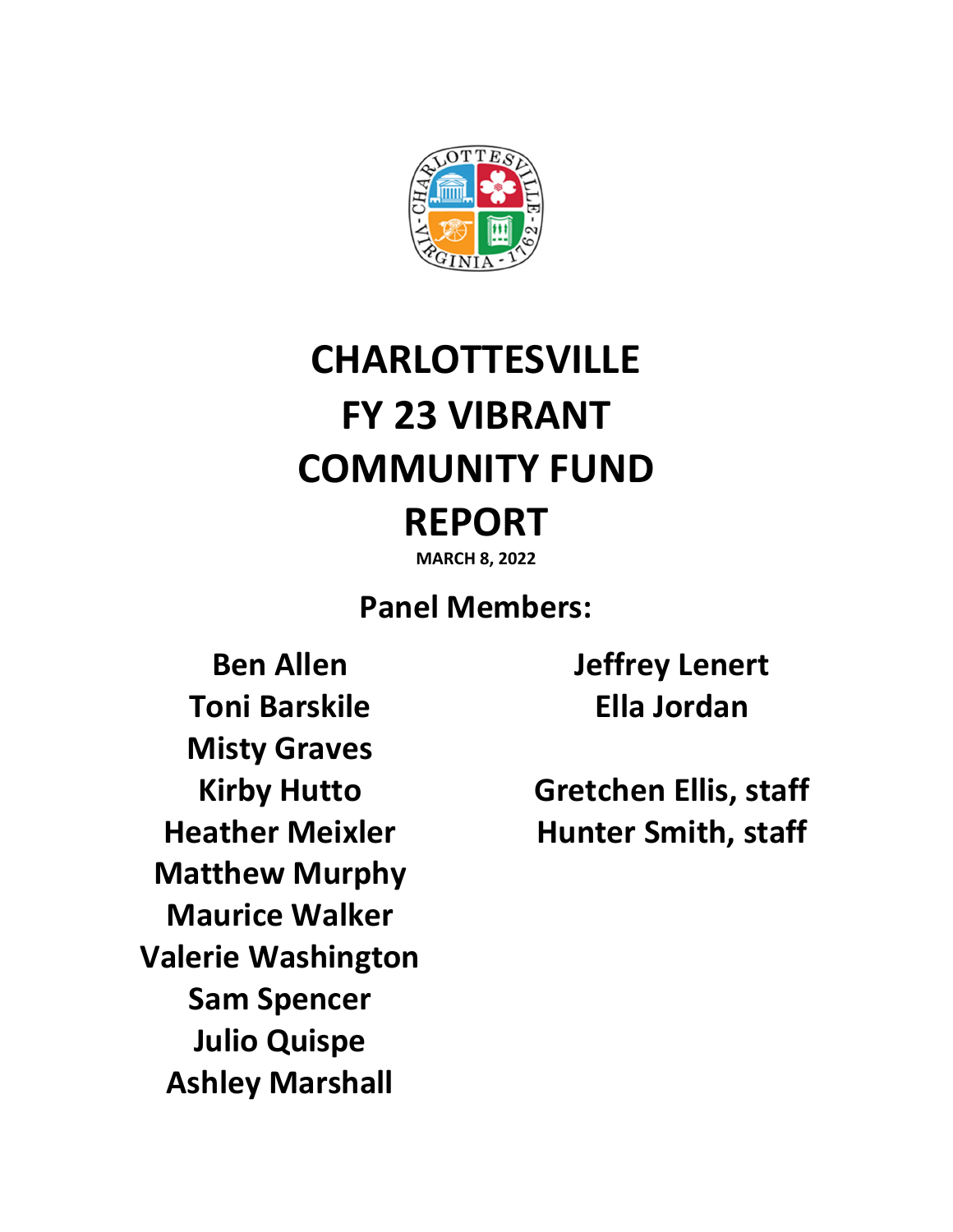# **CONTENTS**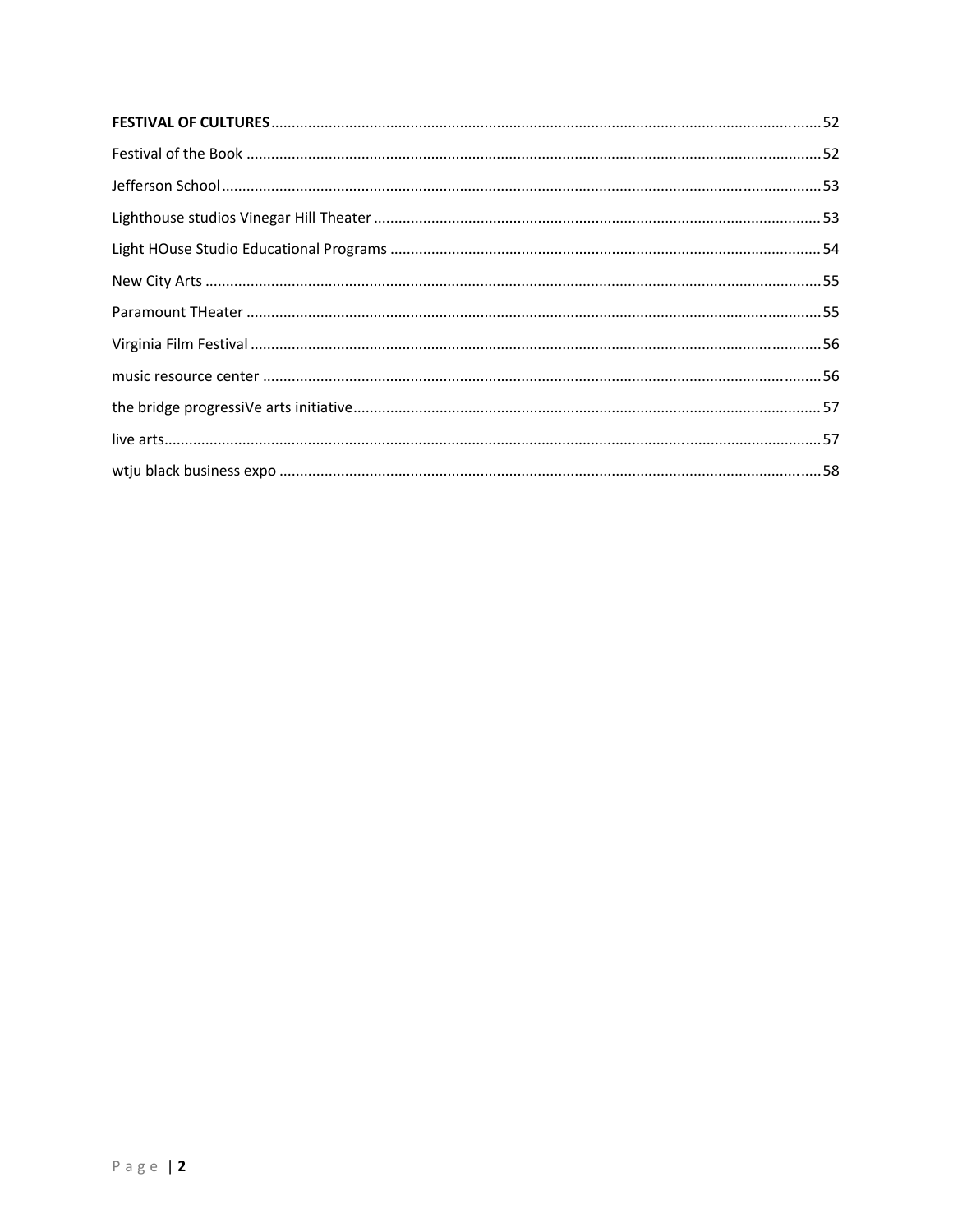#### **INTRODUCTION**

#### **BACKGROUND:**

During calendar year 2019, the City of Charlottesville and City Council conducted a study of how the City funds human service nonprofits and initiated a number of changes, including:

- Six broad funding priority areas were adopted: Education/Youth, Jobs/Wages, Community/Public Safety, Affordable Housing, Health, and Racial Equity
- Changed composition of review team to reflect more lived experience with poverty and nonprofit consumers, paid for participation
- Specific training for review team on conflict of interest and power dynamics
- Minor changes to application evaluation tool

These changes were continued for the FY23 Vibrant Community Fund process. This is the first phase of a project to enhance City funding practices. The next phase will continue to explore recommendations from a Measurements & Solutions Workgroup, whose work was significantly delayed by the pandemic. Contractual organizations are evaluated by the budget office, but do not receive panel reviews.

For FY23, the City received 42 applications for operational funding, three new Start Up applications and 14 applications from Arts and Cultural organizations.

City staff recruited a diverse Vital Community Fund panel to review the applications. Members were evenly divided between those with lived experience with human service organizations, those with human service knowledge, and those with grant‐making knowledge. Non‐staff panelists were paid for their participation. All members received a thorough orientation, which included training on conflicts of interest and power dynamics.

# **OPERATIONAL FUNDING REVIEW PROCESS:**

Programs requesting operational grants submitted a full application, which included seven narrative questions. Panelists reviewed the applications for *quality* using an objective rubric that evaluated:

- $\triangleright$  Strategies that address Diversity, Equity and Inclusion,
- $\triangleright$  How the program addresses a priority area,
- $\triangleright$  Demonstration of need for the program,
- $\triangleright$  Understanding of participants,
- $\triangleright$  Strategies used to meet those needs,
- $\triangleright$  Use of best practices,
- $\triangleright$  Evaluation plan and metrics used,

Introduction Page | **3**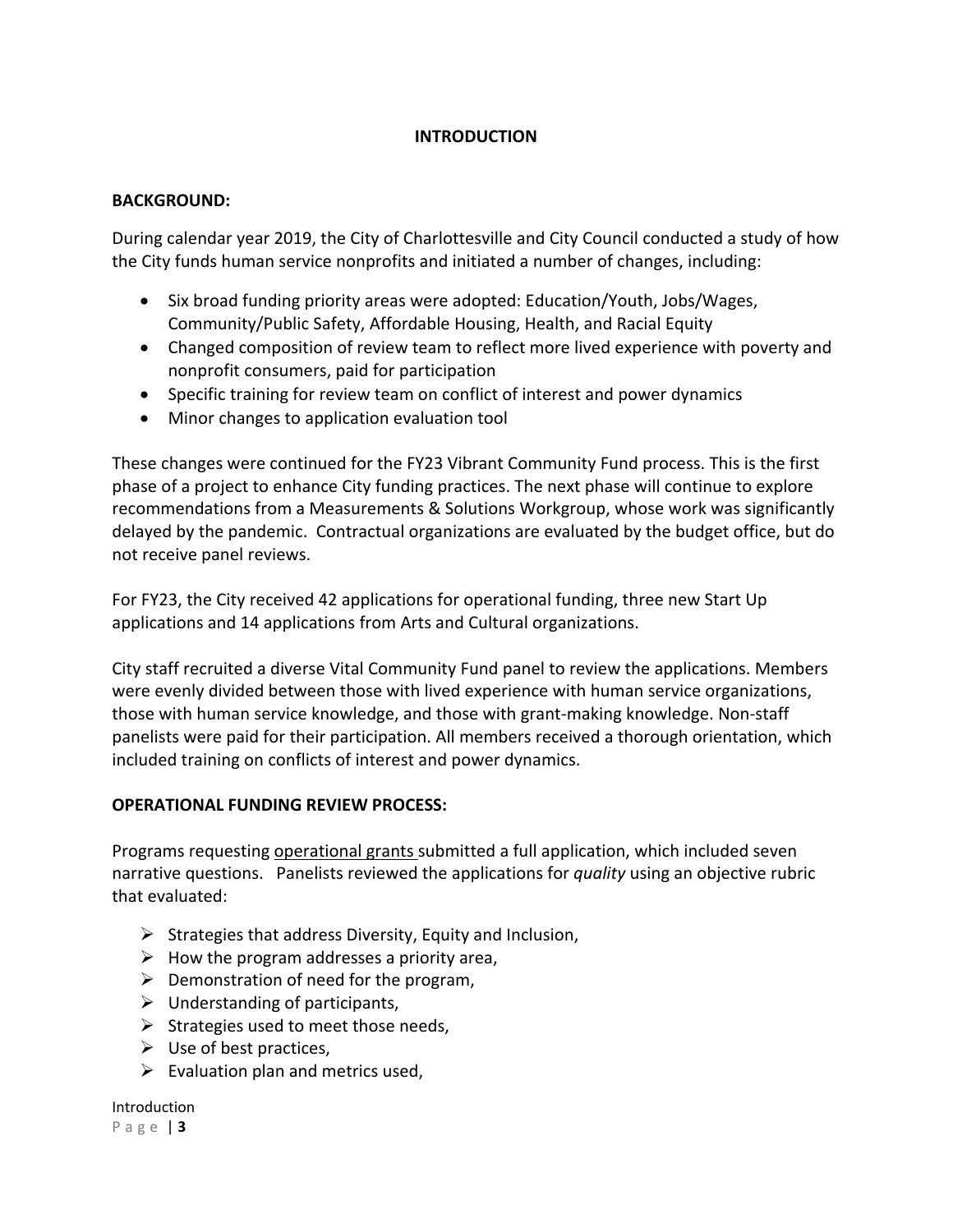- $\triangleright$  Local collaborative efforts.
- $\triangleright$  Engagement of high need and underserved populations,
- $\triangleright$  Program participants involvement in evaluation and governance,
- $\triangleright$  Proposed outcome and outcomes achieved in the previous year, and
- $\triangleright$  Fiscal stability.

Programs requesting more than \$100,000 received a virtual site visit from one or more panelists.

Panel members reviewed and rated applications individually and as a group. They came to consensus on a final rating. Ratings for both sets of operational applications were based on a 100 point scale and place in four categories:

**Level 1: Exemplary** 87‐100 points **Level 2: Solid** 86‐78 points **Level 3: Fair** 77‐75 point **Level 4: Weak** less than 75 points

In addition to their panel review of the quality of programs, panelists were also asked to rank the importance of the *type of service* being provided. These rankings were made individually and then averaged, although they were consistent across panelists. Panelists were given four choices for each application and asked to select one.

**Level A: Essential** The services are essential to meet the Council priority area (i.e., the priority cannot be addressed without the service and/or the City would have to provide the service and/or the service is critical to community well‐being)

**Level B: Important** The services are important to meet the Council priority area (i.e., the service is an integral part of a comprehensive strategy to address priority or community wellbeing may not be improved without the service)

**Level C: Helpful** The services are helpful to meet the Council priority area (i.e., the services address a priority and support the current level of community well‐being).

**Level D: Not important/relevant** The services are not important/relevant to the Council priority area.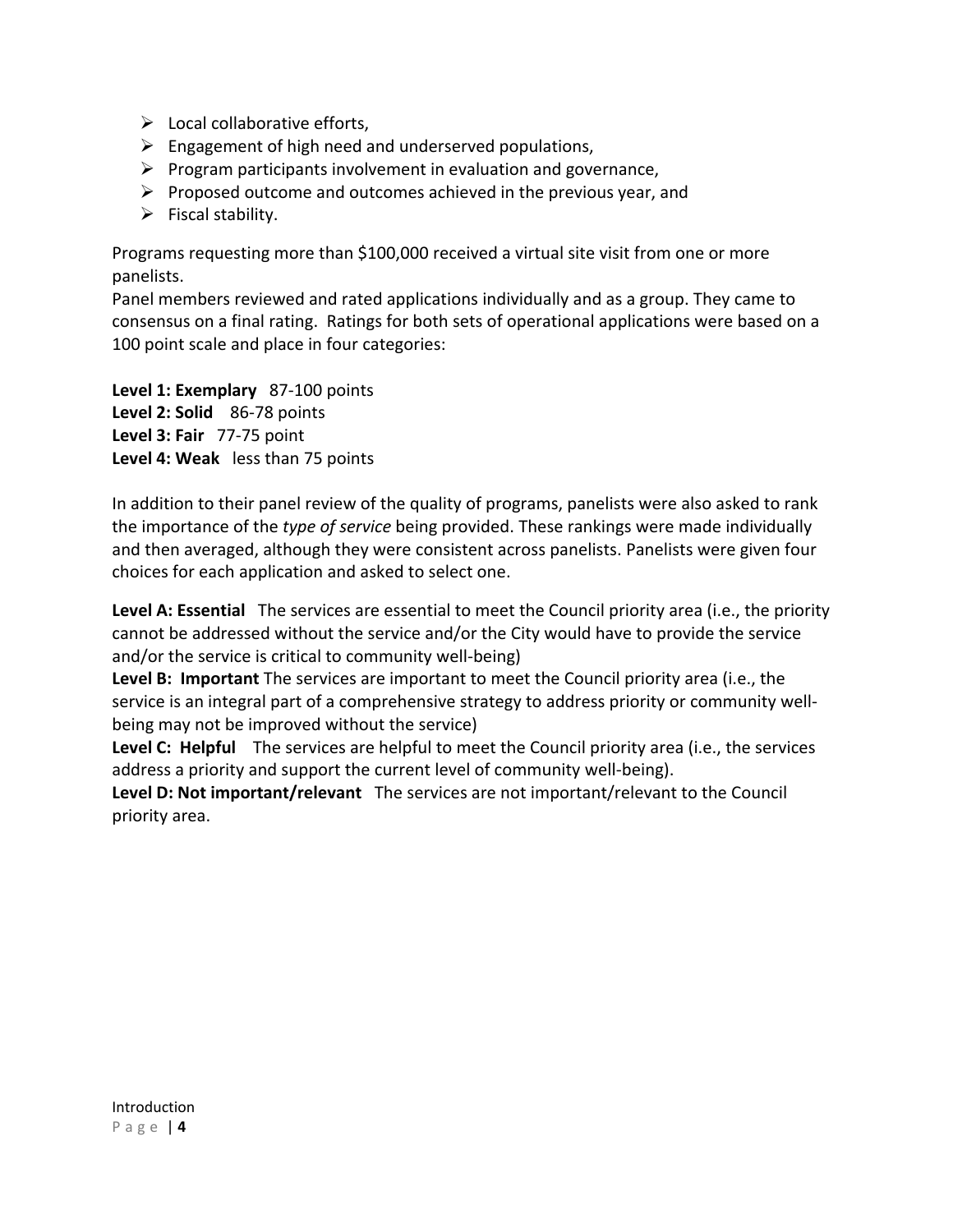All Applicants | Essential Service Type Important Service Type Helpful Service Type Not Important Service Type Exemplary **Quality** 11 programs **1‐A** 7 programs **1‐B** Solid Quality | 1 program **2‐A** 12 programs **2‐B** 2 programs **2‐C** 1 program **2‐D** Fair Quality |  $\vert$  4 programs **3‐B** 1 programs **3‐C** Weak Quality | 1 program **4‐B** 

The grid below shows how the quality ratings and importance rankings aligned:

For Human Services applications, the City Manager's proposed budget recommends funding at 85% of the requested amount for programs rated 1‐A (exemplary/essential), 65% for programs rated 1‐B (exemplary/important), 35% for programs rated 2‐A (solid/essential) and 2‐B (solid/important). This year, 31 organizations were funded through the Vibrant Community Fund operational grants review process.

#### **ARTS AND CULTURAL REVIEW PROCESS:**

A small committee reviewed the nine applications received from arts and cultural organizations. Applications were rated on a 100 point scale that examined:

- $\triangleright$  Feasibility
- $\triangleright$  Potential demonstrable or measurable impact
- $\triangleright$  Alignment with City priorities
- $\triangleright$  Evaluation
- $\triangleright$  Organizational stability and experience

All applications were rated exemplary and solid. The City Manager's budget recommends funding at 70% of the requested amount for exemplary applications and at 40% of the requested amount for solid applications. This year, 13 organizations were funded through the Vibrant Community Fund arts and cultural review process.

#### **SUMMARY OF APPLICATIONS:**

The following pages contain summaries of operational applications in alphabetical order of the host agency. The summaries include a brief description of the program, information about funding requested, a report of the Vibrant Community Funding quality rating and importance ranking, and a statement by the applicant about their perceptions of the repercussions of not receiving the requested funding. A summary of arts and culture applications begins on page 52.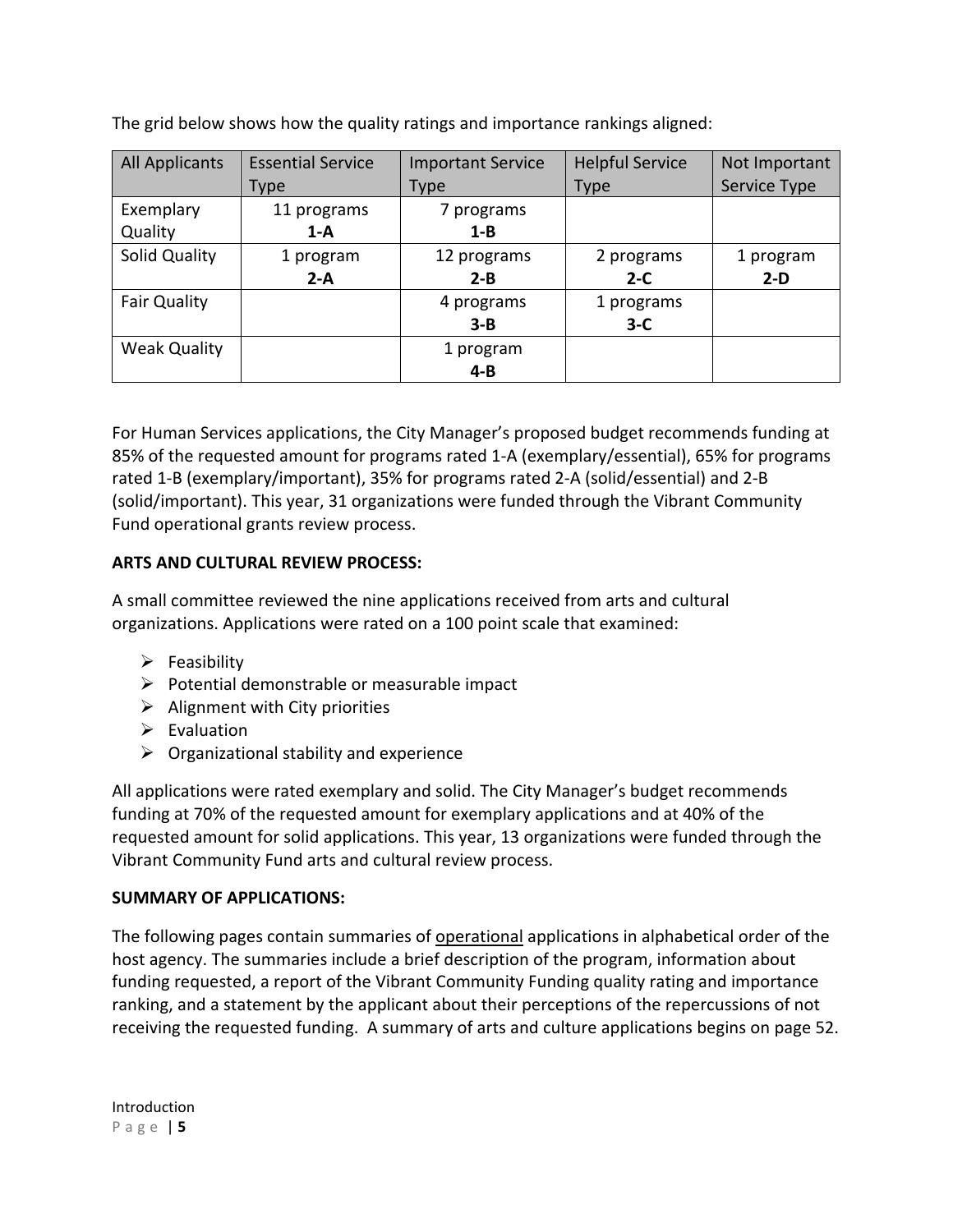# **OPERATIONAL APPLICATIONS**

#### **ALBEMARLE HOUSING IMPROVEMENT PROGRAM**

## *Housing Rehab and Emergency Repair Level 2‐A*

Applicant's Description of the Program: AHIP's Charlottesville Critical Rehab and Repair program delivers emergency repairs, housing rehabilitations, and energy upgrades year‐round to low-income city households. Our primary goals are to keep homeowners and their families safe at home while preserving and improving their homes preventing displacement, and maintaining the local affordable housing stock.

Request: Albemarle Housing Improvement Program requested \$250,000 from the City to help with services to 50 City households. The amount requested represents 9.7% of the program's projected revenues for FY23.

Panel Review: The Vibrant Community Fund panel rated the application as "solid" (level 2). The type of service was rated as an "essential" (level A) priority for the City.

Applicant's Description of Impact if Not Funded: *Charlottesville's Vibrant Community Fund provides critical backbone support that allows AHIP to deliver our emergency repair, housing rehab, and energy upgrade services directly to city homeowners. Without it, AHIP's ability to continue to respond to calls from city clients and help the city meet its preservation goals would be greatly diminished.*

*Significant cuts may result in severely curtailed services, reduced responsiveness, and limited reach, due to potential staff and/or programming cuts that would likely result.*

*Private funds play a prominent role in sustaining AHIP's organization and construction services, and so the availability of those funds would have an impact on the level of service we could provide. But while AHIP has a track record of successful fundraising year after year, the majority of private funds are project‐specific, which means they go to support the hard costs of construction. As such, this funding does not stay with AHIP but rather goes out into the community. Project funds become direct investments made into the houses of city residents.*

*During the FY22 budgeting process, the city was forced to again eliminate AHIP's line item due to significant budget pressures. Because of the loss of the \$500,000 allocation for rehab and* repair projects, AHIP has had to focus on private grants to fund city projects, but the loss of that *major allocation is significant. As a result, the Vibrant Community funds have been more important than ever in supporting our mission and infrastructure. Because of that support, our work continues.*

# City Manager's Proposed Funding: \$87,500

Operational Applications1 1‐A=Exemplary/Essential 1‐B=Exemplary/Important 1‐C=Exemplary/Helpful Page | 6 2‐A=Solid/Essential 2‐B=Solid/Important 2‐C=Solid/Helpful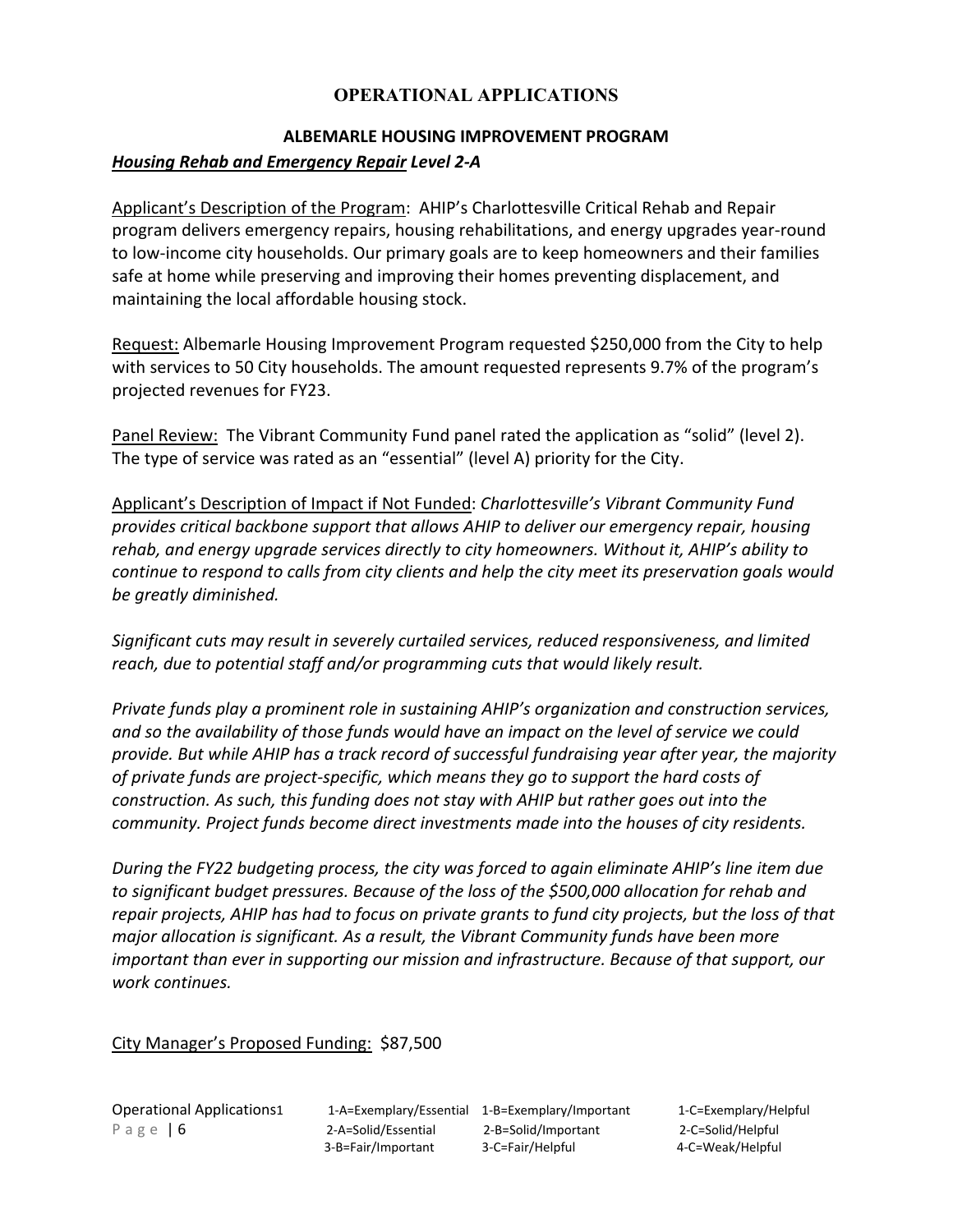# **BOYS & GIRLS CLUBS OF CENTRAL VIRGINIA (2 APPLICATIONS)** *After‐School Youth Development Rating level 1‐A*

Applicant's Description of the Program: The Boys & Girls Club provides after‐school enrichment for youth, ages 6‐18. Programs include reading, tutoring, wellness, physical activity, arts, STEM, and service projects. Club membership is targeted to kids who need us most, for a basic annual cost to families of \$15‐\$35, which is waived if unaffordable. Priority outcomes for members focus on academic success, healthy lifestyles, and service.

Request: Boys and Girls Club Afterschool requested \$37,500 from the City to help with services to 800 City residents. The amount requested represents 0.9% of the program's projected revenues for FY23.

Panel Review: The Vibrant Community Fund panel rated the application as "Exemplary" (level 1). The type of service was rated as an "important" (level A) priority for the City.

Applicant's Description of Impact if Not Funded: *Funding from the City of Charlottesville is essential to BGCCVA's ability to provide a high‐quality After‐School Program. If the Club were not to receive funding from the City, the impact would be widespread, negatively affecting children, families, and Club staff. The actual cost to BGCCVA of serving one Club member for one year in the After‐School Program is \$1,250. Without the requested funding, 30 fewer kids in the City would benefit from the Club's programs and many families would be without a safe and affordable out‐of‐school‐time option for their kids.*

*Funding from the City is also integral to BGCCVA's plan to promote equity through its Living Wage Initiative. Included in BGCCVA's FY22 Vibrant Community Fund application was the Club's goal to accelerate the start date of its Living Wage Initiative to FY22. Vibrant Community Funding was essential in making this possible, as the Club successfully implemented its Living* Wage Initiative on July 1, 2021, providing all Club staff with a wage of at least \$15 per hour.

*The total cumulative investment for the Club's Living Wage Initiative, which accounts for equitable pay adjustments to avoid salary compression, is approximately \$2.5 million over five years (including \$1.8 million across Charlottesville and Albemarle). The plan assumes annual increases for full‐ and part‐time staff, accounts for staff turnover, and is based on average compensation rates across the organization's six Clubs.*

*The City's partnership is critical to leveraging new dollars to support the Club's Living Wage Initiative and promote broader community‐wide efforts to reduce the wage gap. Partnering with Network2Work, the Club learned that increasing wages is the most effective way to lift people from poverty, which effects over 5,500 area families and is the greatest barrier to self‐ sufficiency. Fifty percent of children in low‐income families remain in poverty their entire lives, and poverty disproportionately impacts people of color. Furthermore, twice as many local Black*

Operational Applications 1‐A=Exemplary/Essential 1‐B=Exemplary/Important 1‐C=Exemplary/Helpful Page | **7** 2‐A=Solid/Essential 2‐B=Solid/Important 2‐C=Solid/Helpful 3‐B=Fair/Important 3‐C=Fair/Helpful 4‐C=Weak/Helpful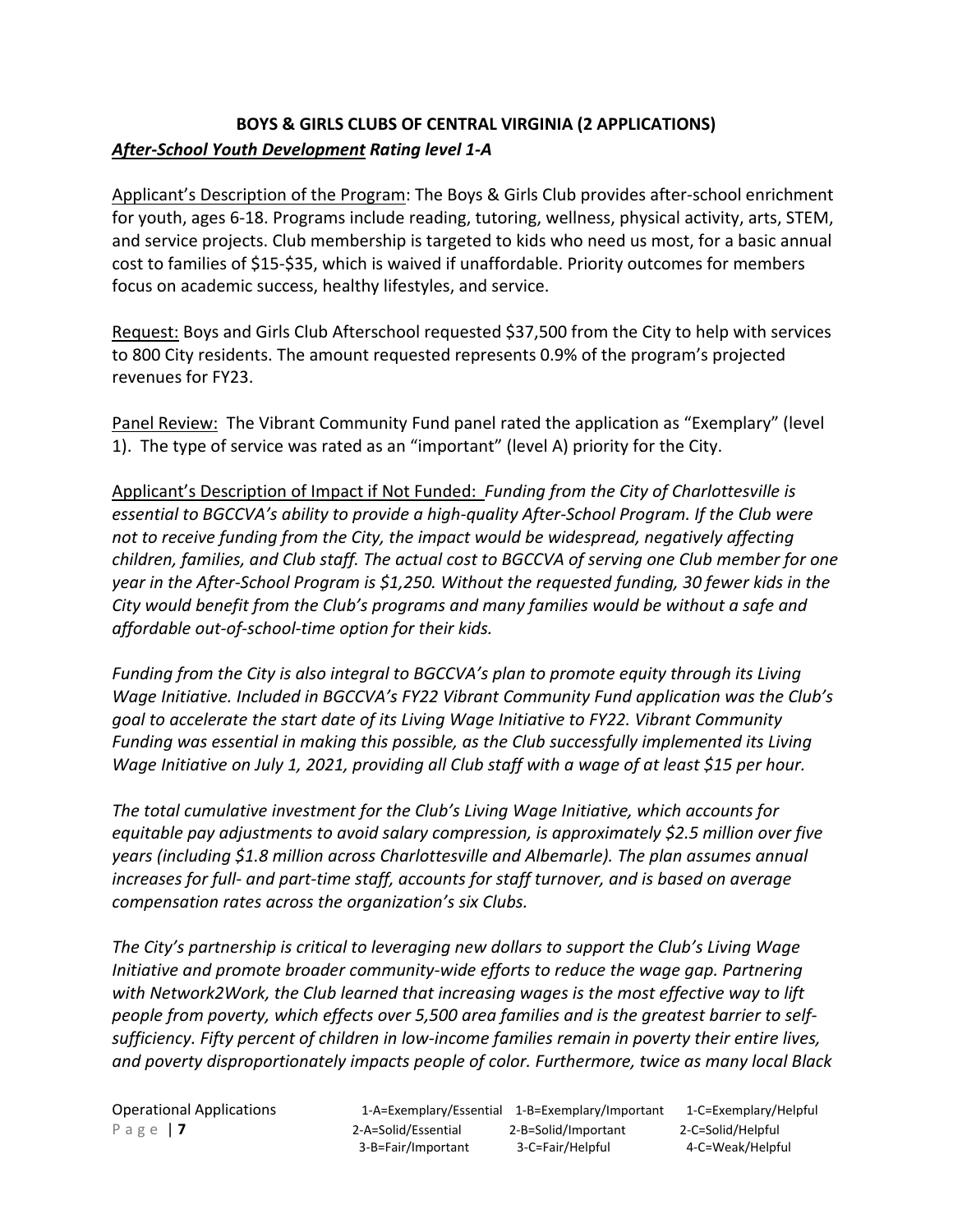*families (35%), versus all other families (17%), do not earn sustaining wages. At the Club, 54% of staff are people of color, increasing the urgency to take action. (12)*

*Funding from the City serves as a critical endorsement of the Club's programs and leverages additional support from individuals, business, and other localities. In addition to helping the Club serve hundreds of Charlottesville youth through high quality programs, support from the City in FY23 would provide needed funds at a critical point, as the Club works to expand resources to sustain increased wages long‐term.*

City Manager's Proposed Funding: \$31,875

#### *Summer Youth Development & Expanded Hours Rating level 1‐A*

Applicant's Description of the Program: The Boys & Girls Club provides all‐day summer enrichment and fun activities for youth who need us most, ages 6‐18. The program includes evening and weekend hours for teens, STEM (Science, Technology, Engineering, and Math), healthy lifestyles and wellness, and a reading curriculum that prevents an out‐of‐school‐time achievement gap. The annual cost to families for Club membership is \$15‐\$35.

Request: Boys and Girls Club Summer requested \$97,500 from the City to help with services to 800 City residents. The amount requested represents 7.8% of the program's projected revenues for FY23.

Panel Review: The Vibrant Community Fund panel rated the application as "Exemplary" (level 1). The type of service was rated as an "important" (level A) priority for the City.

Applicant's Description of Impact if Not Funded: *Funding from the City of Charlottesville is essential to BGCCVA's ability to provide a high‐quality Summer Program. If the Club were not to receive funding from the City, the impact would be widespread, negatively affecting children, families, and Club staff. The actual cost to BGCCVA of serving one Club member for one year in the Summer Program is \$1,000. Without the requested funding, 75 fewer kids in the City would benefit from the Club's programs and many families would be without a safe and affordable out‐of‐school‐time option for their kids.*

*Funding from the City is also integral to BGCCVA's plan to promote equity through its Living Wage Initiative. Included in BGCCVA's FY22 Vibrant Community Fund application was the Club's goal to accelerate the start date of its Living Wage Initiative to FY22. Vibrant Community Funding was essential in making this possible, as the Club successfully implemented its Living* Wage Initiative on July 1, 2021, providing all Club staff with a wage of at least \$15 per hour.

*The total cumulative investment for the Club's Living Wage Initiative, which accounts for equitable pay adjustments to avoid salary compression, is approximately \$2.5 million over five*

Operational Applications 1‐A=Exemplary/Essential 1‐B=Exemplary/Important 1‐C=Exemplary/Helpful Page | **8** 2‐A=Solid/Essential 2‐B=Solid/Important 2‐C=Solid/Helpful 3‐B=Fair/Important 3‐C=Fair/Helpful 4‐C=Weak/Helpful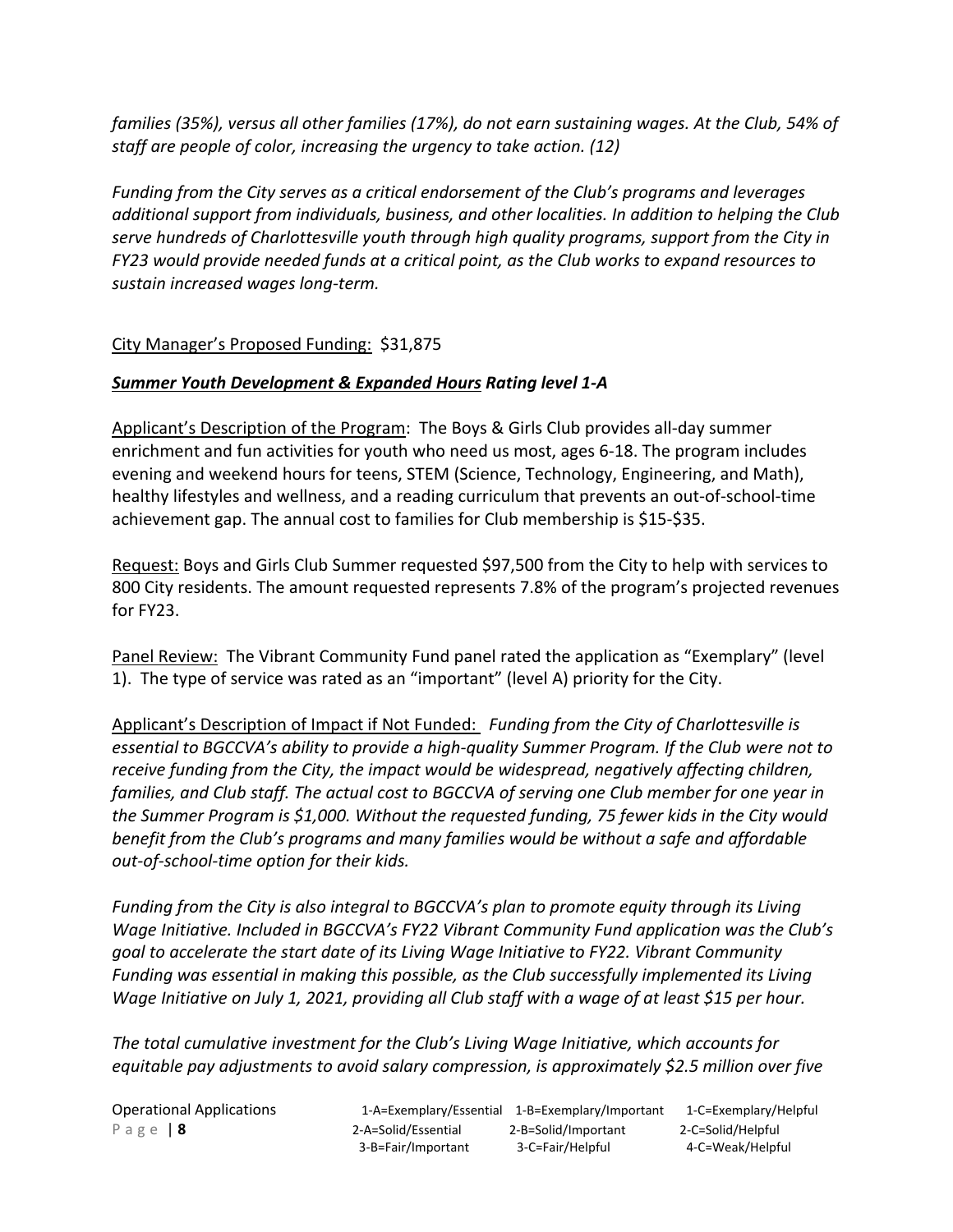*years (including \$1.8 million across Charlottesville and Albemarle). The plan assumes annual increases for full‐ and part‐time staff, accounts for staff turnover, and is based on average compensation rates across the organization's six Clubs.*

*The City's partnership is critical to leveraging new dollars to support the Club's Living Wage Initiative and promotes broader community‐wide efforts to reduce the wage gap. Partnering with Network2Work, the Club learned that increasing wages is the most effective way to lift people from poverty, which effects over 5,500 area families and is the greatest barrier to self‐ sufficiency. Fifty percent of children in low‐income families remain in poverty their entire lives, and poverty disproportionately impacts people of color. Furthermore, twice as many local Black families (35%), versus all other families (17%), do not earn sustaining wages. At the Club, 54% of staff are people of color, increasing the urgency to take action. (13)*

*Funding from the City serves as a critical endorsement of the Club's programs and leverages additional support from individuals, business, and other localities. In addition to helping the Club serve hundreds of Charlottesville youth through high quality programs, support from the City in FY23 would provide needed funds at a critical point, as the Club works to expand resources to sustain increased wages long‐term.*

City Manager's Proposed Funding: \$82,875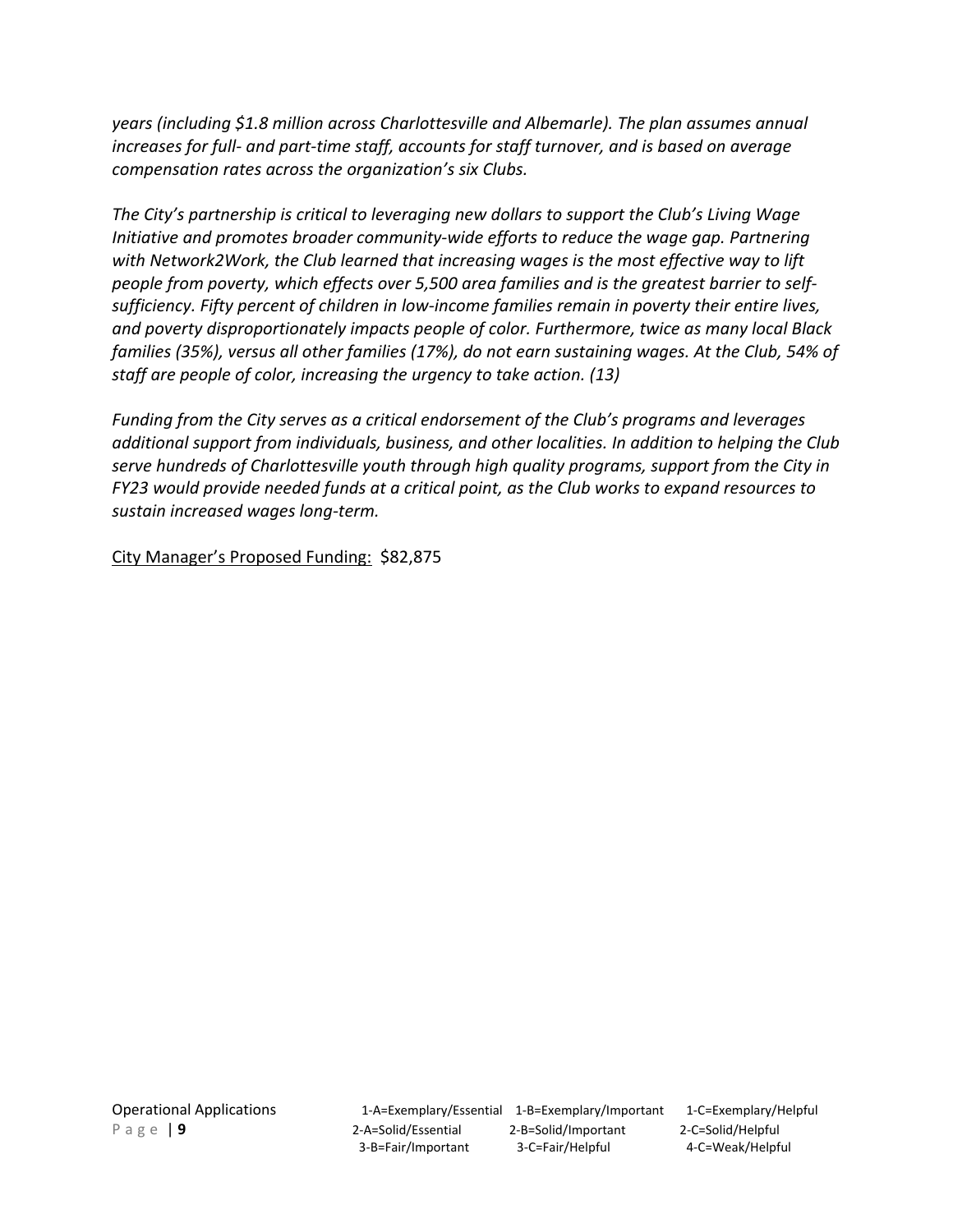# **THE BRIDGE LINE (3 APPLICATIONS)**

# *Case Management Rating level 2‐B*

Applicant's Description of the Program: BridgeLine Case Management Program is a community‐ based program serving residents of Charlottesville living with brain injuries. Our Brain Injury Specialist helps individuals to identify and accomplish personal goals. Based on the needs, the case manager connects and/or coordinates referrals to the appropriate community resources, sets up services, and acts as a liaison with other providers.

Request: BridgeLine case management requested \$25,000 from the City to help with services to 18 City residents. The amount requested represents 12% of the program's projected revenues for FY23.

Panel Review: The Vibrant Community Fund panel rated the application as "solid" (level 2). The type of service was rated as an "important" (level B) priority for the City.

Applicant's Description of Impact if Not Funded: *Funding through the Department of Aging and Rehabilitative Services does not cover the expenses to maintain a high‐quality program, while the cost has risen significantly. The additional funding from the City of Charlottesville over the past two years has facilitated maintenance of our infrastructure and retain well‐trained staff that provides direct, high‐quality services to their clients who thrive on continuity. It also enabled us to purchase items needed to increase accessibility to our location and administered services.*

*Depending on if the BridgeLine will not receive some or any funds requested we will have to: 1. Reduce/not offer additional non‐mandatory staff training.*

*2. Reduce services by either offering fewer service hours to each client or serving fewer clients and instituting a waiting list. That, in turn, can mean a reduction of hours and individual employees can work.*

*Funding for programs that support adults with brain injuries and disabilities is limited and a state‐funded Medicaid waiver does not exist for adults with brain injuries.*

*The Brain Injury Association of Virginia and the Virginia Alliance of Brain Injury Providers have submitted a 2022 need statement to the general assembly that does not include additional funding to the existing service providers.*

*Other smaller funds would be sought through the Charlottesville Area Community Foundation and local churches.*

City Manager's Proposed Funding: \$8,750

# *Day Program Rating Level 3‐B*

Applicant's Description of the Program: The BridgeLine Place (our Day Program) is a community‐based vocational program serving residents of Charlottesville City and the entire

Operational Applications 1‐A=Exemplary/Essential 1‐B=Exemplary/Important 1‐C=Exemplary/Helpful Page | **10** 2‐A=Solid/Essential 2‐B=Solid/Important 2‐C=Solid/Helpful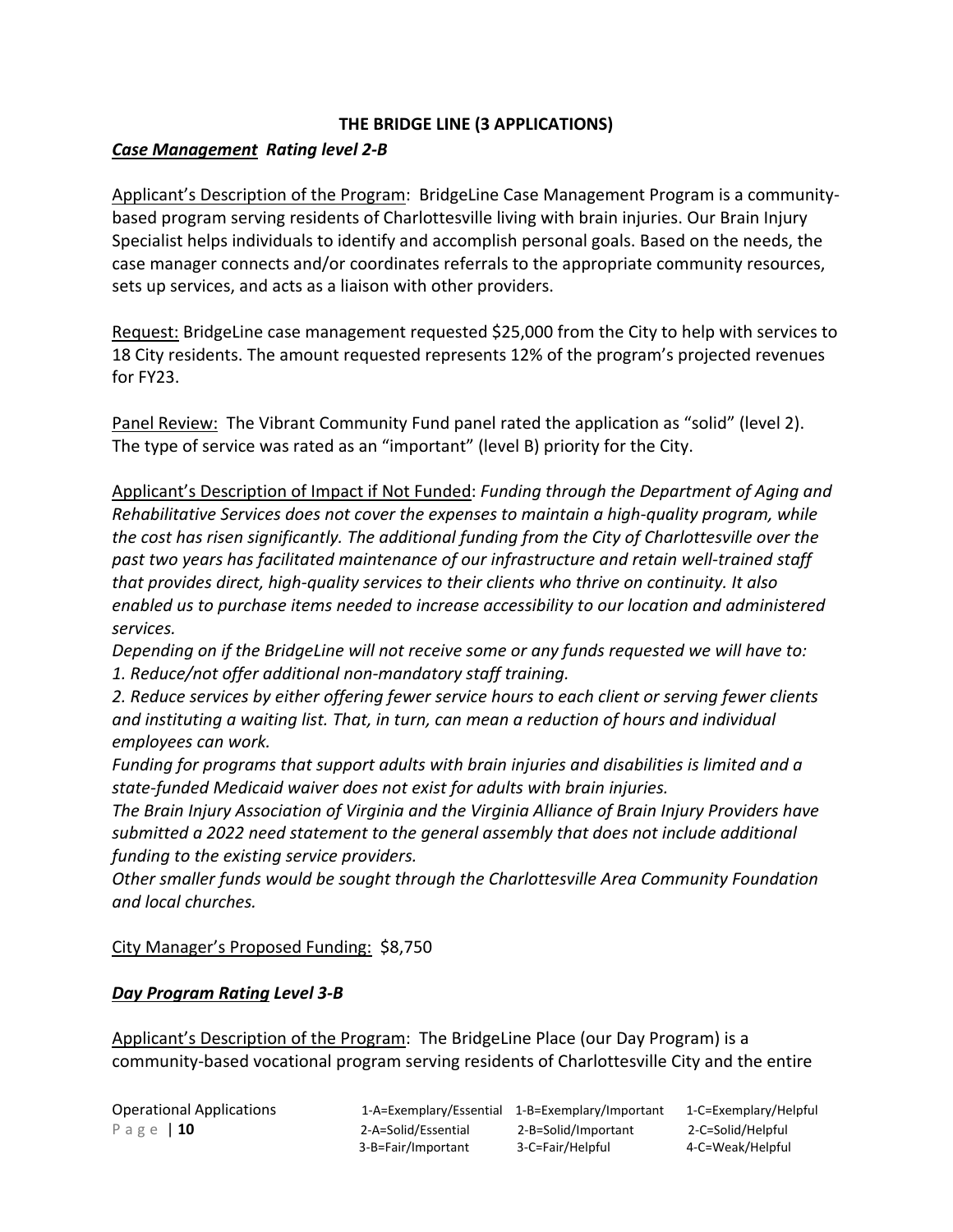Blue Ridge Health District, utilizing the Clubhouse model. The BridgeLine Place allows its members to learn valuable work and social skills to achieve vocational and independent living goals.

Request: BridgeLine Day requested \$30,000 from the City to help with services to 22 City residents. The amount requested represents 9.0% of the program's projected revenues for FY23.

Panel Review: The Vibrant Community Fund panel rated the application as "fair" (level 3). The type of service was rated as an "important" (level B) priority for the City.

Applicant's Description of Impact if Not Funded: *The BridgeLine Place has received financial support through the City of Charlottesville over 5 years.*

*Funding through the Department of Aging and Rehabilitative Services does not cover the expenses to deliver a high‐quality facility‐based program, while costs continue to rise. The additional funding from the City of Charlottesville over 5 years enabled us to maintain our infrastructure, retain well‐trained staff that provides direct, high‐quality services, and purchase items needed to increase accessibility to our location and administered services.*

*Depending on if the BridgeLine will not receive some or any funds requested we will have to: 1. Reduce group events and outings of the members that are important to re‐learn socially acceptable behaviors and ensure inclusion into the Charlottesville and Albemarle community. 2. Reduce services by either offering fewer hours/day or closing for a day which means a reduction of hours an individual employee can work.*

*3. Reduce/not offer additional non‐mandatory staff training.*

*4. Increase fees for members.*

*Funding for programs that support adults with brain injuries and disabilities is limited and a state‐funded Medicaid waiver does not exist for adults with brain injuries.*

*The Brain Injury Association of Virginia and the Virginia Alliance of Brain Injury Providers have submitted a 2022 need statement to the general assembly that does not include additional funding to the existing service providers.*

*Other smaller funds would be sought through the Charlottesville Area Community Foundation and local churches.*

# City Manager's Proposed Funding: \$0

# *Residential Program Rating level 1‐B*

Applicant's Description of the Program: The residential program of The Bridge Line provides supported residential living for adults with brain injuries; staff facilitates their path through independence and self‐determination toward personal growth and engaged citizenry.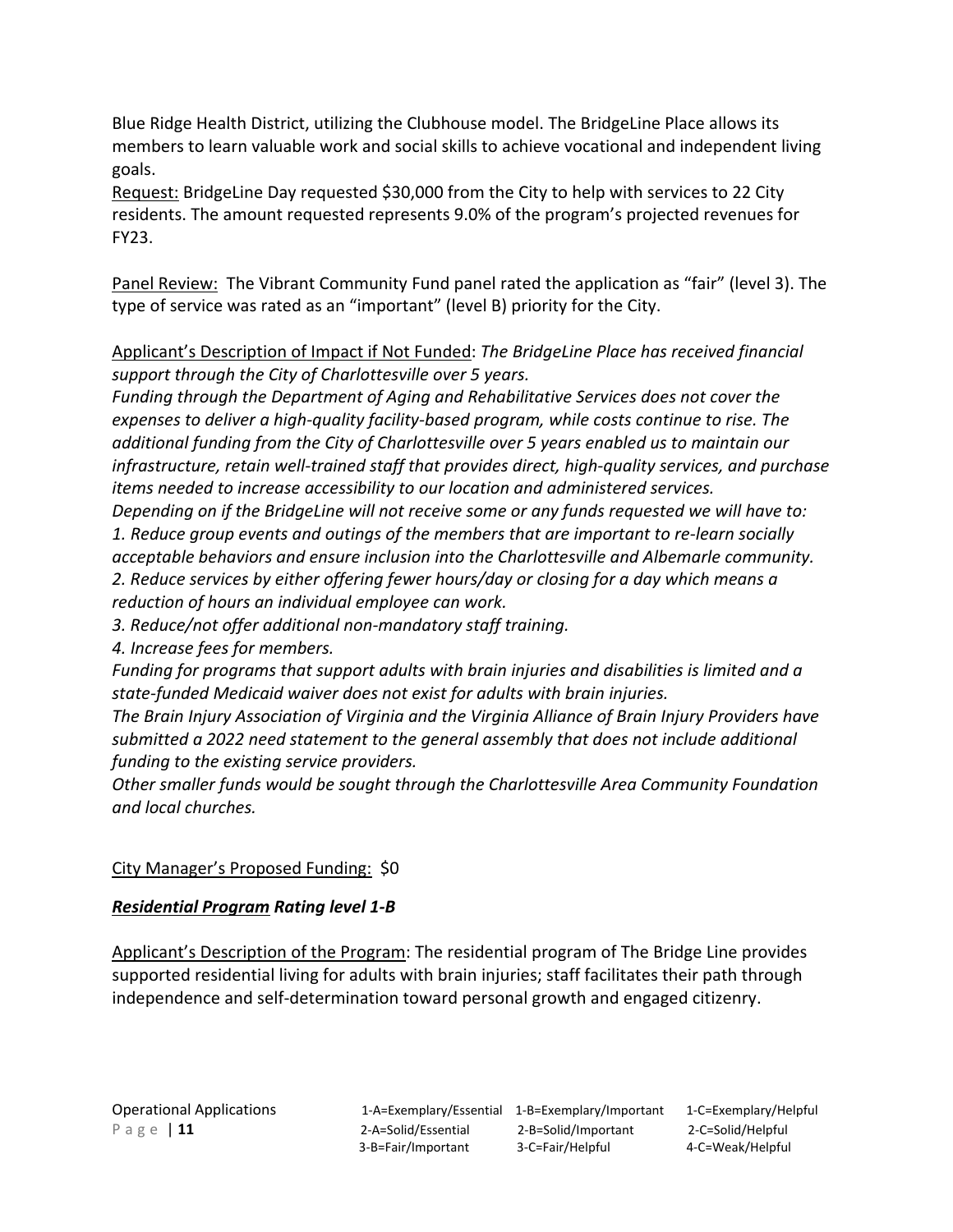Request: Bridgeline Residential requested \$40,000 from the City to help with services to 12 City residents. The amount requested represents 12% of the program's projected revenues for FY23.

Panel Review: The Vibrant Community Fund panel rated the application as "Exemplary" (level 1). The type of service was rated as an "important" (level B) priority for the City.

Applicant's Description of Impact if Not Funded: *The BridgeLine Residential Program has received financial support through the City of Charlottesville over the past 8 years which enabled us to maintain our homes including adjustments for greater accessibility, retain well‐ trained staff that provides direct, high‐quality services, and offer additional services such as music and art therapy, and recreational outings. We also could continue to offer our Scholarship Program "Bridging the Gap" and adjust monthly fees for residents to their ability to pay. Depending on if The BridgeLine will not receive some or any funds requested we will:*

*1. Reduce group events and outings for the residents that are important to re‐learn socially acceptable behaviors and ensure inclusion into the Charlottesville community.*

*2. Reduce hours or terminate music and art therapy for the residents.*

*3. Reduce/not offer additional non‐mandatory staff training.*

*4. Increase fees for members.*

*Funding for programs that support adults with brain injuries and disabilities is limited and a state‐funded Medicaid waiver does not exist for adults with brain injuries.*

*The Brain Injury Association of Virginia and the Virginia Alliance of Brain Injury Providers have submitted a 2022 need statement to the general assembly that does not include additional funding to the existing service providers.*

*Other smaller funds would be sought through the Charlottesville Area Community Foundation and local churches.*

City Manager's Proposed Funding: \$26,000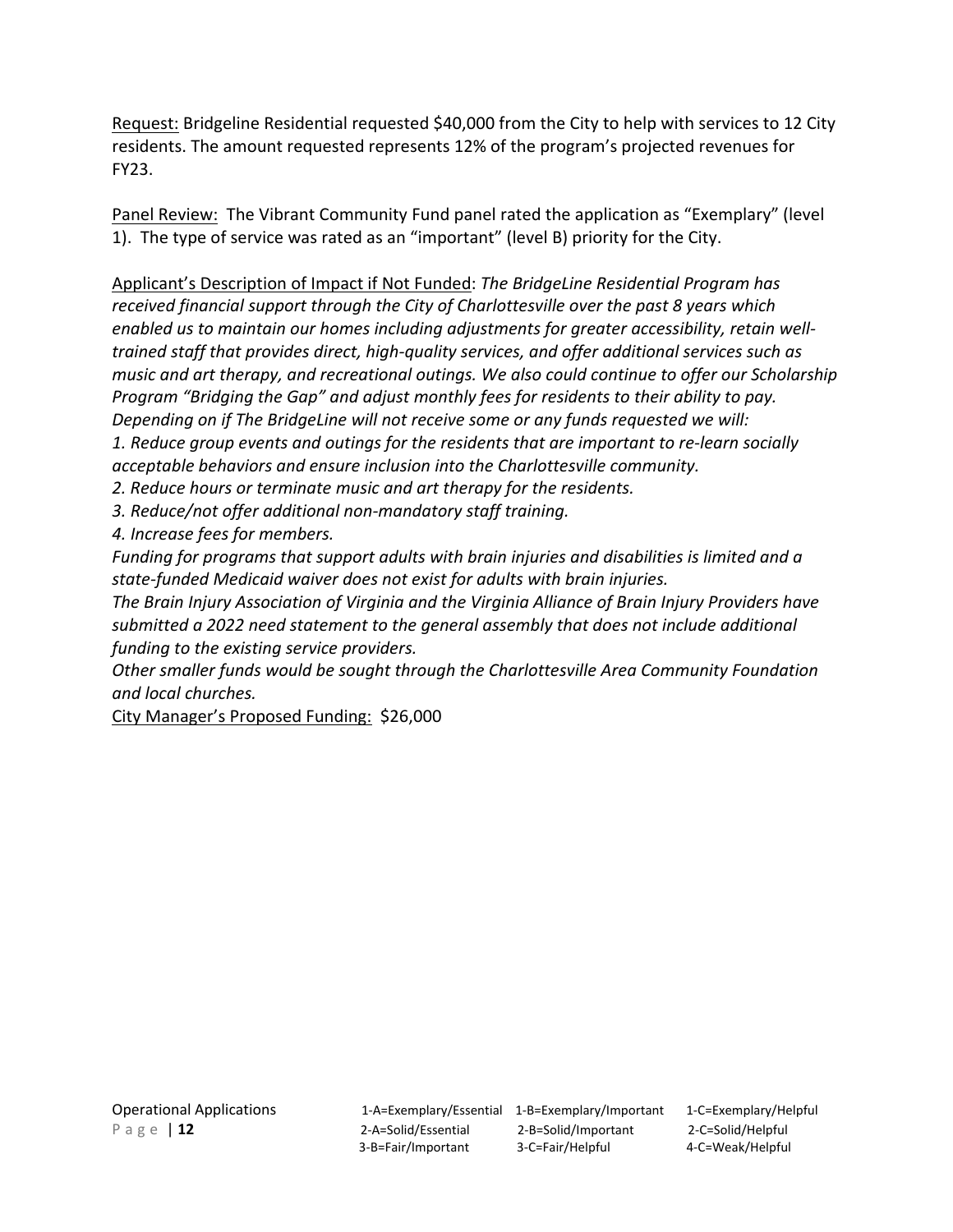Operational Applications 1‐A=Exemplary/Essential 1‐B=Exemplary/Important 1‐C=Exemplary/Helpful

3-B=Fair/Important

Page | **13** 2‐A=Solid/Essential 2‐B=Solid/Important 2‐C=Solid/Helpful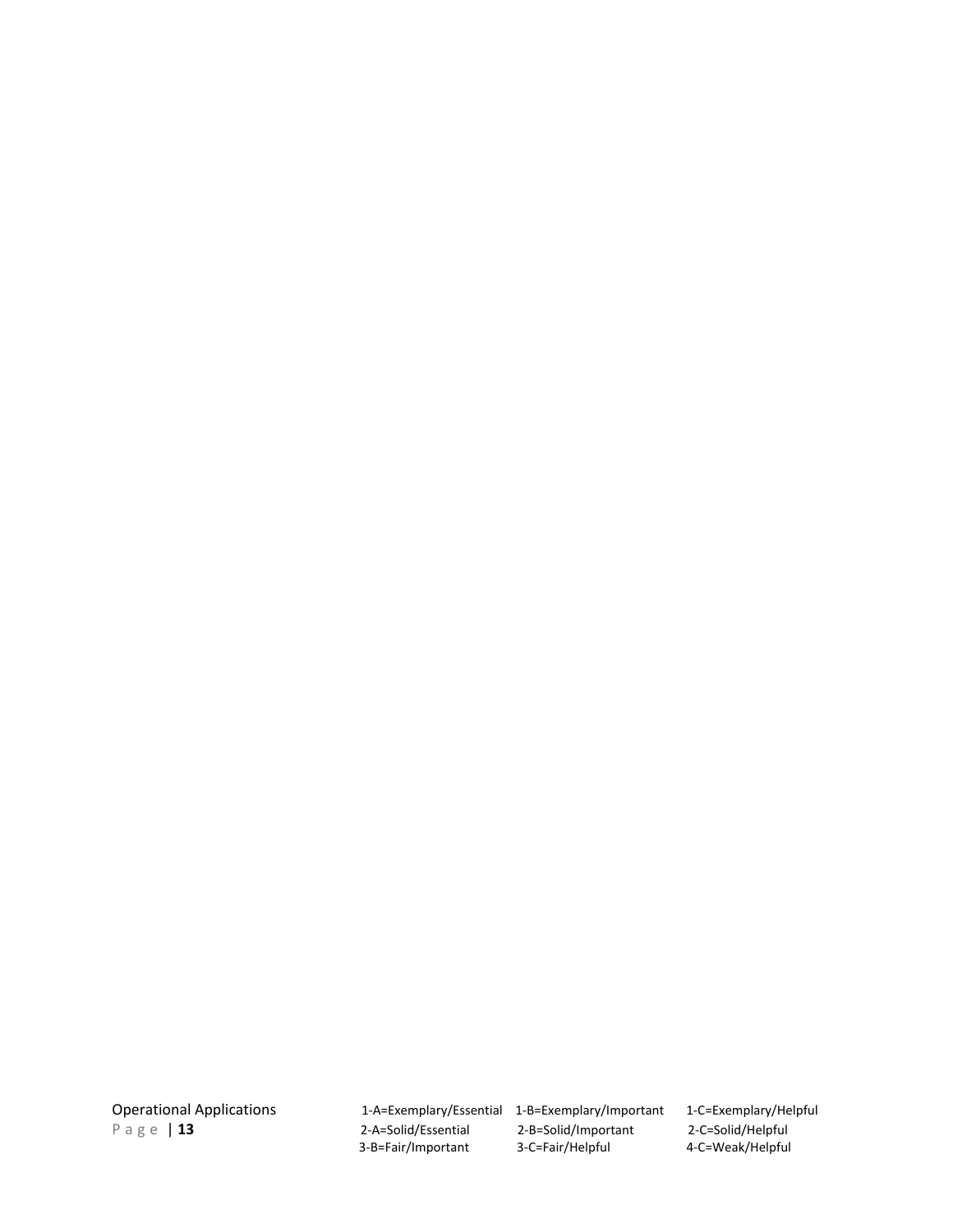#### **CHARLOTTESVILLE ABUNDANT LIFE MINISTRIES**

## *K‐4 After‐School Tutoring Program Rating level 2‐B*

Applicant's Description of the Program: The K-4th After-School Tutoring Program provides 1:1 tutoring and group enrichment activities at Johnson Elementary School using a combination of individualized lesson plans written by credentialed educational consultants, group enrichment plans, educational software, and recreation. We serve 50 low income students from Charlottesville's Fifeville neighborhood.

Request: CALM K‐4 Tutoring requested \$30,000 from the City to help with services to 45 City residents. The amount requested represents 41% of the program's projected revenues for FY23.

Panel Review: The Vibrant Community Fund panel rated the application as "Solid" (level 2). The type of service was rated as an "important" (level B) priority for the City.

Applicant's Description of Impact if Not Funded: *If City funding is not possible or is reduced, our first option would be to write more grant applications to more entities and to hold more fundraisers. Since we do not want to lower the quality with which we serve children, our next option would be to reduce the number of served. This would be an undesirable direction in which to go since the goal is to see the community flourish.* City Manager's Proposed Funding: \$10,500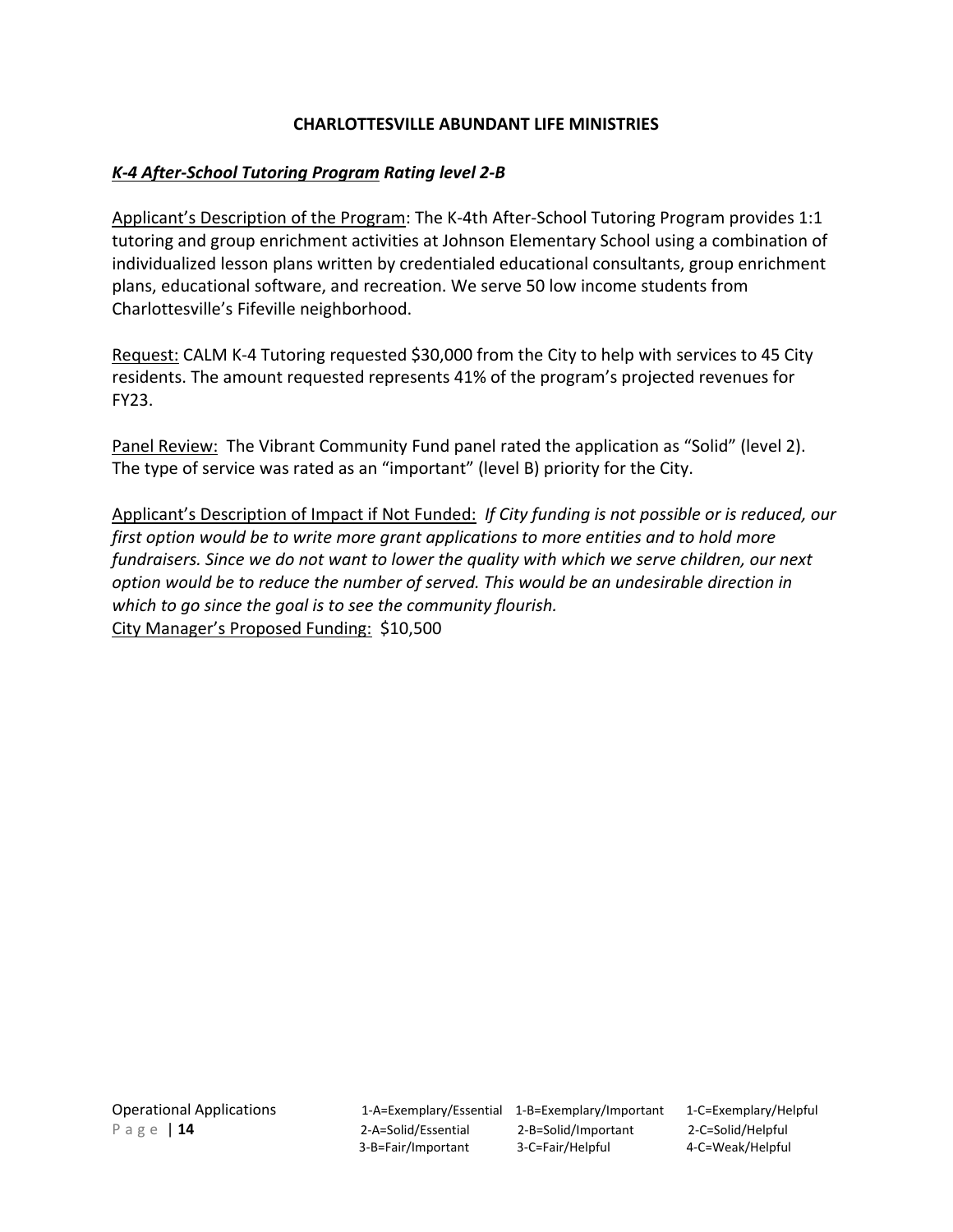# **CHARLOTTESVILLE PUBLIC HOUSING ASSOCIATION OF RESIDENTS (2 applications)**

# *PHAR Internship Program Rating level 2‐B*

Applicant's Description of the Program: PHAR's longest running initiative is our PHAR Internship program, which is a 4‐6 month paid civic engagement and learning opportunity for low‐income residents. PHAR has and will continue to build participation of historically marginalized people, including majority‐black public housing communities, by improving quality of life and supporting community involvement at all levels.

Request: PHAR Internship Program requested \$20,100 from the City to help with services to 800 City residents. The amount requested represents 5% of the program's projected revenues for FY23.

Panel Review: The Vibrant Community Fund panel rated the application as "Solid" (level 2). The type of service was rated as a "helpful" (level B) priority for the City.

Applicant's Description of Impact if Not Funded: *The up‐coming PHAR Internship Program would have less flexibility in how many folks were hired if the City awarded no funding. If PHAR received significantly reduced funding for FY22 we would need to run the program with a smaller team and for a shorter duration. The City's Affordable Housing and Equity priorities have significant momentum, especially given the ways that COVID has worsened current inequities. Without residents' voices, the priorities that matter most to their lives, including safe and healthy housing, would not receive the attention they deserve.* City Manager's Proposed Funding: \$7,035

# *Resident‐Involved Redevelopment Rating Level 2‐B*

Applicant's Description of the Program: PHAR will educate and involve public housing residents in redevelopment planning & implementation for their neighborhoods. We will continue supporting residents at S. 1st St. and Crescent Halls working with architects & officials, ensuring redevelopment incorporates resident input & preventing displacement. We will expand outreach to 6th street and Westhaven.

Request: PHAR requested \$40,000 from the City to help with services to 800 City residents. The amount requested represents 10% of the program's projected revenues for FY23.

Panel Review: The Vibrant Community Fund panel rated the application as "solid" (level 2). The type of service was rated as an "important" (level B) priority for the City.

Applicant's Description of Impact if Not Funded: *PHAR depends on the city government to support our work to expand affordable housing and prevent homelessness. Without this support the racial divide that has posed such devastating problems in our community will only worsen. Resident‐involved redevelopment is one of the primary paths our local government is traveling*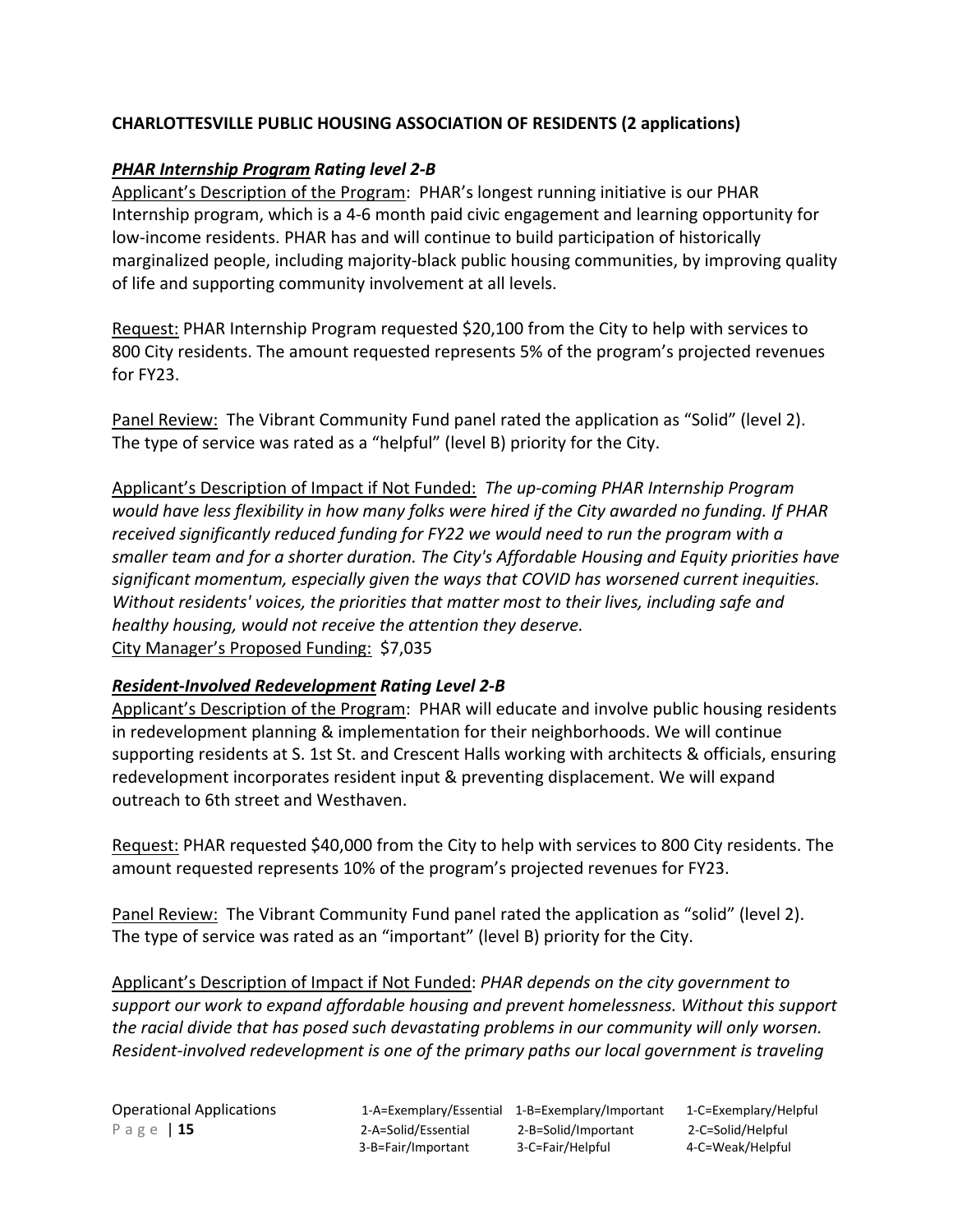*to help heal the wounds of the past. If PHAR's funding application is not successful, or if we receive significantly less funding than requested, we will be unable to conduct deep outreach and true resident involvement will be compromised. We would need to potentially reduce staff to two full‐time employees. This would limit our effectiveness on redevelopment significantly, because the success of PHAR's outreach, community education and support for resident leaders is dependent on staff time.*

*Although we try to seek additional funding throughout the year, we have had limited success. As a small community‐based group in a small city, PHAR's sources of support are mostly local. PHAR's Development Committee and Executive Director, who started less than a year ago, have worked hard over the past five years to increase support from donations, but we would not be able to make up the shortfall if city funding was reduced.*

City Manager's Proposed Funding: \$14,000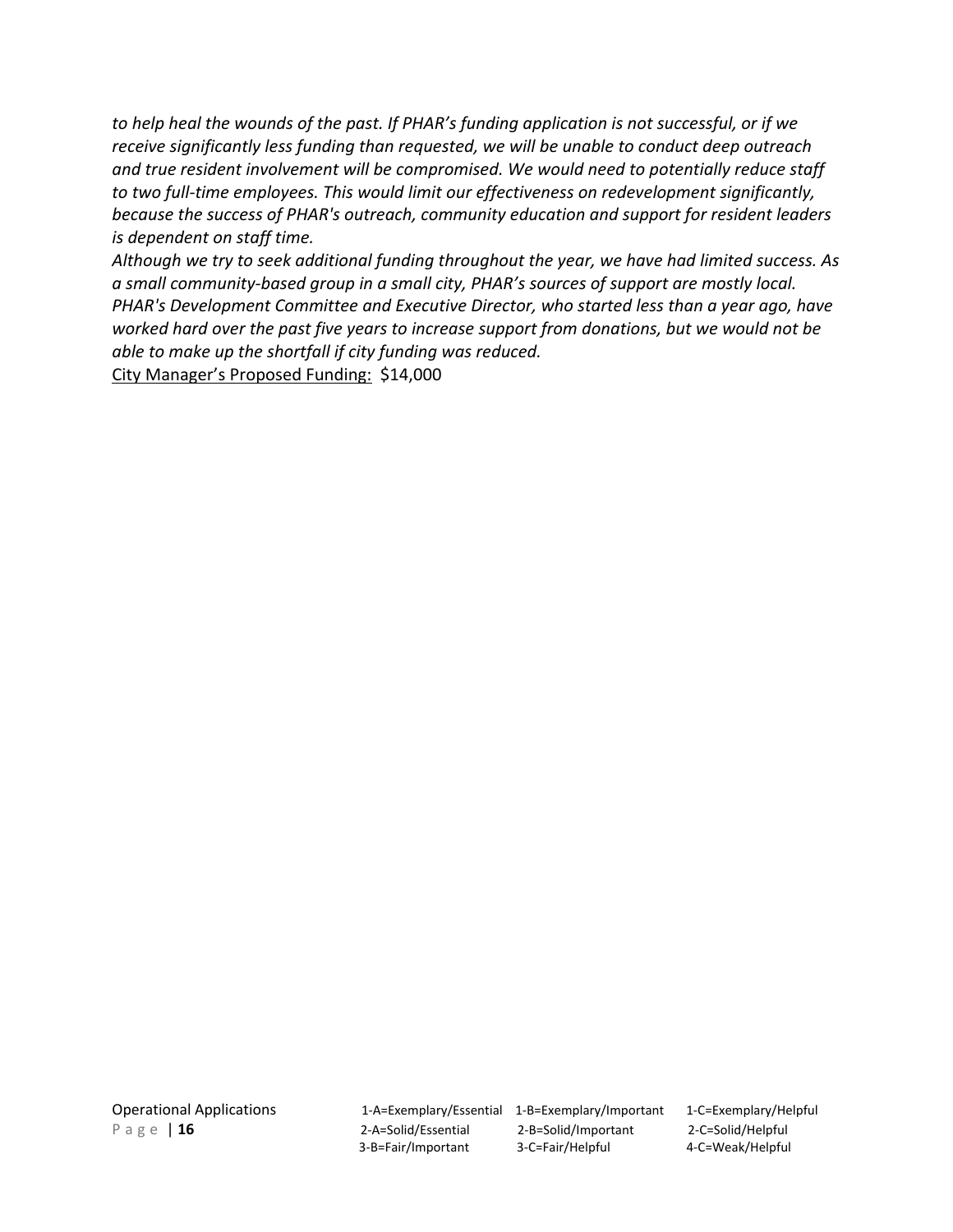# **CHARLOTTESVILLE REDEVELOPMENT AND HOUSING AUTHORITY** *Resident Services Career Path Rating Level 3‐B*

Applicant's Description of the Program: Public housing residents working with Resident Services/Section 3 program on soft and hard skills while assisting fellow residents access resources. Project benefits very low-income residents served by the program and allows CRHA to address challenges originating with Covid‐19 to getting our community members hired due to lack of training with core programs being delayed during the pandemic.

Request: CRHA requested \$99,120 from the City to help with services to 100 City residents. The amount requested is 1% of the agency's total budget and 74% of the specific program budget.

Panel Review: The Vibrant Community Fund panel rated the application as "fair" (level 3). The type of service was rated as an "essential" (level B) priority for the City.

Applicant's Description of Impact if Not Funded: *We are committed to providing the best services we can to our community. Without additional funding we may not be able to achieve our goals as quickly as we would like. We will continue to look for other funding mechanisms to both ensure the sustainability of this position and potentially increase the capacity. We will explore HUD and other federal funding as well as other local grants.* City Manager's Proposed Funding: \$0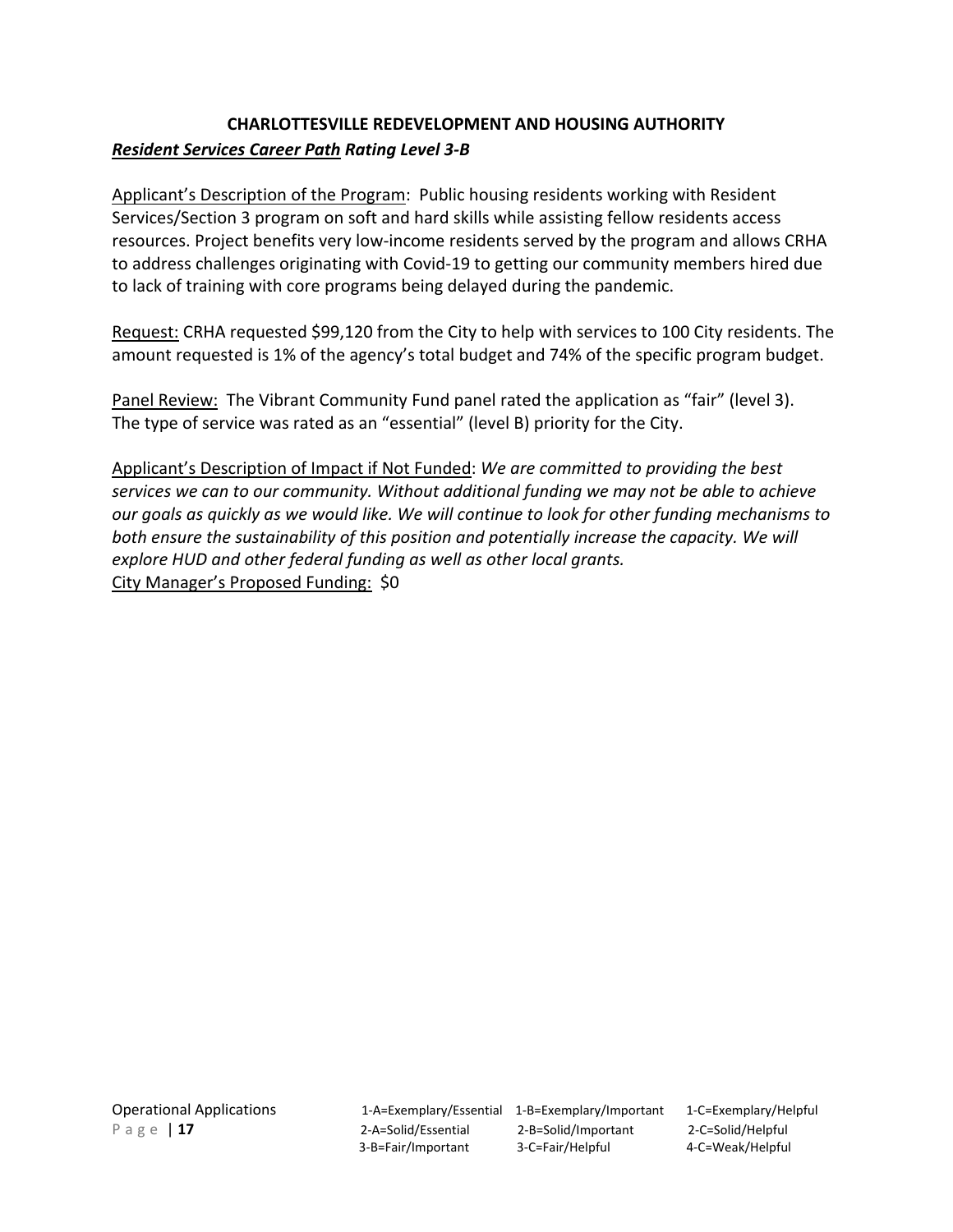#### **CHILD HEALTH PARTNERSHIP**

## *Home Visiting Collaborative Rating level 1‐A*

Applicant's Description of the Program: Child Health Partnership provides nursing, prevention and family support services to low‐income pregnant women and families to support healthy babies and children, and nurturing homes. We offer health education and improved access to care, parenting support, and connections to community resources to ensure that children are healthy and enter school ready to learn.

Request: Child Health Partnership requested \$330,000 from the City to help with services to 210 City residents. The amount requested represents 17.9% of the program's projected revenues for FY23.

Panel Review: The Vibrant Community Fund panel rated the application as "Exemplary" (level 1). The type of service was rated as an "important" (level A) priority for the City.

Applicant's Description of Impact if Not Funded: *Child Health Partnership raises about 30% of its costs annually from private sources, and we already do our best to maximize donations and grants from individuals and foundations. We have been able to meet our private fundraising goals for several years, with a slight decline in FY20 due to the pandemic.*

*Based on the direct services that we provide to families, over 80% of our budget goes to personnel costs. If any or all of the requested funds are not received, we expect that we would have to reduce our staffing and services to City families. We estimate that a complete cut in funding would make us unable to serve at least 100 babies and children and their families in the City during FY23.*

City Manager's Proposed Funding: \$280,500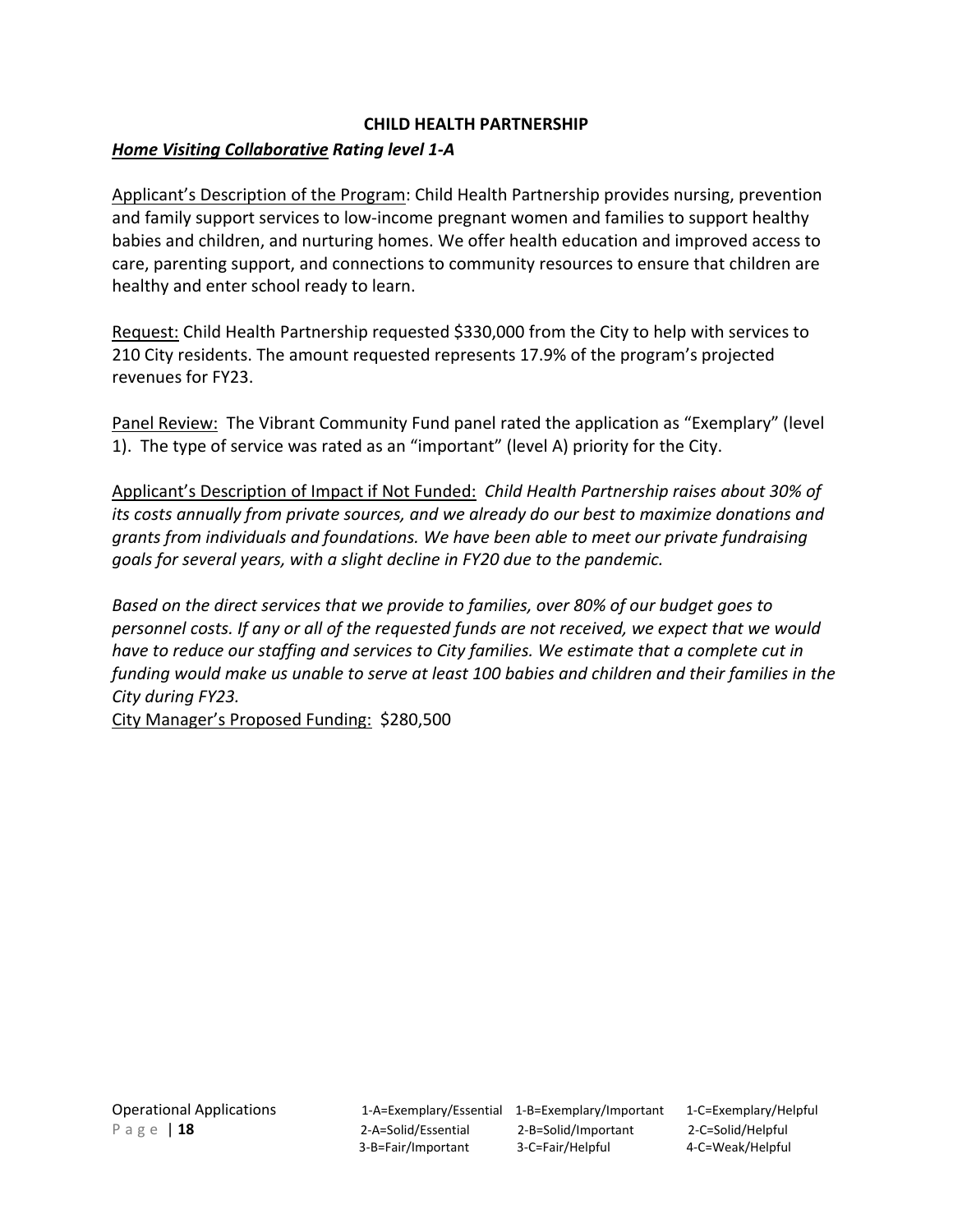# **COMMUNITY INVESTMENT COLLABORATIVE** *Rating level 2‐B*

Applicant's Description of the Program: CIC is a Community Development Finance Institution (CDFI) founded in 2012. We host the Central Virginia Small Business Development Center, which is a separate program. Our mission is to strengthen the community and contribute to economic development by fueling the success of under‐resourced entrepreneurs through education, mentoring, micro‐lending and networking.

Request: Community Investment Collaborative requested \$50,000 from the City to help with services to 48 City residents. The amount requested represents 5.9% of the program's projected revenues for FY23.

Panel Review: The Vibrant Community Fund panel rated the application as "Solid" (level 2). The type of service was rated as an "important" (level B) priority for the City.

Applicant's Description of Impact if Not Funded: *If we were to maintain support from the City, we will divert some of our time replacing those resources from other sources in the community. That would mean a diversion of focus from continual improvement of current services and development of new services that advance our mission. In the end, it would lead serving fewer residents, and provide fewer services with our programs.* City Manager's Proposed Funding: \$17,500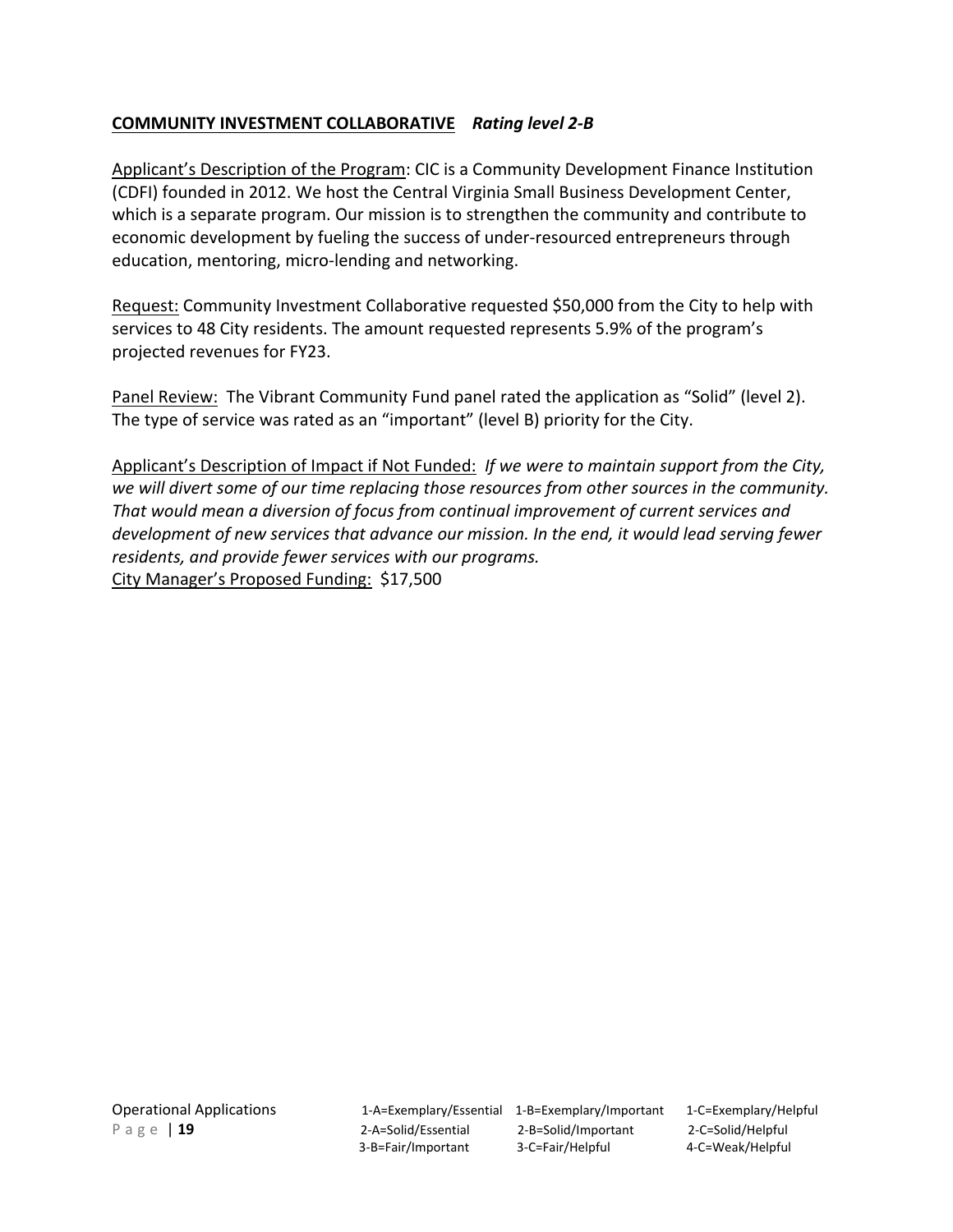# **COMPUTERS4KIDS**

# *C4K Mentoring and 21st Century Skills Rating level 3‐B*

Applicant's Description of the Program: C4K is the only non‐profit in our area that provides low‐ income youth with free, intensive mentoring focused on STEAM skills (science, technology, engineering, arts, math) and 21st Century skills (collaboration, communication, creativity, etc.) necessary for success in college and careers. C4K offers youth access to professional‐grade technology and out‐of‐school project‐based learning.

Request: C4K requested \$40,000 from the City to help with services to 100 City residents. The amount requested represents 6.8% of the program's projected revenues for FY23.

Panel Review: The Vibrant Community Fund panel rated the application as "Fair" (level 3). The type of service was rated as a "important" (level B) priority for the City.

Applicants Description of Impact if Not Funded: *For 20 years, Computers4Kids has received generous support from our community in both cash and non‐cash contributions. C4K runs on a lean budget thanks to volunteer labor and in‐kind donations. The non‐cash/in‐kind contributions allow C4K to provide students access to professional‐grade technology and high‐quality learning opportunities while minimizing expenses.*

*Community volunteers who are generous with their time also reduce C4K's expenses. In FY21, 68 volunteers donated 897 hours, valued at \$25,600. (This is down from 127 volunteers in FY20 due to the pandemic.)*

*Over the last three years, we have implemented several strategies to make C4K more sustainable – diversifying our funding sources and increasing support from the community. A few key examples include:*

*‐ Engaging more donors in our Trustees Circle, through which supporters commit to donating \$2,000, \$5,000, or \$10,000 per year for three years*

*‐ Re‐engaging with lapsed donors and lapsed grantors*

*‐ Scheduling more frequent communications with donors, which will increase levels of giving ‐ Monetizing our Annual Showcase by offering local businesses the opportunity to financially*

*sponsor the event*

*‐ Establishing relationships with more local businesses who will provide training for students, host field trips, and sponsor internships*

*If we do not receive funding from the Charlottesville Vibrant Community Fund, we will continue to reach out to individual, foundation, and corporate supporters so we can continue to serve low‐income youth in the Charlottesville area. We hope to maintain all current staff members and hours of operation.*

City Manager's Proposed Funding: \$0

| <b>Operational Applications</b> |  |  |  |           |  |
|---------------------------------|--|--|--|-----------|--|
|                                 |  |  |  | Page   20 |  |

1-A=Exemplary/Essential 1-B=Exemplary/Important 1-C=Exemplary/Helpful Page | **20** 2‐A=Solid/Essential 2‐B=Solid/Important 2‐C=Solid/Helpful 3‐B=Fair/Important 3‐C=Fair/Helpful 4‐C=Weak/Helpful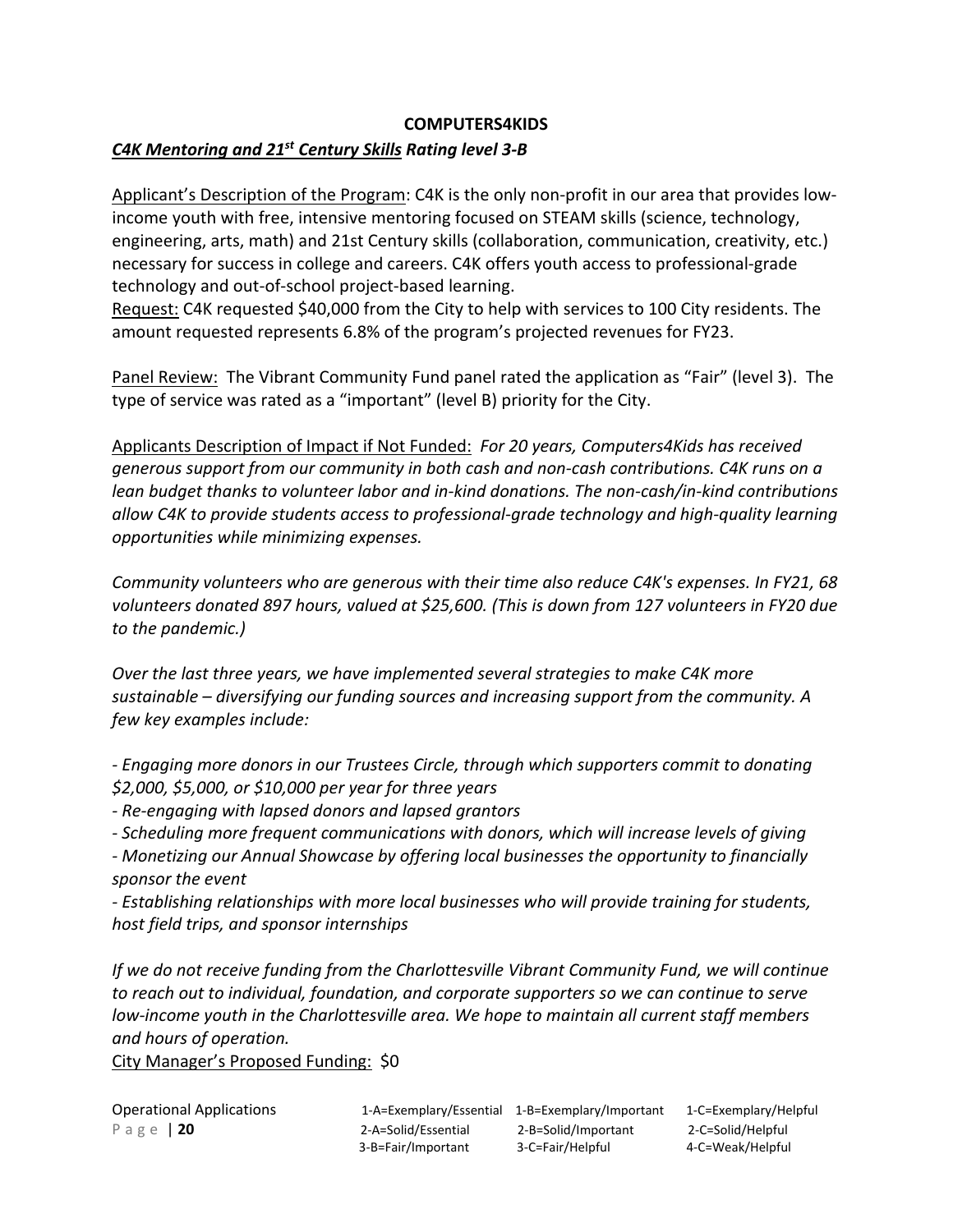Operational Applications 1‐A=Exemplary/Essential 1‐B=Exemplary/Important 1‐C=Exemplary/Helpful

3-B=Fair/Important

Page | **21** 2‐A=Solid/Essential 2‐B=Solid/Important 2‐C=Solid/Helpful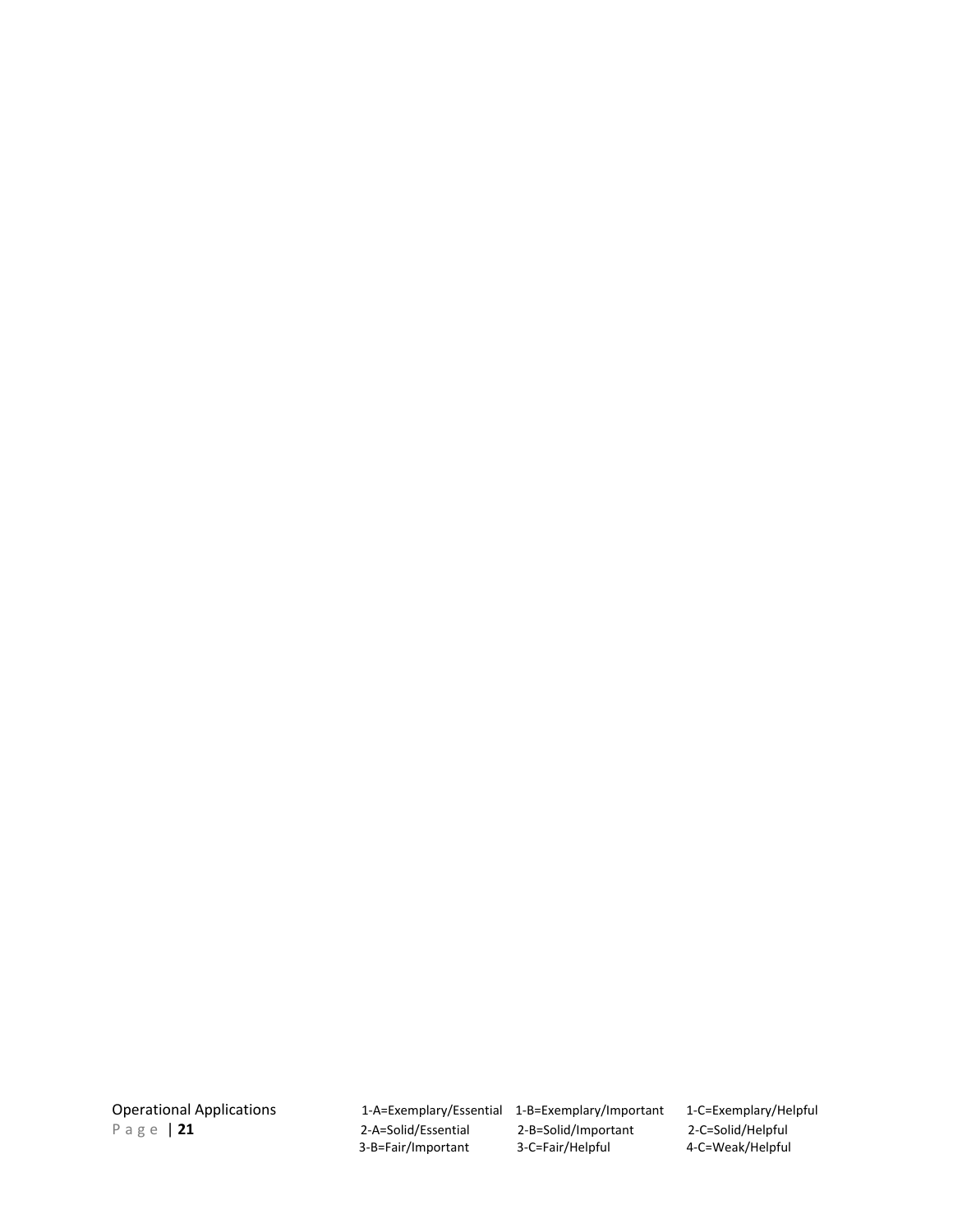## **FOUNTAIN FUND**

# *Lending Hope and Opportunity to Formerly Incarcerated People and their Families Rating level 2‐B*

Applicant's Description of the Program: The Fountain Fund increases economic opportunities for formerly incarcerated people to improve their lives and remain in our community. We provide formerly incarcerated Charlottesville residents with low‐interest loans and financial coaching, helping them build credit and achieve their self‐determined goals. We envision hope and opportunity for all formerly incarcerated people and their families.

Request: Fountain Fund requested \$35,000 from the City to help with services to 75 City residents. The amount requested represents 3.8% of the program's projected revenues for FY23.

Panel Review: The Vibrant Community Fund panel rated the application as "Solid" (level 2). The type of service was rated as a "important" (level B) priority for the City.

Applicant's Description of Impact if Not Funded*: The Fountain Fund has cultivated a strong network of individual donors in the Charlottesville region. We are now working to strengthen our long‐term sustainability by broadening support among institutional funders, both corporations and private foundations. Were we not to receive full funding, we would solicit new and increased support from these sources.*

*The inequities experienced by formerly incarcerated people in securing employment and higher wages are systemic. As such, the Fountain Fund also advocates for public policy that increases economic opportunities for formerly incarcerated people. Because both policy change and direct service are necessary, we would be grateful to have the City of Charlottesville as a public funding partner in our direct service solution.* City Manager's Proposed Funding: \$12,250

Operational Applications 1‐A=Exemplary/Essential 1‐B=Exemplary/Important 1‐C=Exemplary/Helpful Page | **22** 2‐A=Solid/Essential 2‐B=Solid/Important 2‐C=Solid/Helpful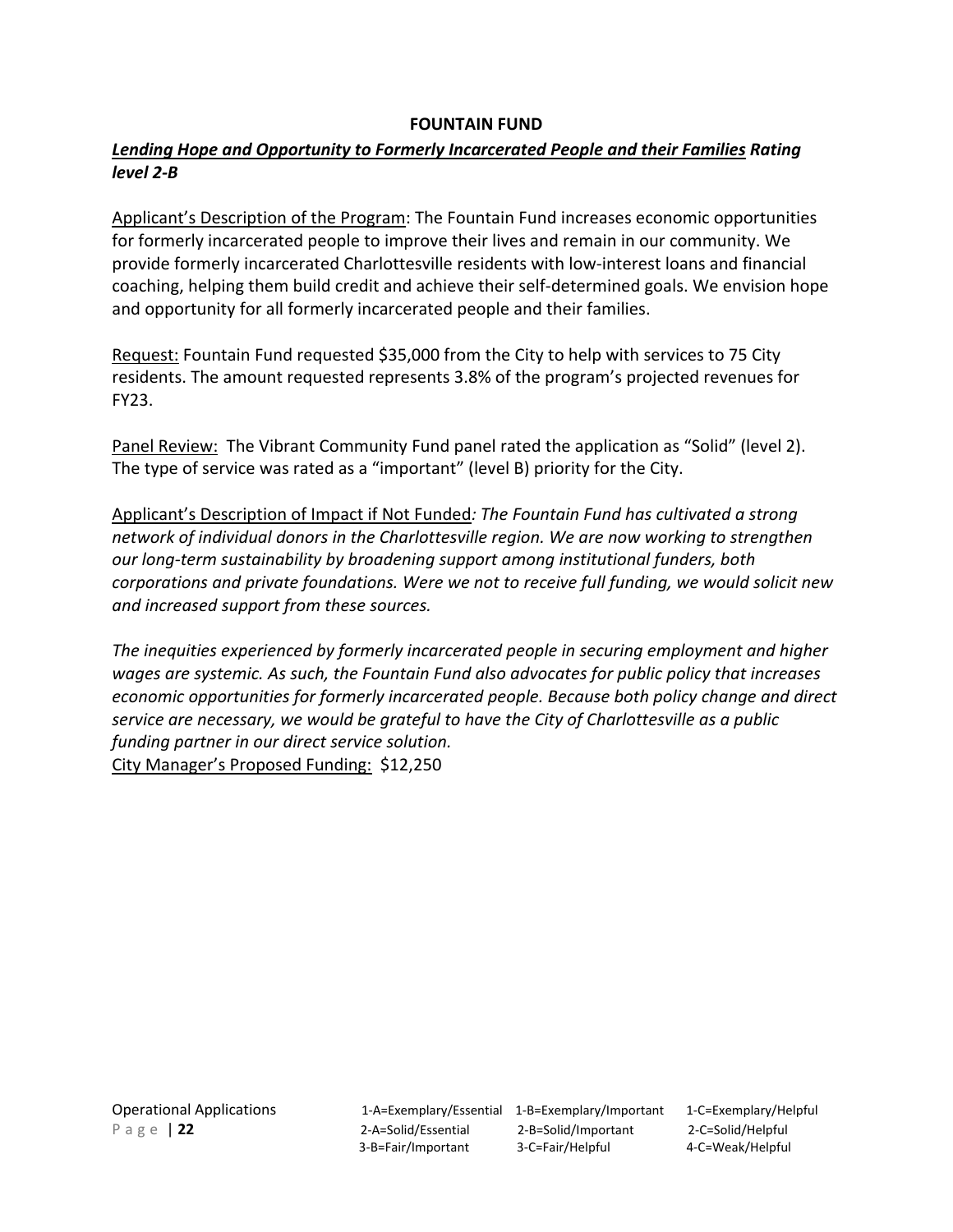# **HABITAT FOR HUMANITY OF GREATER CHARLOTTESVILLE** *Habitat for Humanity of Greater Charlottesville Homeownership Program Rating 1‐B*

Applicant's Description of the Program: Habitat's Homeownership Program is a wrap-around financial empowerment service that partners with very low-income families to help them achieve homeownership and financial stability. The program provides supports for long-term success, including: intensive one‐on‐one financial coaching, homebuyer education classes, employment support, housing navigation and connection to community resources.

Request: Habitat for Humanity requested \$65,000 from the City to help with services to 95 City residents. The amount requested represents 6.5% of the program's projected revenues for FY23.

Panel Review: The Vibrant Community Fund panel rated the application as "exemplary" (level 1). The type of service was rated as an "important" (level B) priority for the City.

Applicants Description of Impact if Not Funded: *Habitat is at a critical inflection point in our organization's growth as we look to increase our home building and lending capacity to meet the growing demand for affordable homes in the region. Habitat's Board of Directors has committed our affiliate to the goal of doubling our building capacity from 20 homes per year to 40 homes per year over the next two years. This goal coincides with several major new initiatives: the start of construction at Southwood, the expansion of our product line to include higher density condo developments in the City, the expansion of emergency financial assistance and coaching to all low‐income City residents, and expanded development in Albemarle, Louisa and Greene Counties to meet City applicants' demand for affordable homeownership opportunities in outlying areas where there is more land.*

*Currently there are 97 families being served through Habitat's Homeownership or Pathways to Housing programs. This includes those who are working toward homeownership as well as families in their first year of homeownership receiving post‐closing transitional support. With* the ramp up in production, by June of 2022 (Q4 of FY22), we expect to be serving between 140-*150 families in our program.*

*As we intensify our home building efforts, we must also increase our programming capacity to ensure that we are able to continue providing the robust services and supports that position homebuyers for long‐term success in homeownership. To this end, we hope to hire one additional Financial Empowerment Coach as well as one Community Engagement Specialist to support our pre‐closing community building activities and post‐closing transition support for homeowners.*

*The simplest way to reduce capacity needs would be to select applicants with slightly higher‐ incomes, decent credit and relatively little debt, as many Habitat affiliates across the country*

Operational Applications 1‐A=Exemplary/Essential 1‐B=Exemplary/Important 1‐C=Exemplary/Helpful Page | **23** 2‐A=Solid/Essential 2‐B=Solid/Important 2‐C=Solid/Helpful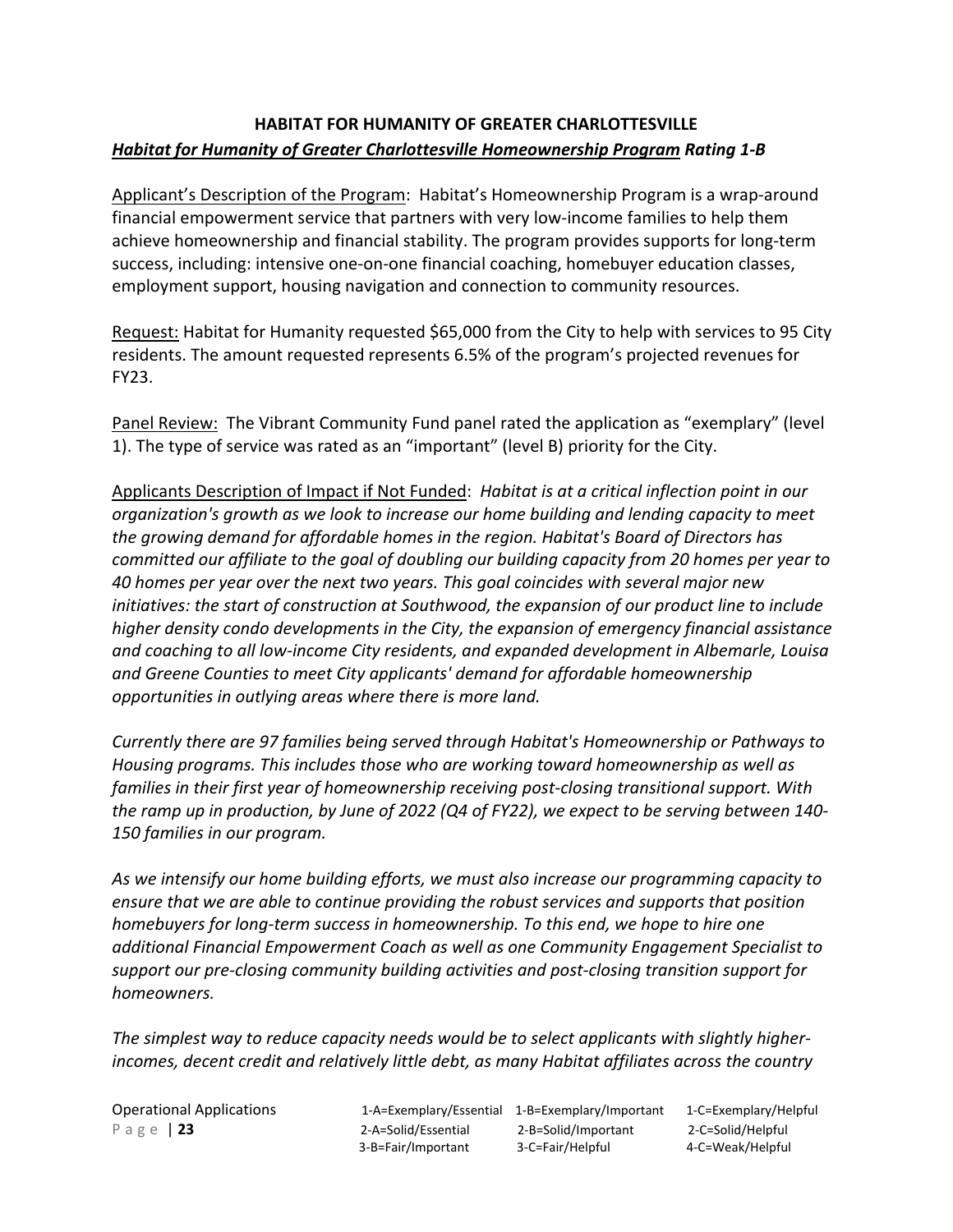*do. However, this wouldn't meet the need identified in the community and these families don't necessarily need the deep subsidies and supports that Habitat provides. Habitat is committed to our strategic goal of reaching deeper into low‐wealth communities and serving those who have been systematically excluded from homeownership opportunities in the past and therefore need the most outreach and support. Our community outreach activities and intensive, relationship‐ based, wrap‐around supports require significant time and resources.*

*If we do not receive the requested funding from the City, Habitat's ability to add staff capacity will likely be compromised. We have and will continue efforts to raise funds from other sources ‐ individual donors, foundations, corporations, and local, state, and federal government agencies. We will also continue to engage volunteers as financial coaches to provide some of that capacity and seek additional strategic partnerships with other agencies.* City Manager's Proposed Funding: \$42,250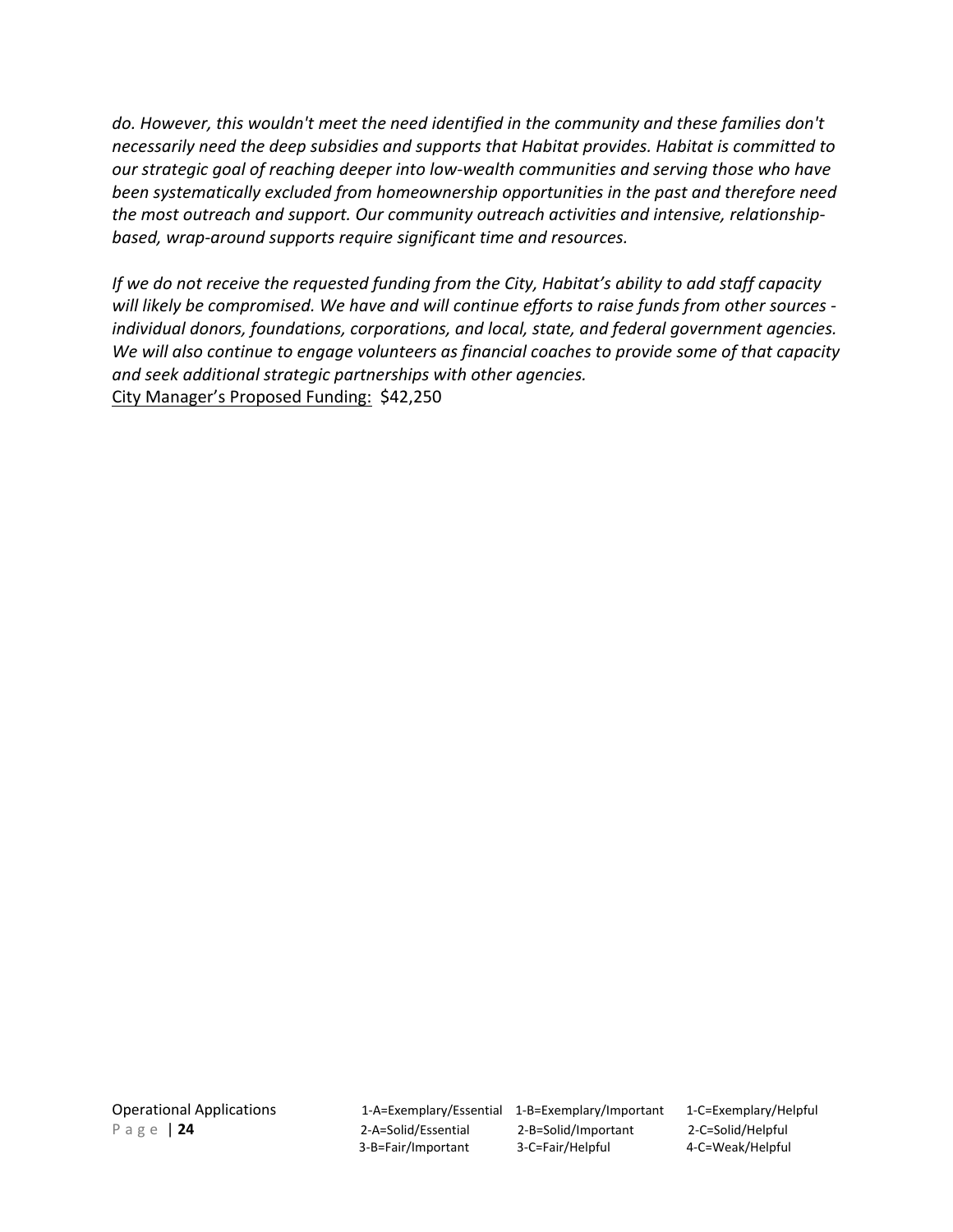# **LEGAL AID JUSTICE CENTER (2 APPLICATIONS)** *Civil Legal Services for Charlottesville Residents Rating level 2‐B*

Applicant's Description of the Program: The Legal Aid Justice Center (LAJC)'s Civil Legal Services for Charlottesville Residents program enhances the stability of low-income residents by helping them resolve civil legal problems that threaten their housing; income/assets; access to healthcare; access to educational services, employment, immigration status; and/or access to public benefits.

Request: Legal Aid Justice Center Civil Legal Services requested \$150,000 from the City to help with services to 420 City residents. The amount requested represents 25% of the program's projected revenues for FY23.

Panel Review: The Vibrant Community Fund panel rated the application as "Solid" (level 2). The type of service was rated as an "important" (level B) priority for the City.

Applicant's Description of Impact if Not Funded: *The amount we are requesting is approximately 25% of the resources that LAJC devotes to individualized legal services for Charlottesville residents (not counting volunteer hours). Our provision of these services is central to our commitment to the Charlottesville community and will continue at some level regardless of the outcome of this application. However, City funding for our services is integral to our ability to remain flexible and responsive to changes in the environment in which we provide our services.*

*The pandemic shone a bright light on the need for such funding and the ability to pivot. We mobilized to help residents understand and take advantage of the courts being closed and various eviction moratoria to prioritize their expenses and debts. We leveraged our increased communications capacity and virtual forums for community outreach and education. We helped set up and staff mutual aid networks. We launched an unemployment insurance hotline for residents to get advice on how to navigate the system and help us identify systemic problems. We helped immigrant families understand their eligibility for various forms of relief and understand the implications of accessing those programs for their immigration cases. Despite the COVID‐related economic downturn and projected decline in philanthropic giving, we were able to serve our constituents' urgent and evolving needs and expand our total staff to 85, the highest number in our 54‐year history.*

*For our housing work alone, we have added several members to our Charlottesville office's eviction prevention team since July 1, 2021. Rent relief navigators Gustavo Espinosa and Ray Szwabowski help tenants access back rent as well as several months of future rent to prevent evictions that would otherwise have been filed. Attorney Victoria Horrock has transitioned from Richmond to Charlottesville, thereby allowing attorney Maddy Starbranch to begin more regularly attending eviction court calls in Charlottesville. We have also welcomed Skadden*

Operational Applications 1‐A=Exemplary/Essential 1‐B=Exemplary/Important 1‐C=Exemplary/Helpful Page | **25** 2‐A=Solid/Essential 2‐B=Solid/Important 2‐C=Solid/Helpful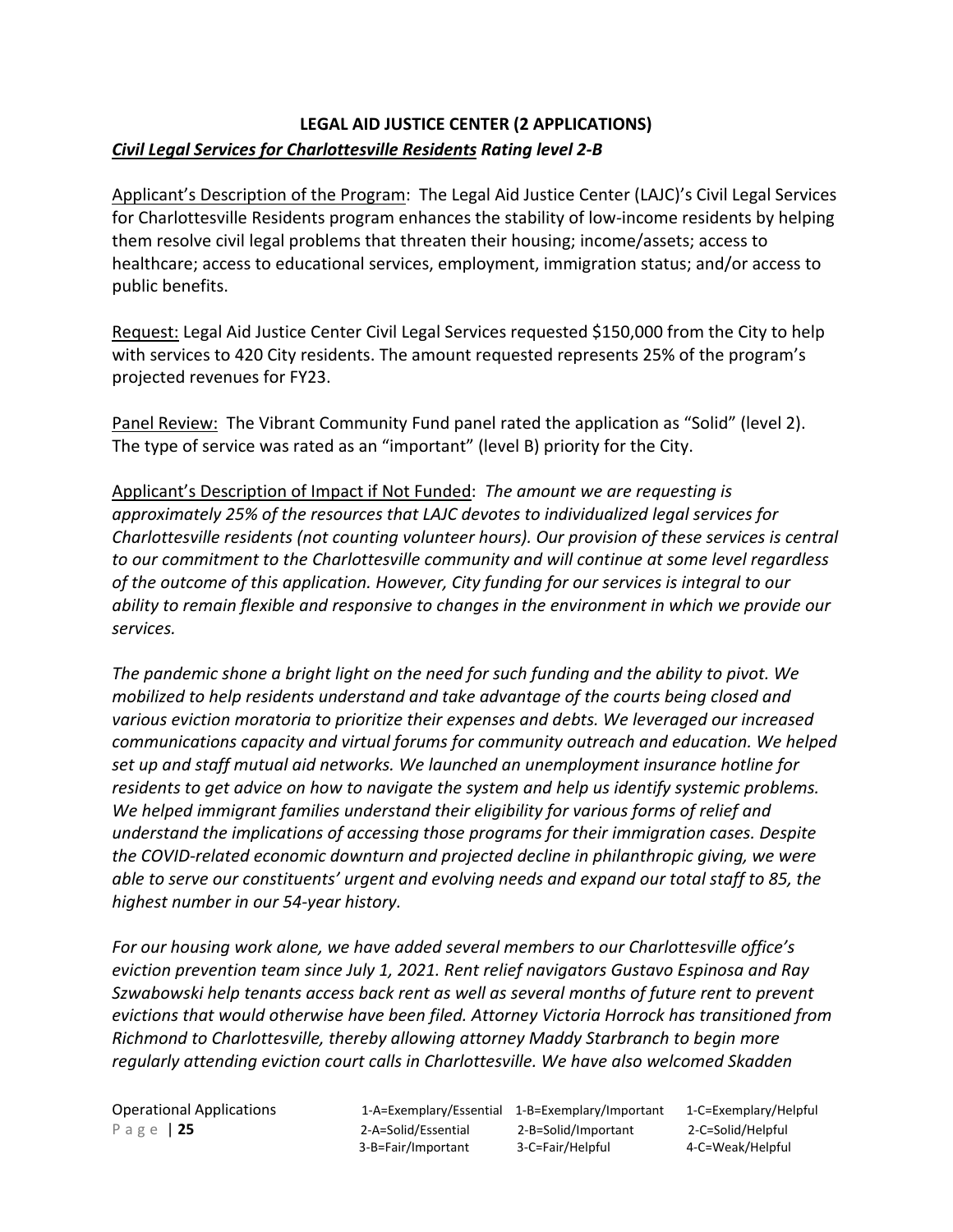*Attorney Fellow Moriah Wilkins, restarted our housing law clinic at UVA, and recruited six law students in addition to our housing law clinic students to help with rent relief applications.*

*LAJC can sustain these staff with support from diverse funders. Our overall financial situation has been extremely stable over the last three years. Our FY22 revenue budget of nearly \$9.2M includes \$1.7M from individuals, law firms, and corporations, \$1.3M from individuals, law firms, and corporations; \$2.1M from LSCV; \$3M from private grants; \$757K from local governments; \$450K from law schools; and about \$898K in other income.*

*However, a loss of funding in this environment would hurt our ability to pivot to respond to new community challenges and compromise our ability to maintain our staffing levels. We would have to prioritize our commitment to existing clients with reduced staff numbers and flexibility.* City Manager's Proposed Funding: \$52,500

# *Support for Community Advocacy on Racial Equity Rating level 2‐D*

Applicant's Description of the Program: The Legal Aid Justice Center (LAJC) provides a wide range of support to low-income residents seeking racial justice in Charlottesville. We offer legal counsel and research, technical assistance with organizing, and capacity‐building support (e.g., email campaigns, meeting spaces) to mitigate harms and dismantle race‐based inequities for our low‐income, immigrant, and people of color constituents.

Request: LAJC Community Advocacy on Racial Equality requested \$100,000 from the City to help with services to all City residents. The amount requested represents 15.3% of the program's projected revenues for FY23.

Panel Review: The Vibrant Community Fund panel rated the application as "Solid" (level 2). The type of service was rated as a "not helpful" (level D) priority for the City.

Applicant's Description of Impact if Not Funded: *Our request is about 15% of the resources that LAJC devotes to supporting community efforts to promote racial equity in Charlottesville. The program encompasses our support of PHAR, CLIHC, PC, the Charlottesville‐area Immigrant Resources and Advocacy Coalition, various parents and students concerned about racial equity in schools, and community members concerned about issues such as UVA's destructive billing/collection practices and racial inequities in the foster care system.*

*Our support of these groups and individuals is central to our core mission and to our commitment to this community. The City's support would strengthen our capacity to conduct this program and demonstrate that City Council wants residents to have the resources they need to maximize their ability to engage with the City to develop effective solutions.*

*Due in large part to our relevance and focus on so many issues pertaining to the*

| <b>Operational Applications</b> | 1-A=Exemplary/Essential | 1-B=Exemplary/Important | 1-C=Exemplary/Helpful |
|---------------------------------|-------------------------|-------------------------|-----------------------|
| Page   26                       | 2-A=Solid/Essential     | 2-B=Solid/Important     | 2-C=Solid/Helpful     |
|                                 | 3-B=Fair/Important      | 3-C=Fair/Helpful        | 4-C=Weak/Helpful      |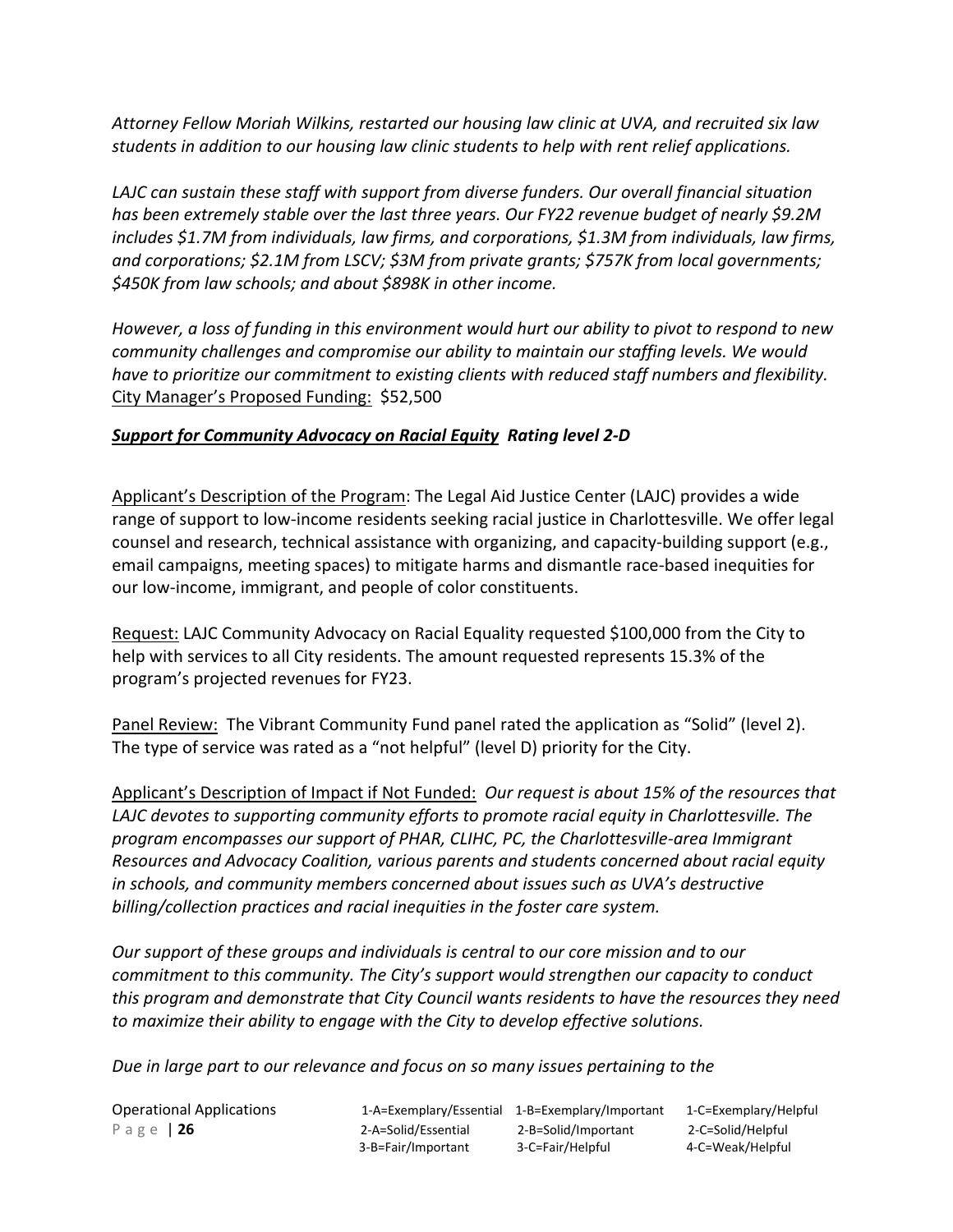*dehumanization of people of color, LAJC is currently at its highest staffing level in our 54‐year history with 74 staff members and more imminent new hires across our four offices.*

*For our housing work alone, we have added several members to our Charlottesville office's eviction prevention team since July 1, 2021. Rent relief navigators Gustavo Espinosa and Ray Szwabowski help tenants access back rent as well as several months of future rent to prevent evictions that would otherwise have been filed. Attorney Victoria Horrock has transitioned from Richmond to Charlottesville, thereby allowing attorney Maddy Starbranch to begin more regularly attending eviction court calls in Charlottesville. We have also welcomed Skadden Attorney Fellow Moriah Wilkins and recruited six law students in addition to our housing law clinic students to help with rent relief applications.*

*For CRRJ, we have added attorney Teresa Hepler and promoted Harold Folley to Senior Supervising Organizer for CRRJ and welcomed new Legal Director Anna Kurien.*

*LAJC can sustain these staff with support from diverse funders. Our overall financial situation has been extremely stable over the last three years. Our FY22 revenue budget of nearly \$9.2M includes \$1.7M from individuals, law firms, and corporations, \$1.3M from individuals, law firms, and corporations; \$2.1M from the Legal Services Corporation of Virginia; \$3M from private grants; \$757K from local governments; \$450K from law schools; and about \$898K in other income.*

*Among those FY22 sources, we have several unrestricted grants from funders especially committed to racial equity work. These include such longtime funders as the Eugene and Agnes E. Meyer Foundation, which has just awarded us a two‐year grant of \$150,000, and such new funders as the Hartfield Foundation, which has awarded us a one‐year grant of \$50,000.*

*We also have a wide range of support from both public and private funders. We are especially grateful to the City of Charlottesville for supporting our eviction prevention efforts.* City Manager's Proposed Funding: \$0

Operational Applications 1‐A=Exemplary/Essential 1‐B=Exemplary/Important 1‐C=Exemplary/Helpful Page | **27** 2‐A=Solid/Essential 2‐B=Solid/Important 2‐C=Solid/Helpful 3‐B=Fair/Important 3‐C=Fair/Helpful 4‐C=Weak/Helpful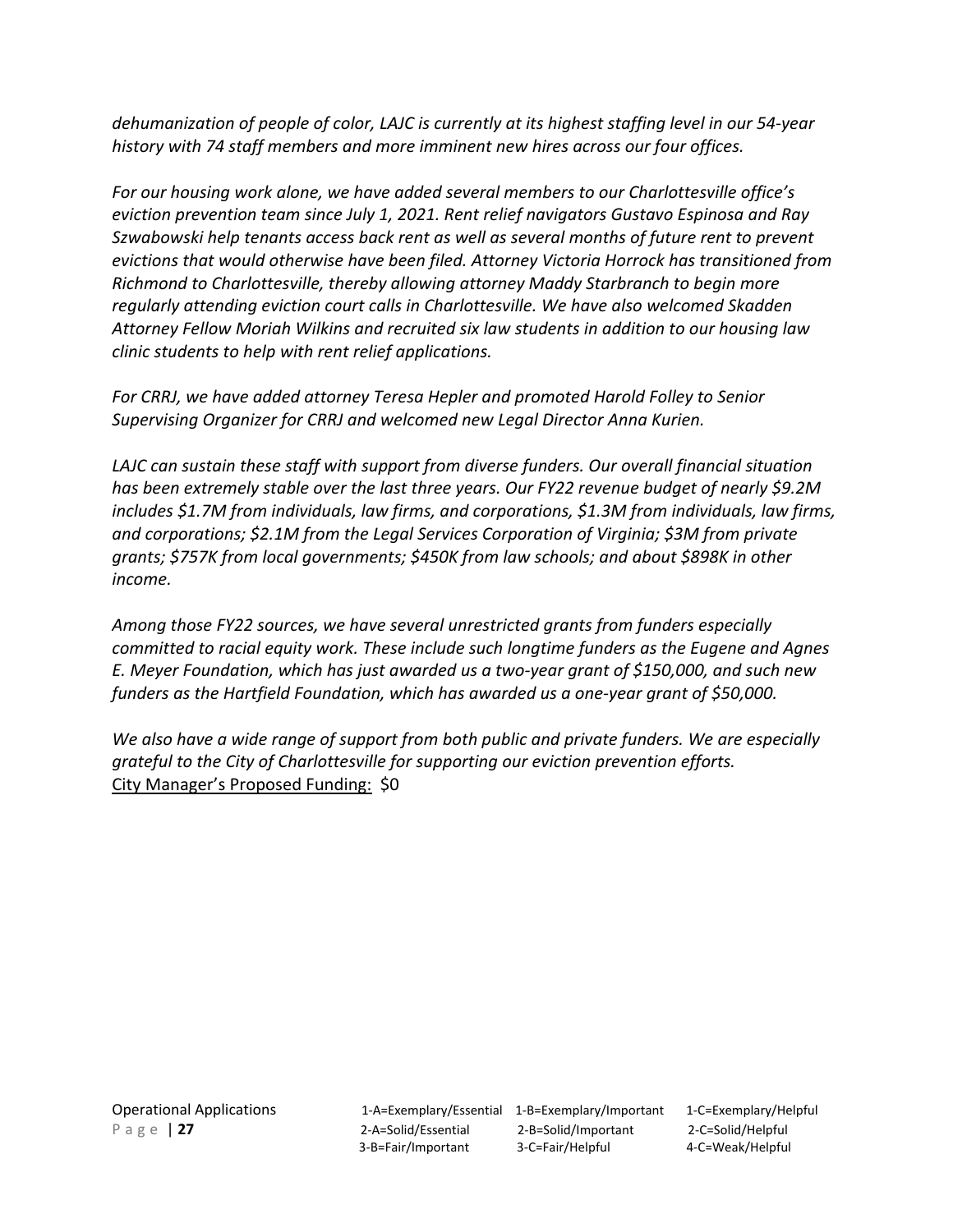# **LITERACY VOLUNTEERS OF CHARLOTTESVILLE/ ALBEMARLE** *Adult Workforce Tutoring Rating level 1‐B*

Applicant's Description of the Program: Literacy Volunteers provides free, confidential, one-toone tutoring to adults who wish to improve their reading, writing, and/or English speaking skills so that the can become self‐sufficient, valuable contributors to our local workforce. Individualized tutoring helps our adult students meet their specific educational and career goals when their needs cannot be met in formal classes.

Request: Literacy Volunteers requested \$24,000 from the City to help with services to 130 City residents. The amount requested represents 9.2% of the program's projected revenues for FY23.

Panel Review: The Vibrant Community Fund panel rated the application as "Exemplary" (level 1). The type of service was rated as an "important" (level B) priority for the City.

Applicant's Description of Impact if Not Funded*: Because we use local government funds as a match for our Virginia Department of Education grant, it is very important that we receive local funding.*

*Our average cost per student is approximately \$1,000 per student, per year. However, our costs aren't completely proportional, since our largest expenses are staff and rent. Were there to be a significant reduction in local government funding that we couldn't make up elsewhere, we would be forced to cut staffing, reduce health benefits, and/or reduce operational hours. We would also consider giving up office and classroom space to reduce our market‐based rent expenses at the Jefferson School, which runs approximately \$55,000 per year.*

*Our current staff and board conduct all our fundraising activities in house; we do not have a staff person dedicated solely to development efforts. Even with these limitations, we write approximately 40 grants per year to a variety of funders, and have committed to approach ten new foundations each year to build our donor base. We are committed to a diverse and robust funding model, but there is no question that local government support is critical to our ability to execute our mission.*

City Manager's Proposed Funding: \$15,600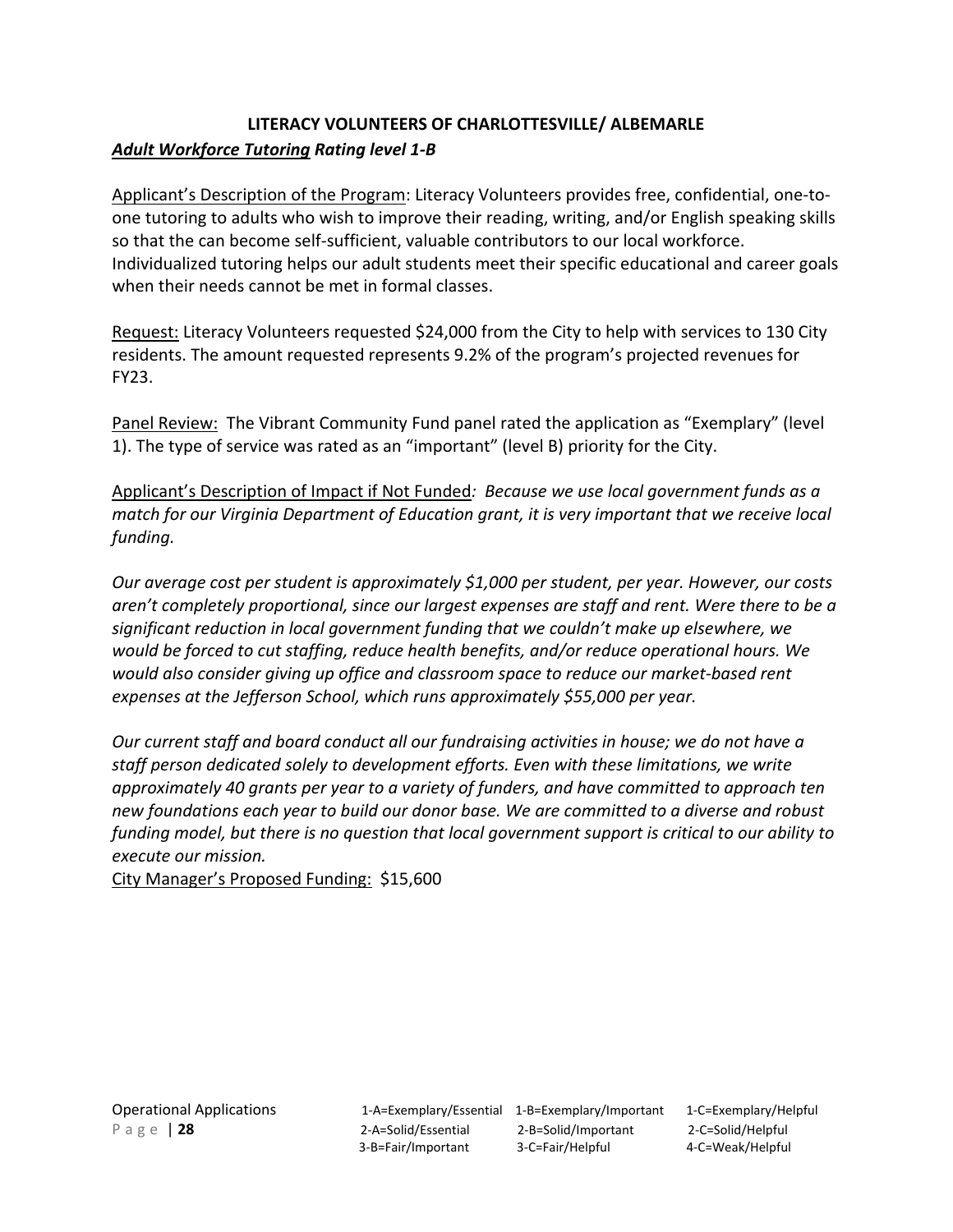# **LOCAL FOOD HUB**

# *Fresh Farmacy: Fruit and Veggie Prescription Program Rating level 2‐B*

Applicant's Description of the Program: Fresh Farmacy supplies low-income patients who are at risk for diet‐related disease with a biweekly supply of fresh produce, education, and support. The food is sourced from small, independent farms in the region. During the pandemic, the program expanded by over 600% and offered home delivery. It has remained at higher levels since.

Request: Local Food Hub requested \$110,896 from the City to help with services to 320 City residents. The amount requested represents 9.3% of the program's projected revenues for FY23.

Panel Review: The Vibrant Community Fund panel rated the application as "solid" (level 2). The type of service was rated as an "important" (level B) priority for the City.

Applicant's Description of Impact if Not Funded: *Fresh Farmacy is designed to be a scalable program. Each share costs approximately \$36 dollars. The total number of shares delivered throughout the season will depend on funds available. In the face of a funding shortage, Local Food Hub will work independently with each site to determine the best of three options:*

*Reduce the frequency of share deliveries (for example, move to monthly) Reduce the length of the program (for example, begin program later than planned, or end early) Reduce the quantity of food in each bag (for example, reduce the cost of each bag to \$30)*

*The Fresh Farmacy program is funded through a variety of foundations, corporations, and individual donors. If partial or no funding is provided by the City of Charlottesville, the organization will attempt to fill that hole through other sources of funding prior to making any programmatic cuts. Local Food Hub is also planning to pilot ways to make access to fresh produce more sustainable, such as through on‐site farmers markets, mobile markets, and expanding the use of SNAP benefits.*

City Manager's Proposed Funding: \$38,814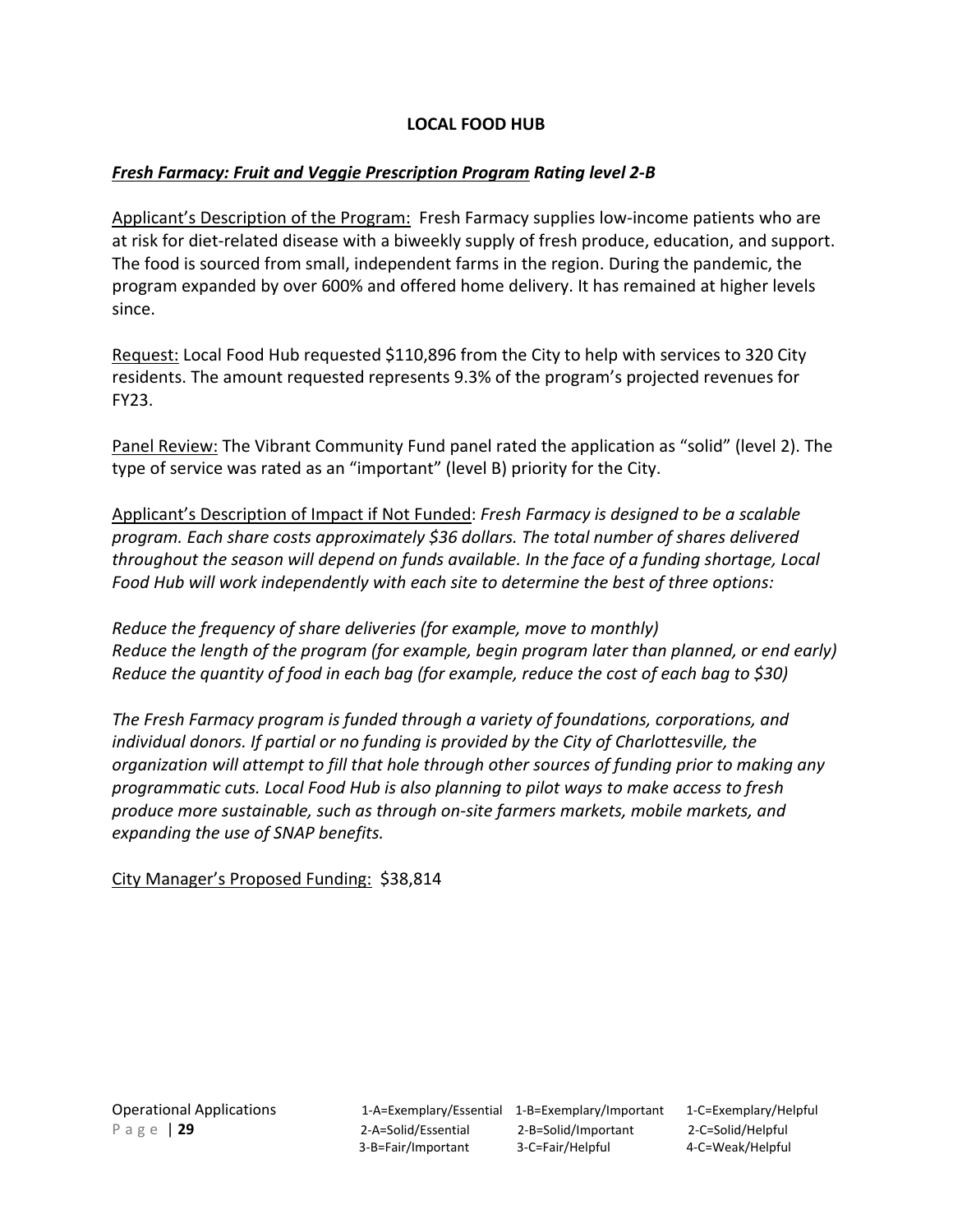# **MONTICELLO AREA COMMUNITY ACTION AGENCY** *Head Start Rating level 1‐A*

Applicant's Description of the Program: Early/Head Start (EHS) interrupts cycles of generational poverty by providing high‐quality early childhood education and care for children ages birth to 5 from low-income families. E/HS emphasizes the critical role of parents in supporting school readiness and builds relationships that promote well‐being and self‐reliance through comprehensive family support services and community partnerships.

Request: MACAA Head Start requested \$46,500 from the City to help with services to 35 City residents. The amount requested represents 1% of the program's projected revenues for FY23.

Panel Review: The Vibrant Community Fund panel rated the application as "Exemplary" (level 1). The type of service was rated as an "essential" (level A) priority for the City. During the budget process, funding was adjusted based on a cost per participant analysis.

Applicants Description of Impact if Not Funded: *The federal Office of Head Start mandates an annual 20% nonfederal, local match for all federal funding received to administer Early/Head Start programming in the Greater Charlottesville community; this is estimated to total \$708,999 in FY2 (based on \$3.5M program budget). The nonfederal match requirement to support 35 Charlottesville students in Early/Head Start totals \$90,897. Historically, funding awarded by the City of Charlottesville is less than 50% of the required local match; any reduction in historical funding levels would be detrimental to meeting the dynamic and evolving needs of low‐income families.*

*While MACAA seeks nonfederal, matching funds from all localities in which Head Start is administered, our agency must still raise an excess of \$500,000 in private contributions, grants, and in‐kind/volunteer services. A reduction in funding from the City of Charlottesville would place an exceptional burden on the agency, diverting available resources needed to meet the needs of vulnerable families to ensure adequate funding is available to remain in good standing with the federal Office of Head Start.*

City Manager's Proposed Funding: \$17,200

Operational Applications 1‐A=Exemplary/Essential 1‐B=Exemplary/Important 1‐C=Exemplary/Helpful Page | **30** 2‐A=Solid/Essential 2‐B=Solid/Important 2‐C=Solid/Helpful 3‐B=Fair/Important 3‐C=Fair/Helpful 4‐C=Weak/Helpful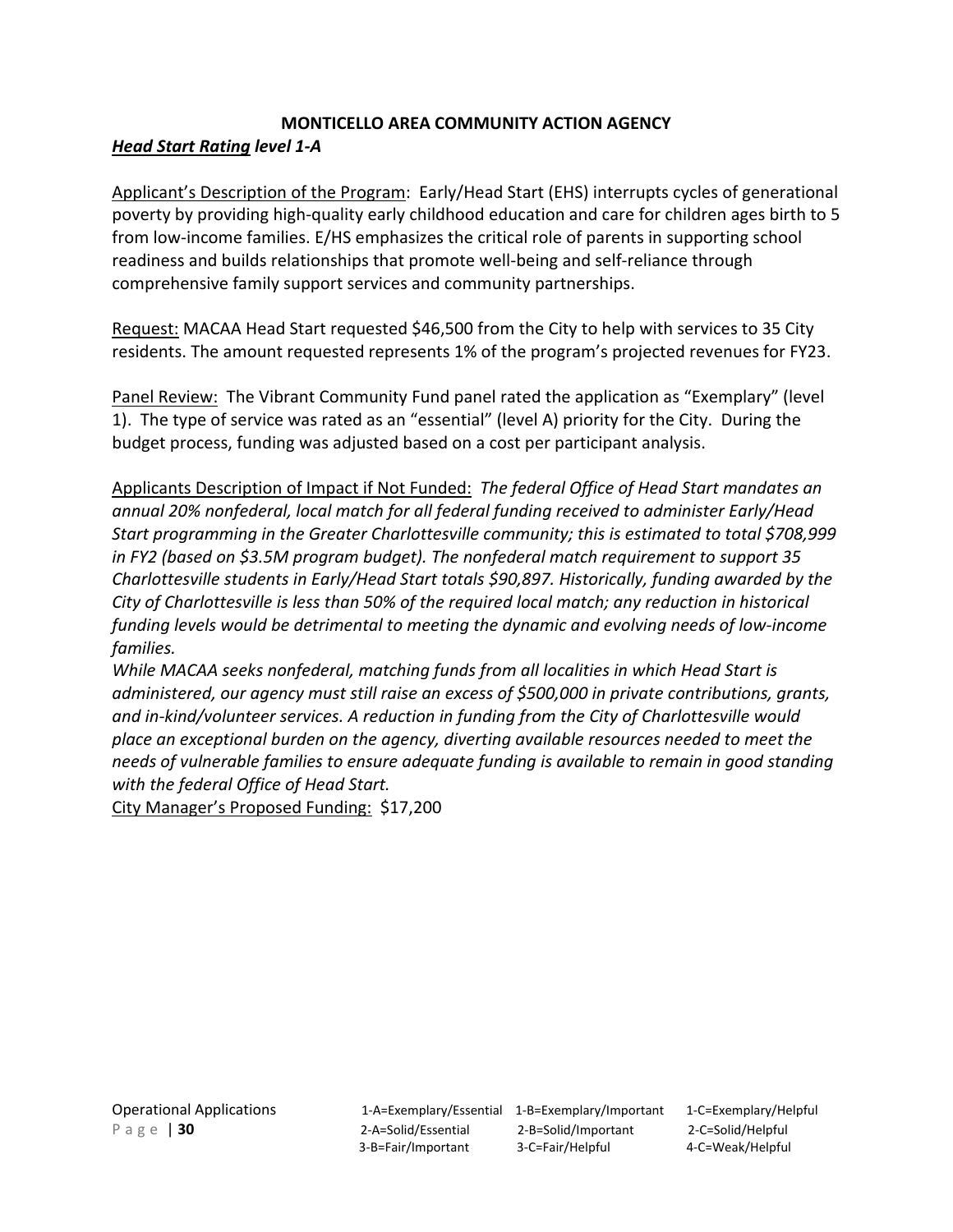# **OFFENDER AID AND RESTORATION OF CHARLOTTESVILLE/ALBEMARLE INC. (2 applications)**

# *Charlottesville‐Albemarle Adult Drug Treatment Court Rating level 1‐A*

Applicant's Description of the Program: The Adult Drug Treatment Court Program provides drug treatment and intensive supervision to drug offenders and drug related felony larceny offenders in the Circuit Courts of Charlottesville and Albemarle. It is designed to enhance public safety by focusing on the treatment needs of the local, non-violent adults charged with drug related offenses who are drug addicted.

Request: OAR Adult Drug Treatment Court requested \$75,947 from the City to help with services to 30 City residents. The amount requested represents 20.2% of the program's projected revenues for FY23.

Panel Review: The Vibrant Community Fund panel rated the application as "Exemplary" (level 1). The type of service was rated as an "essential" (level A) priority for the City.

Applicant's Description of Impact if Not Funded: *Drug Court would struggle to continue at our* current level of service delivery if we did not receive all or part of our local funding. If the City *opted not to fund or to decrease funding, the program would have to either cut positions, programming, accessibility to resources, or testing. Any such decisions would increase the likelihood of evidence based supportive measures to City participants disappearing thereby causing a domino effect of increased drug use, increased criminal opportunities, decreased employment rates, decrease engagement in treatment options and increased likelihood of greater expense to the community in terms of increase use of jail bed days for non‐compliance and/or new criminal offenses. Full funding or an increase of funding to the program is a long term cost saving measure for the City.*

City Manager's Proposed Funding: \$64,555

# *Charlottesville‐Albemarle Therapeutic Docket Rating level 1‐A*

Applicant's Description of the Program: The Charlottesville/Albemarle Therapeutic Docket is a collaborative problem solving General District Court docket designed to divert seriously mentally ill participants from the criminal justice system and into court-mandated and supervised community based treatment in order to improve both treatment and criminal justice outcomes.

Request: OAR Therapeutic Docket requested \$110,000 from the City to help with services to 15 City residents. The amount requested represents 37.6% of the program's projected revenues for FY23.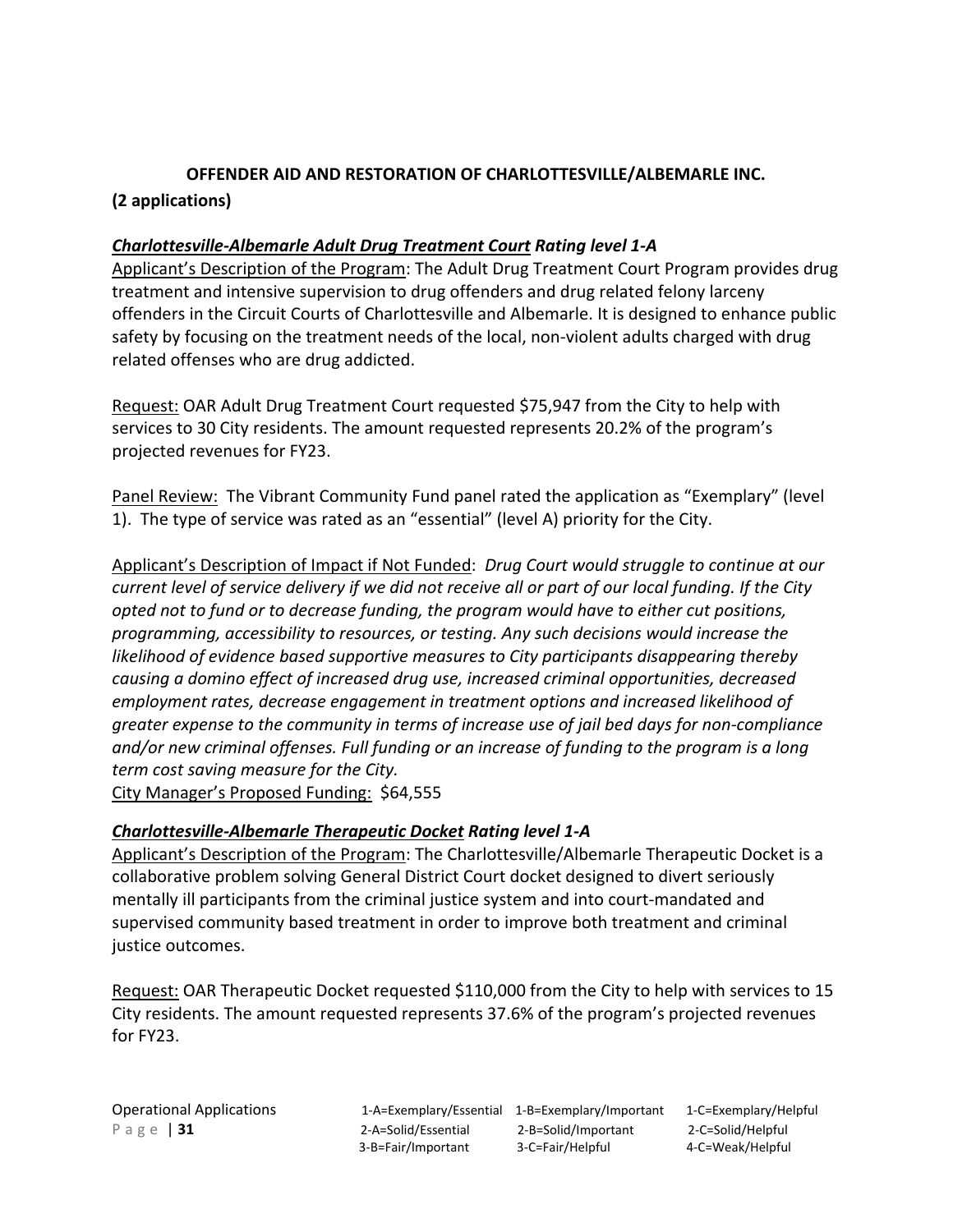Panel Review: The Vibrant Community Fund panel rated the application as "Exemplary" (level 1). The type of service was rated as an "essential" (level A) priority for the City.

Applicant's Description of Impact if Not Funded: *The funding for the Therapeutic Docket is used to support Docket related work at three agencies: OAR, Region Ten, and Partner for Mental Health. Through a collaborative effort, FY23 funding will support client supervision, mental health navigation through a contract with Partner for Mental Health and clinical treatment and case management through a contract with Region Ten. These three pillars (supervision, navigation and treatment) are essential for client success and the elimination or reduction of funding would force either the shut‐down of the Docket or significantly impact the number of clients served and the services provided.*

*For FY21, the Therapeutic Docket received funding from the both Albemarle (\$55,000) and Charlottesville (\$54,450). We were recently notified by the Supreme Court of Virginia that we were awarded a grant in the amount of \$40,000 for FY21 (\$5,000 below FY20 level). This will allow us to provide additional community support and supervision for Therapeutic Docket participants. For FY23, there is no certainty that the Supreme Court will continue to fund at the same level if at all. The Docket intends to continue to request and advocate for state funding as well as funding from other sources. If we are unable to secure additional funding for FY23, the Docket may be solely dependent on local funding. The FY23 request for funding is the same as the request from FY21.*

City Manager's Proposed Funding: \$93,500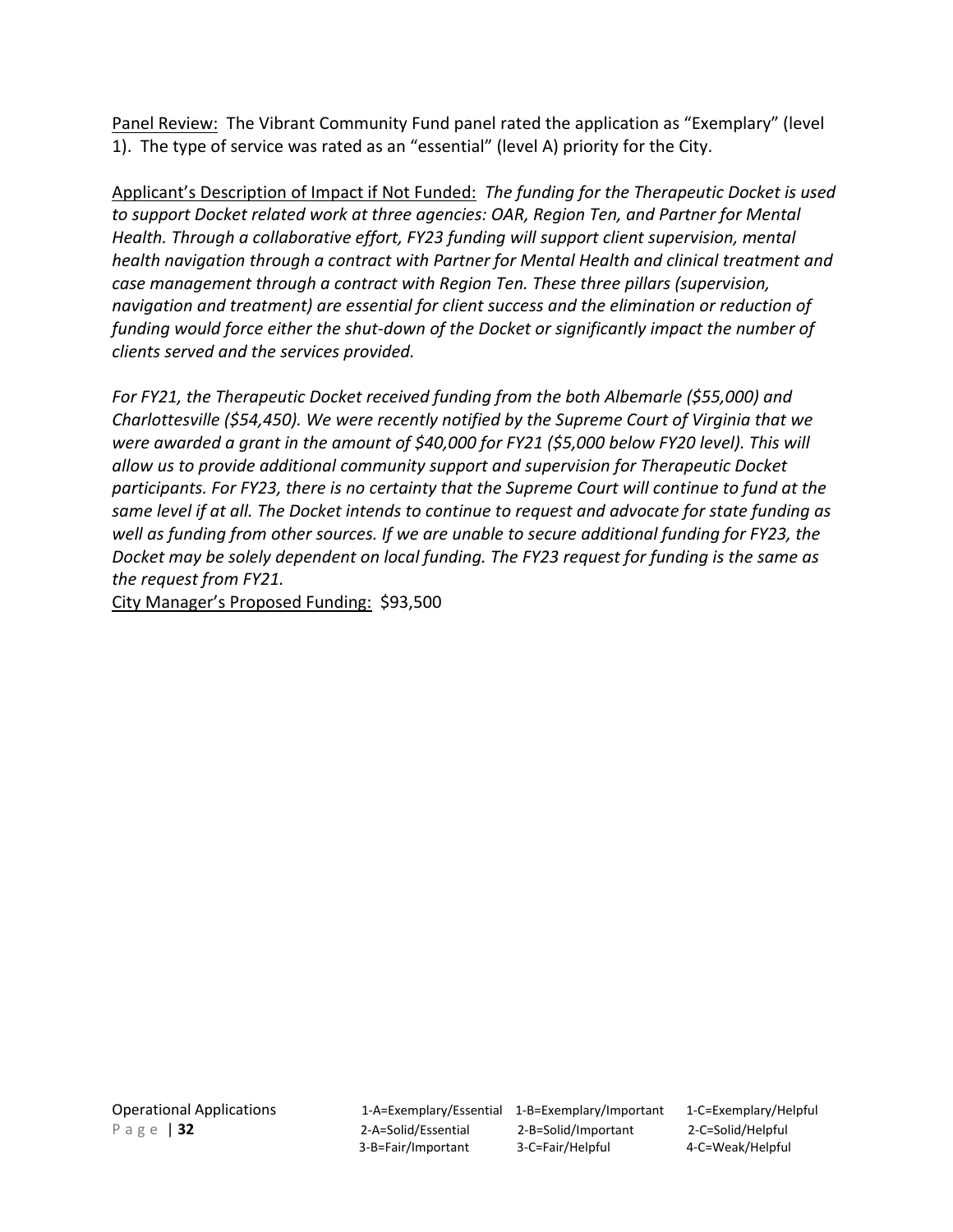# **ON OUR OWN CHARLOTTESVILLE OF CHARLOTTESVILLE, INC.**

#### *General Operating Rating Level 2‐B*

Applicant's Description of the Program: On Our Own's mission is to provide free peer support, self‐help, education, guidance, and referral services for adults who acknowledge that they are experiencing significant problems in their lives due to mental health and substance use challenges.

Request: On Our Own General Operating requested \$25,000 from the City to help with services to 400 City residents. The amount requested represents 3.4% of the program's projected revenues for FY23.

Panel Review: The Vibrant Community Fund panel rated the application as "solid" (level 2). The type of service was rated as an "important" (level B) priority for the City.

Applicant's Description of Impact if Not Funded: *Since the onset of the pandemic, On Our Own has seen a sharp increase in those seeking our mental health and substance use services, especially by those who fare from underserved and vulnerable populations. We have seen our membership increase by 300% over pre‐pandemic levels, and this has put a significant strain on our resources. We have had two goals during this time: to offer dynamic mental health and substance use programs and services that are specifically suited to the challenges of this time, and to strengthen our financial position so we continue to do so without interruption. We have significantly improved our outlook:*

*• We worked with our community partners (like Western State Hospital and Region Ten) to increase our fees.*

*• We transitioned from a Microsoft server IT system, which was expensive to support and maintain, to a Google Cloud system, which is largely free and much easier to maintain.*

*• We have greatly improved and streamlined our accounting practices.*

*• We have hired our first Development Director, who is actively working to broaden our financial sources of support.*

*Still, we have seen unprecedented strain on our resources and infrastructure, and are still working to make up for the fact that the United Way, one of our largest financial supporters, stopped supporting mental health organizations several years ago. Funding from the City of* Charlottesville is still needed for us to provide the same high level of free peer support, self-help, *education, guidance, and referral services for adults who acknowledge that they are experiencing significant problems in their lives due to mental health and substance use challenges. As salaries for programmatic staff are the largest expense for us, we might have to cut there to make ends meet, but we are doing everything we can to ensure that this is not necessary.*

City Manager's Proposed Funding: \$8,750

Operational Applications 1‐A=Exemplary/Essential 1‐B=Exemplary/Important 1‐C=Exemplary/Helpful Page | **33** 2‐A=Solid/Essential 2‐B=Solid/Important 2‐C=Solid/Helpful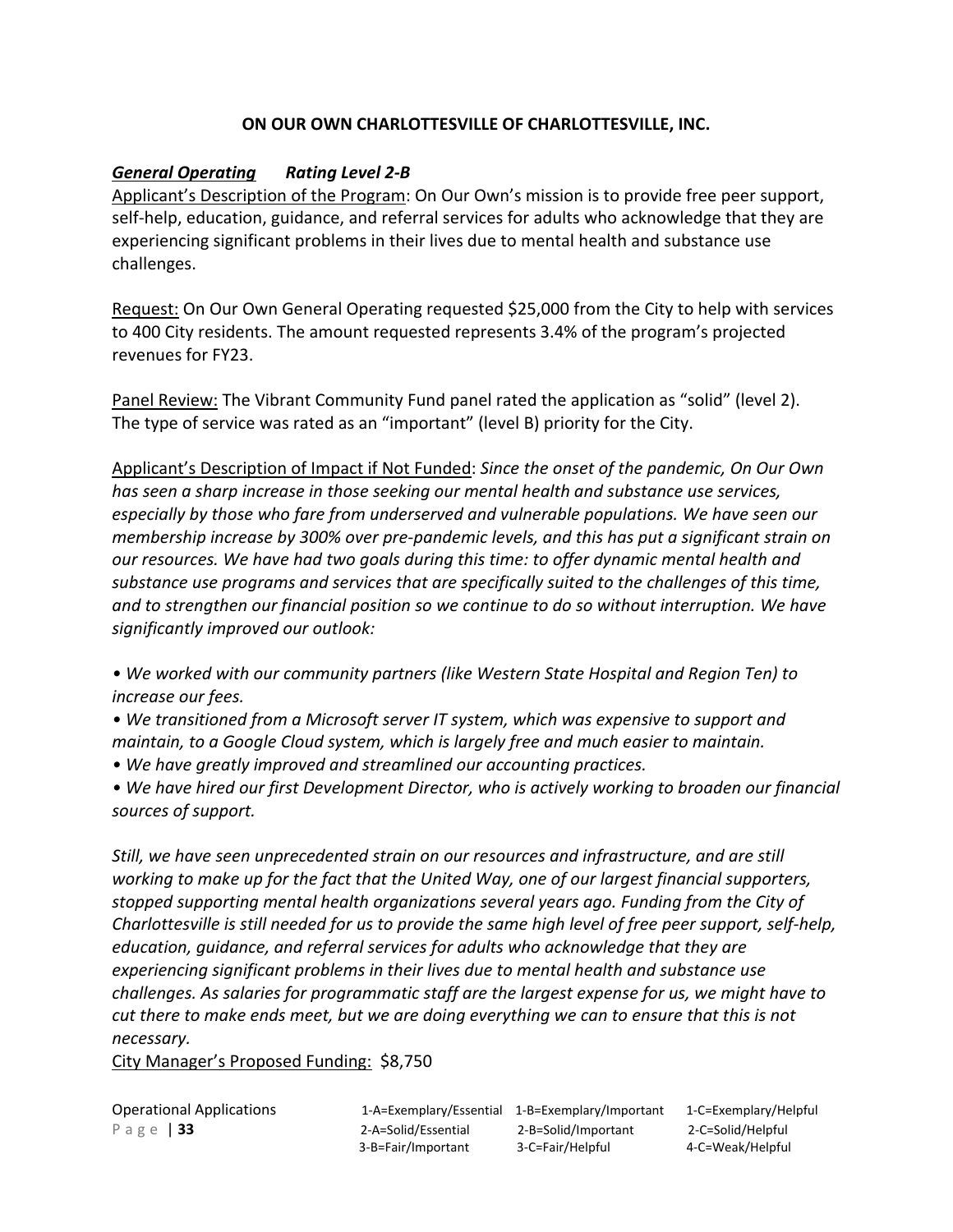# **PARTNER FOR MENTAL HEALTH** *Rating Level 1‐B*

Applicant's Description of the Program: Through its Systems Navigator Program, Partner for Mental Health helps people with mental illness reach their recovery goals and achieve stability by acting as unbiased brokers of services, and advocating for timely and respectful service across the mental health care, physical health care, social services, and criminal legal systems in the City of Charlottesville.

Request: Partner for Mental Health requested \$30,000 from the City to help with services to 100 City residents. The amount requested represents 11.5% of the program's projected revenues for FY23.

Panel Review: The Vibrant Community Fund panel rated the application as "Exemplary" (level 1). The type of service was rated as an "important" (level B) priority for the City.

Applicant's Description of Impact if Not Funded: *PMH is constantly working to secure new and diversified funding in support of their mission. As a member of Charlottesville community since 1947, PMH has advocated for the interests of community members with serious mental illness for over 70 years. For the last six of those years, PMH has provided high quality Systems Navigator to City residents at no charge to the program participants and with minimal financial support from the City of Charlottesville. This year, FY2022, is the first year that the City of Charlottesville has financially supported the Navigator program. While PMH is grateful for the support, it amounts to less than 25% of the true cost of one Navigator.*

*Given the challenges of Virginia's safety‐net public mental health and physical health care providers, it isn't surprising that people with serious mental illness need advocates to help them access the services and supports for which they are eligible. PMH is honored that their Charlottesville clients trust them to advocate on their behalf. However, it is financially unsustainable to continue to assist City residents at the level PMH has for the last six years without increased financial support from the City. If PMH is unable to find alternative funding streams to support City residents, PMH may face restricting access to its services.* City Manager's Proposed Funding: \$19,500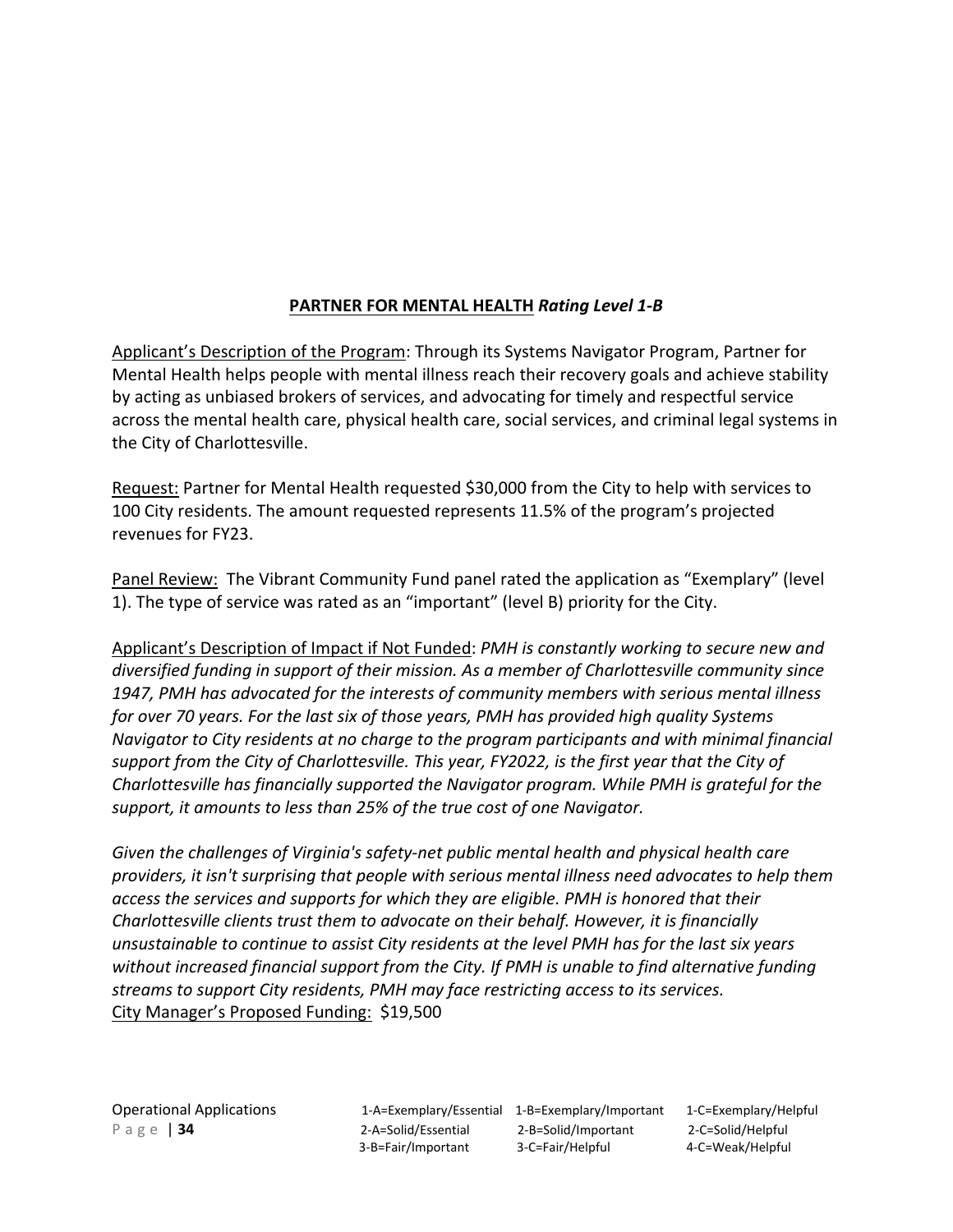# *Piedmont Community Land Trust Rating Level 2‐C*

Applicant's Description of the Program: Piedmont Community Land Trust creates permanent affordable homeownership opportunities in the Central Virginia region. Land is placed in trust for 90‐years under a ground lease to ensure long‐term affordability. The homes are purchased by low‐wealth families between 40‐80% of area median income, and they build wealth under a shared equity model.

Request: Piedmont Community Land Trust requested \$100,000 from the City to help 15 City residents in home ownership. The amount requested represents 44% of projected revenues for FY23 program.

Panel Review: The Vibrant Community Fund Panel rated the application as 'solid' (level 2). The type of service was rated as a 'helpful' (level C) priority for the City.

Applicants Description of Impact if Not Funded: *Lack of funding will limit Piedmont Community Land Trust's ability to explore new community land trust opportunities within the City. The City is already the most expensive real estate market in the region, and developing affordable homeownership in this kind of market requires intense staff effort and access to resources. A lack of funding will make it extremely difficult to pursue any further CLT efforts except in surrounding Counties. Without supporting the CLT, rental housing in Charlottesville will continue to be a near singular focus of housing opportunity for low‐wealth families in the City.* City Manager's Proposed Funding: \$0

# **PIEDMONT COURT APPOINTED SPECIAL ADVOCATES, INC.**

# *CASA Volunteers Rating level 2‐C*

Applicant's Description of the Program: Piedmont Court Appointed Special Advocates (CASAs) recruits, screens, and trains Volunteers to advocate in Court on behalf of abused and neglected children. Once court‐appointed to a case, CASAs conduct independent investigations and compile written reports, all under the supervision of professional staff, to help judges arrive at decisions that are in the best interests of the children.

Request: Piedmont CASA Volunteers program requested \$10,000 from the City to help with services to 112 City residents. The amount requested represents 13.5% of the program's projected revenues for FY23.

Panel Review: The Vibrant Community Fund panel rated the application as "Solid" (level 2). The type of service was rated as an "helpful" (level C) priority for the City.

Operational Applications 1‐A=Exemplary/Essential 1‐B=Exemplary/Important 1‐C=Exemplary/Helpful Page | **35** 2‐A=Solid/Essential 2‐B=Solid/Important 2‐C=Solid/Helpful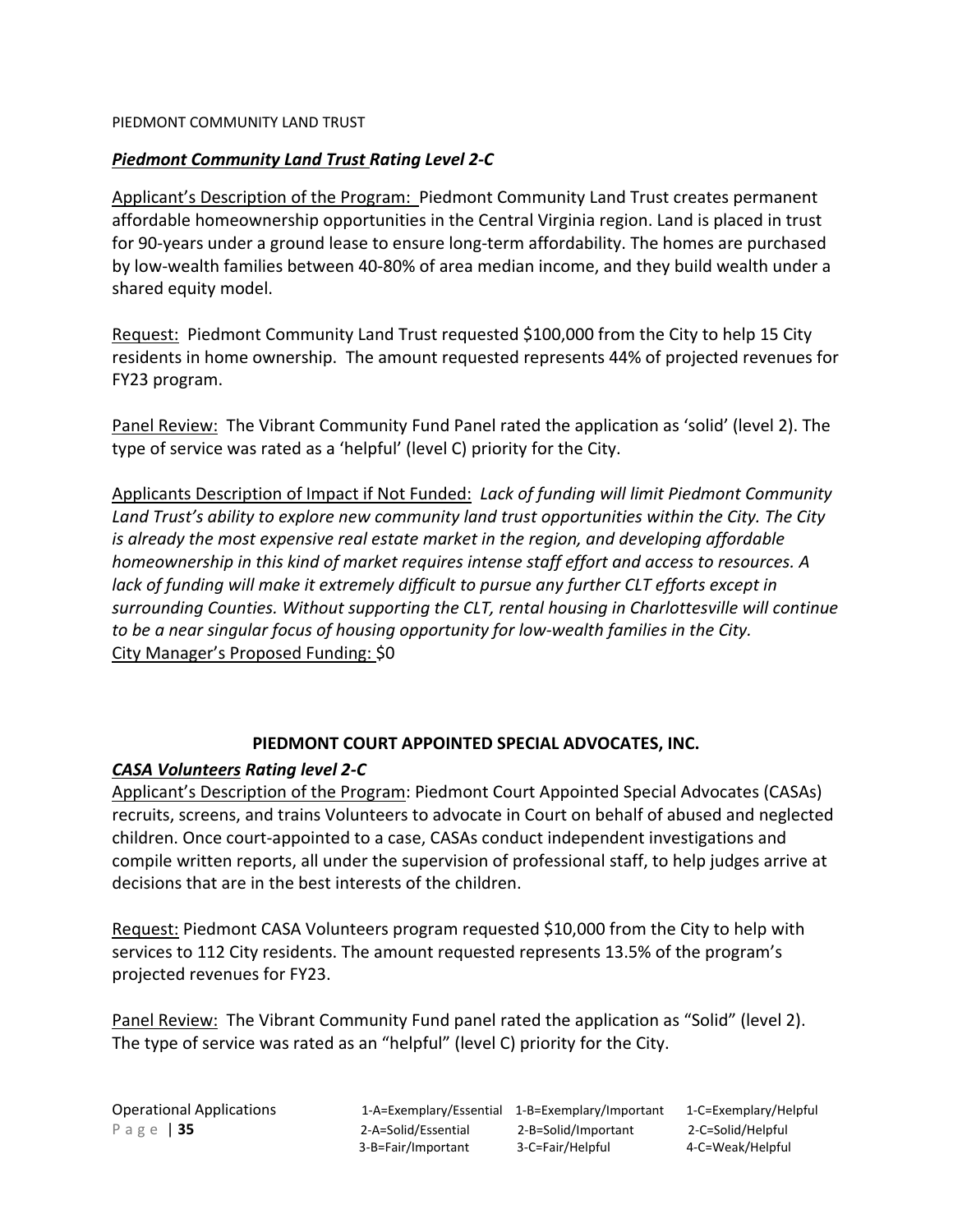Applicants Description of Impact if Not Funded: *We are submitting this \$10,000 request for a Vibrant Community Fund Grant to help ensure that we can sustain our organizational capacity to support and supervise our staff, and our CASA Volunteers – so that they can continue to be effective advocates for our children and youth during this incredibly stressful and challenging time.*

*Piedmont CASA's long‐term sustainability is dependent on having a broad base of support, so we consistently pursue diversified funding in accordance with our formal Development Plan. In a typical year, approximately 50% of our funding comes from individual donors, 29% from public sources, 17% from foundations, clubs, and churches, and 3% from events.*

*Fiscally, Piedmont CASA runs a very tight ship: between 85% and 87% of our annual budget is spent on program services to children. The remaining 13% to 15% is Core Mission Support: our investment in strong strategic finance and accounting, progressive human resources, capable and responsible board governance, engaged development, and fundraising.*

*While fundraising through private donors and events was down this fiscal year, we increased the funding we received from foundations, clubs, churches, and corporations. We are hopeful that by March, 2022, the pandemic will have receded enough so that we can hold our main fundraising event, Jimmy "Magic Man" Miller's Bracket Blast. We had to cancel this popular event in both 2020 and 2021, which was an income loss of about \$70,000 each year. Fortunately, we applied for and received \$233,077 in loans from the Paycheck Protection Program and those loans have been forgiven in full. The loans were crucial to our weathering the financial storm brought about by the pandemic. They enabled us to enter FY 2022 in a much stronger position.*

*The challenges the pandemic has posed for Piedmont CASA makes the support of the City of Charlottesville more important than ever. It is also an endorsement that helps us obtain additional support from individuals, foundations, organizations, and corporations.* City Manager's Proposed Funding: \$0

# **PIEDMONT FAMILY YMCA, INC.**

# *YMCA Early Learning Center Rating level 1‐A*

Applicant's Description of the Program: The YMCA Early Learning Center is the largest area nonprofit child care provider for low‐income youth ages 0‐5, offering a high‐quality, full‐day, year‐round licensed early childhood education and school readiness program with the goal to prepare at-risk and under-resourced children to meet kindergarten readiness benchmarks and support economic self-sufficiency for area families.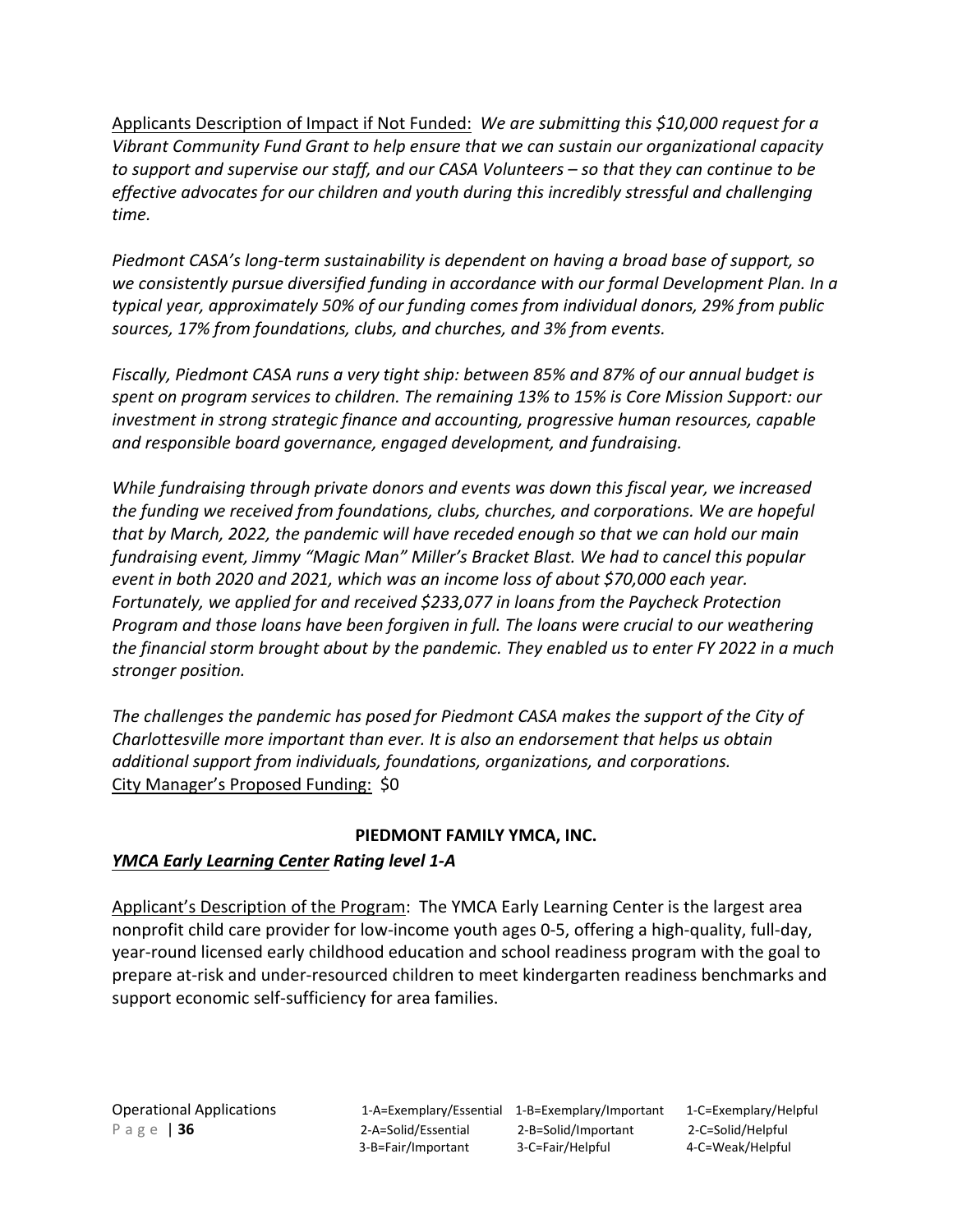Request: YMCA Early Learning Center requested \$68,000 from the City to help with services to 85 City residents. The amount requested represents 6.8% of the program's projected revenues for FY23.

Panel Review: The Vibrant Community Fund panel rated the application as "Exemplary" (level 1). The type of service was rated as an "essential" (level A) priority for the City.

Applicants Description of Impact if Not Funded: *In order to operate the YMCA Early Learning Center with an 77% subsidy rate, prioritizing care for economically disadvantaged families, a blended funding stream is required. Our current financial model includes \$70,000 (7%) in federal dollars, \$219,984 (22%) in state dollars, \$36,924 (4%) in United Way Early Learners Scholarship funds, \$275,000 (27%) in Virginia Early Childhood Foundation Mixed Delivery grant, and \$140,000 (14%) in local grants. Only \$258,704 (26%) comes from direct program service fees.* The average cost of child care is \$14,063 per child per year. If we did not receive any or all *funding from Vibrant Community, we would continue to apply for funds from other sources,* which vary greatly from year-to-year. If funds are not available to cover subsidy tuition and *scholarships, we unfortunately reduce the number of families that are provided scholarships. Lack of City/Vibrant Community funding could impact upwards of 74 children and families. The YMCA Early Learning Center engages children and provides much‐needed child care for working* parents ten-hours a day, five-days a week, fifty-two weeks a year. 74 City of Charlottesville *children translates into 192,400 hours. The direct‐service hours we have with these children is tremendous and the impact on parents is life‐changing.* City Manager's Proposed Funding: \$57,800

# **PIEDMONT HOUSING ALLIANCE**

# *Piedmont Housing Alliance Rating level 1‐A*

Applicant's Description of the Program: Piedmont Housing Alliance is dedicated to improving financial outcomes for people with low-incomes by offering robust affordable housing and economic opportunity solutions. We provide comprehensive housing and financial counseling services and asset-building resources throughout the region, and we provide high-quality affordable apartments and resident services at our 13 rental communities.

Request: PHA Housing Opportunity Services requested \$185,000 from the City to help with services to 785 City residents. The amount requested represents 4.1% of the program's projected revenues for FY23.

Panel Review: The Vibrant Community Fund panel rated the application as "Exemplary" (level 1). The type of service was rated as an "essential" (level A) priority for the City. During the budget process, funding was adjusted based on a cost per participant analysis.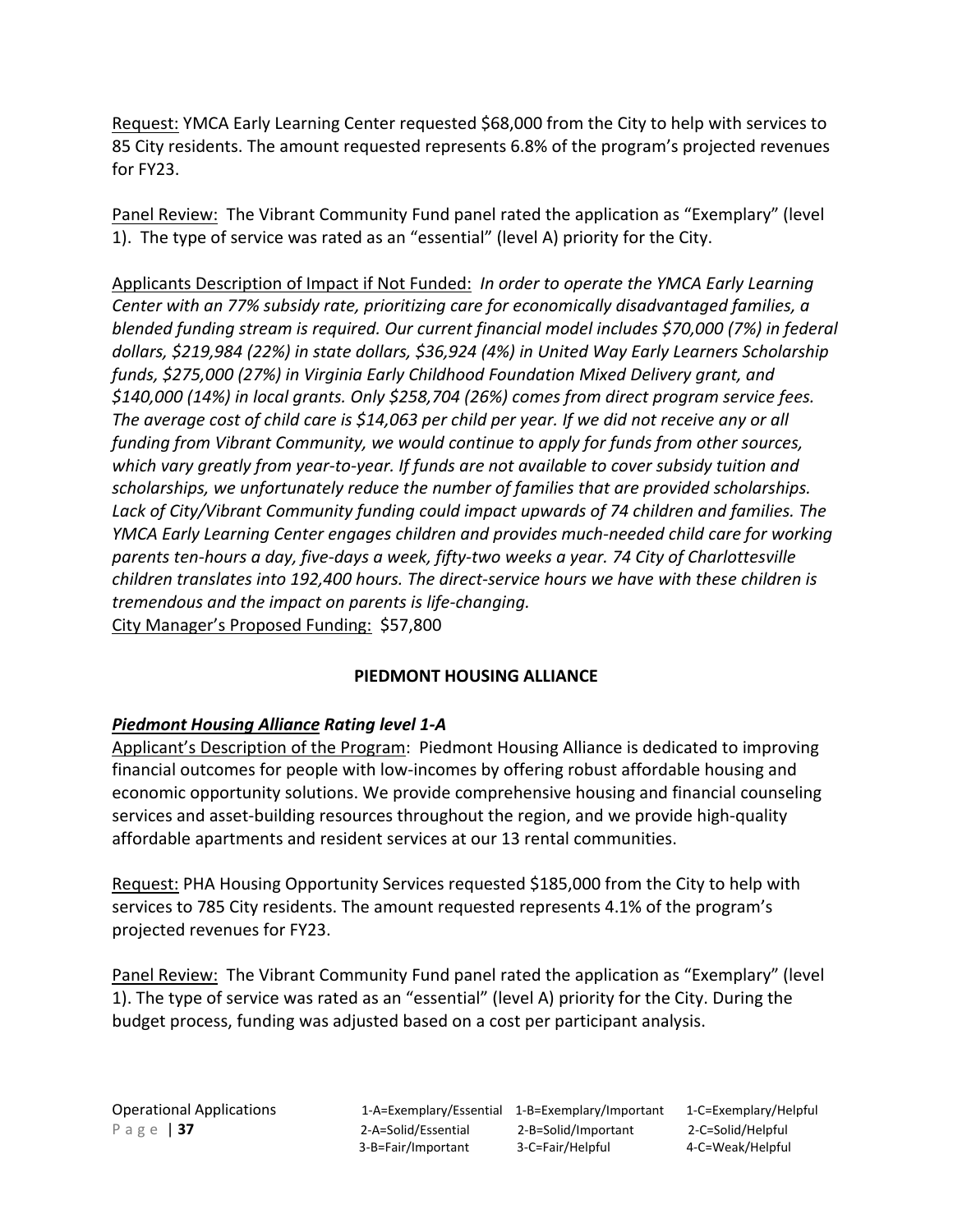Applicants Description of Impact if Not Funded: *Without funding from the City of Charlottesville, Piedmont Housing Alliance would be required to reduce staffing. This reduction of staff would, in turn, impact the breadth of services and number of clients we serve. Without the current level of funding, we'd likely have to make some difficult decisions on prioritizing one‐on‐one counseling vs. classes and may even have to consider whether to administer certain staff‐ intensive services, such as VIDA and helping clients with foreclosure challenges. We estimate that our housing counselors each serve 175 clients annually and the client service reduction would be based on a number of factors, including the exact amount of the funding reduction and our ability to raise funding from other sources.*

*Overall, a reduction in funding would result in fewer clients having access to the time‐intensive financial education, one‐on‐one housing counseling and home purchase financing needed to meet their housing goals—whether the goals are to improve credit, increase savings, or purchase a home—leaving many families and individuals without options and choices. While we would seek funding from other sources, Piedmont Housing already works to leverage and maximize state Virginia Housing funds, along with foundation and corporate support. The prospect of finding replacement funds, if cut from the City's FY23 budget allocation, is limited.* City Manager's Proposed Funding: \$137,052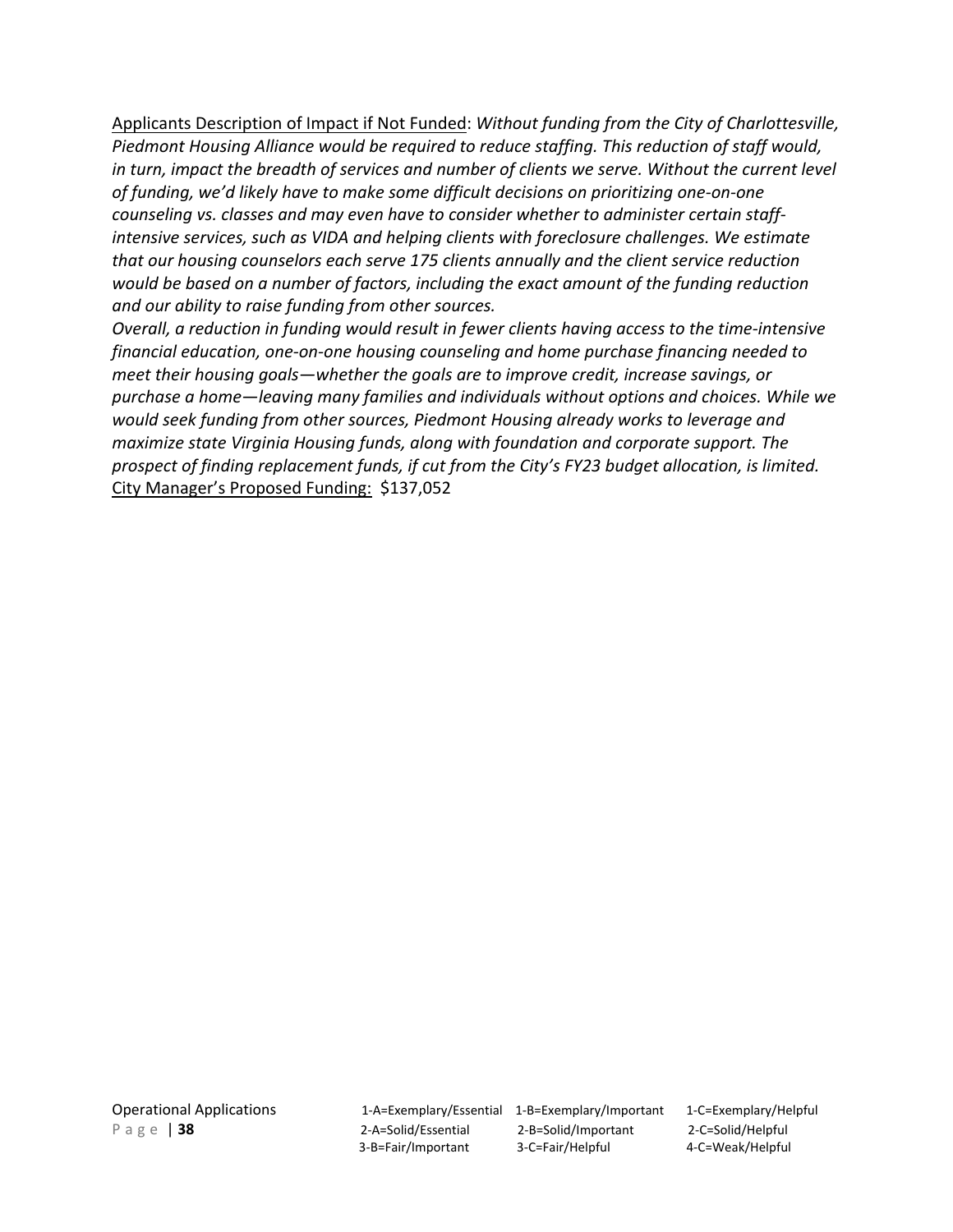#### **READYKIDS**

# **(3 applications)** *Counseling and Family Support Program Rating level 1‐B*

Applicant's Description of the Program: The ReadyKids Counseling & Family Support Program provides mental health counseling and support services to promote healthy interactions, decrease trauma symptoms, reduce parental stress and help manage family crisis.

Request: ReadyKids Counseling and Family Support requested \$183,562.72 from the City to help with services to 295 City residents. The amount requested represents 15% of the program's projected revenues for FY23.

Panel Review: The Vibrant Community Fund panel rated the application as "Exemplary" (level 1). The type of service was rated as an "important" (level B) priority for the City. During the budget process, funding was adjusted based on a cost per participant analysis.

Applicants Description of Impact if Not Funded: *ReadyKids is committed to having a diverse and robust funding model. Funds from the City of Charlottesville are a key part of the sustainability of this model. The long‐standing partnership allows us to provide critical programming to kids and families in our community.*

*Without funding from the City, ReadyKids would be faced with the decision of whether to make cuts to the REAL Dads program or to Inside Out Counseling. Decisions would be based on careful considerations, longevity and impact of the program and community feedback. If REAL Dads funding were decreased, ReadyKids would be forced to eliminate one Fatherhood Specialist position and upwards of 40 fathers would not receive critical fatherhood mentoring. If Inside Out funding were decreased ReadyKids would be forced to eliminate one full‐time masters‐level Counselor. As a result, an additional 40 kids would join the current 74 children already waiting for trauma‐based counseling services at ReadyKids. Subsequently, the City should be prepared to see an increase in the number of children experiencing unresolved trauma from abuse/neglect, a potential strain on local mental health facilities, increased recidivism and an increase in family violence rates.*

City Manager's Proposed Funding: \$60,721

# *Early Learning Program Rating level 1‐B*

Applicant's Description of the Program: The ReadyKids Early Learning Program provides early literacy and social/emotional development education for at-risk, low-wealth children ages 0-5 and improves the quality of early childhood education in our community.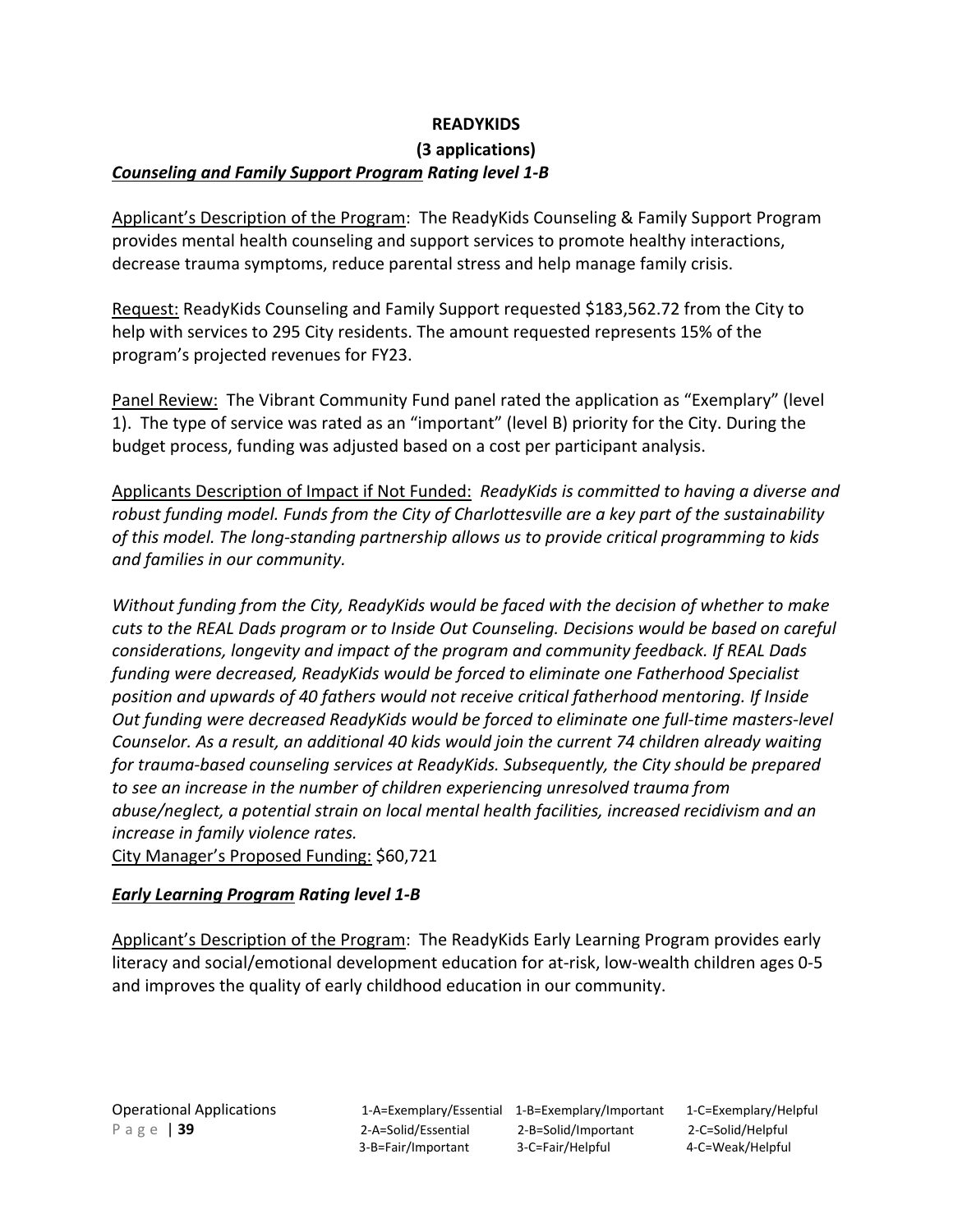Request: ReadyKids Early Learning requested \$113,483.28 from the City to help with services to 420 City residents. The amount requested represents 12.8% of the program's projected revenues for FY23.

Panel Review: The Vibrant Community Fund panel rated the application as "Exemplary" (level 1). The type of service was rated as an "important" (level B) priority for the City. During the budget process, funding was adjusted based on a cost per participant analysis.

Applicants Description of Impact if Not Funded: *ReadyKids is committed to having a diverse and robust funding model. Funds from the City of Charlottesville is a key part of the sustainability of this model. The long‐standing partnership allows us to provide critical programming to kids and families, and early childhood educators in our community.*

*Without funding from the City and County, the Early Learning Program would be forced to eliminate two full‐time positions. As a result, we would need to eliminate weekly early learning playgroups in two low‐wealth communities (ex. Friendship Court in the City or Southwood in the County). This would effect upwards of 60+ families receiving evidenced based, quality early learning programming. Subsequently, the City and County should be prepared to see an increase in the number of children entering kindergarten ill prepared to succeed, an increase in school intervention services needed, and a decrease in the overall quality of early care and education available in our community.*

City Manager's Proposed Funding: \$10,900

# *ReadyKids Healthy Families/Home Visiting Collaborative Rating level 1‐B*

Applicant's Description of the Program: The ReadyKids Healthy Families Program, part of the Home Visiting Collaborative, addresses the issues and needs of low wealth families with children ages 0‐5 and pregnant women to promote outcomes focused on health, positive parenting and self‐sufficiency so that children have the best opportunity to enter school healthy and ready to learn.

Request: ReadyKids Healthy Families Home Visiting requested \$70,391 from the City to help with services to 52 City residents. The amount requested represents 12.8% of the program's projected revenues for FY23.

Panel Review: The Vibrant Community Fund panel rated the application as "Exemplary" (level 1). The type of service was rated as an "important" (level B) priority for the City. During the budget process, funding was adjusted based on a cost per participant analysis.

Applicants Description of Impact if Not Funded: *ReadyKids is committed to having a diverse and robust funding model. Funds from the City of Charlottesville are a key part of the sustainability of this model. The long‐standing partnership allows us to provide critical programming to kids*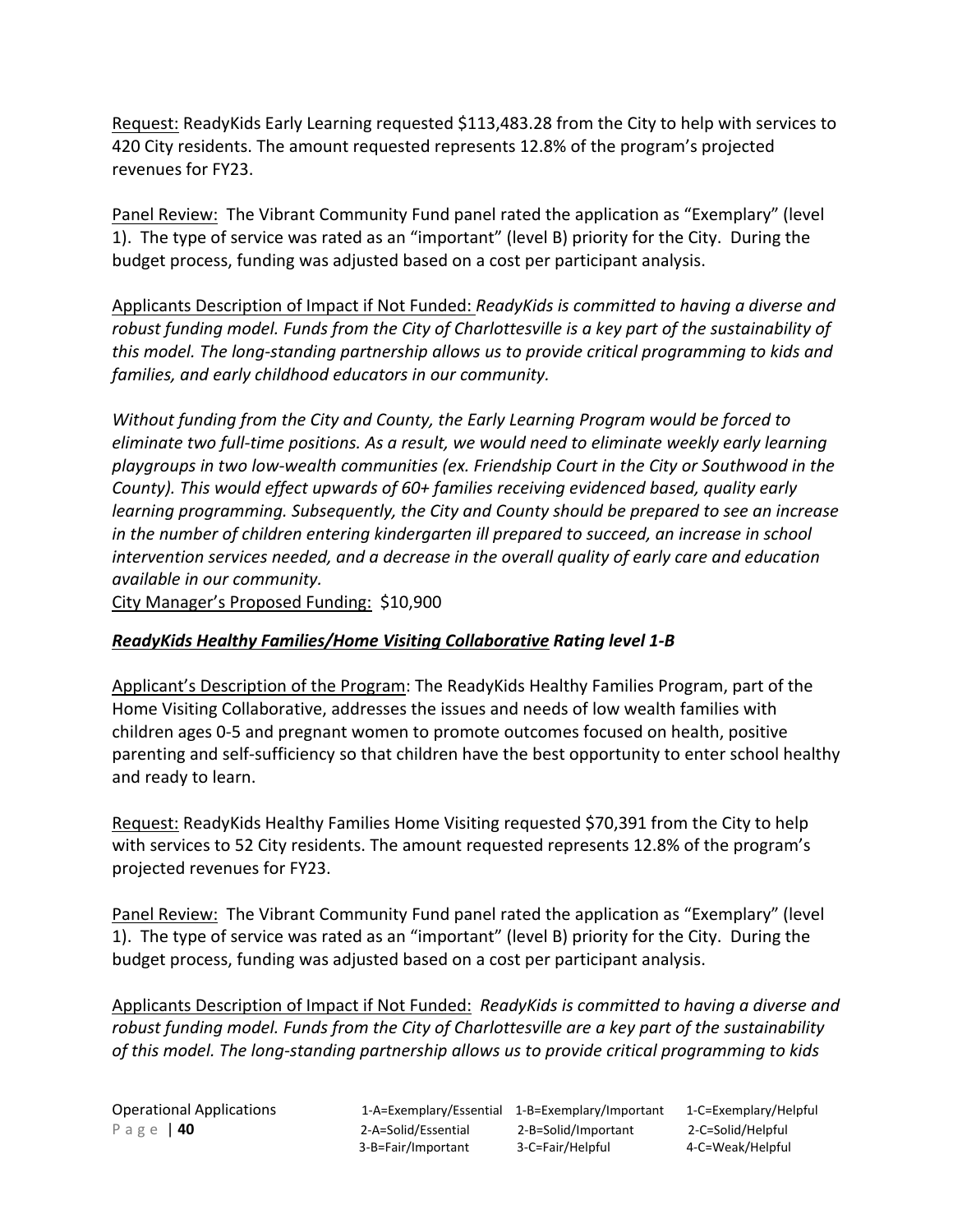*and families in our community as well as use local government funding to leverage over \$180,000 in annual state funding (via required match).*

*Healthy Families provides essential services to the City. Without funding from the City and County, the ReadyKids Healthy Families program would be forced to eliminate two full‐time Family Support Worker positions. As a result, more than 60 plus additional families would join the 540 families already eligible for home visiting services that are not currently being reached (Source: Analysis of Fiscal Resources and Issues Impacting Early Childhood Development and School Readiness in Charlottesville and Albemarle County).*

*Subsequently, the City should be prepared to see an increase in the number of children entering kindergarten ill prepared to succeed, an increase in Adverse Childhood Experiences (ACES), and an increase in child abuse/neglect rates.* City Manager's Proposed Funding: \$54,860

#### **RECLAIMED HOPE INITIATIVE**

#### *Camp Hope Expansion Rating Level 3‐B*

Applicant's Description of the Program: Camp Hope is an inclusive summer camp for children ages 4‐12 managing behavioral difficulties, mental health diagnoses and/or intellectual disabilities; most who are unable to attend or often excluded from existing Summer camps. We provide intentional, culturally responsive individualized plans for each child in partnership with their caregivers and community organizations.

Request: Reclaimed Hope Initiative requested \$75,000 from the City to help with services to 45 City residents. The amount requested represents 28% of the program's projected revenues for FY23.

Panel Review: The Vibrant Community Fund panel rated the application as "Fair" (level 3). The type of service was rated as an "important" (level B) priority for the City.

Applicants Description of Impact if Not Funded: *RHI is working to create a diverse and strong funding model, however, since we are a newer nonprofit, we are still building consistent and reliable partnerships. Based on current expenses and funding, we are forced to cap our weekly camper registration at 14, potentially serving a maximum of 85 children over the course of the 6 weeks we offer Camp Hope programming. The actual cost to RHI of serving one camper at Camp Hope per week is \$466. Funding from the City of Charlottesville would be essential to RHI's ability to expand Camp Hope to provide a one of a kind therapeutic based summer camp to 25 children/week serving a total of 150 youth. Without the requested funding, 65 fewer kids would benefit from Camp Hope's programs and many parents would be without a safe Summer option*

Operational Applications 1‐A=Exemplary/Essential 1‐B=Exemplary/Important 1‐C=Exemplary/Helpful Page | 41 **1 2**-A=Solid/Essential **2**-B=Solid/Important  **2**-C=Solid/Helpful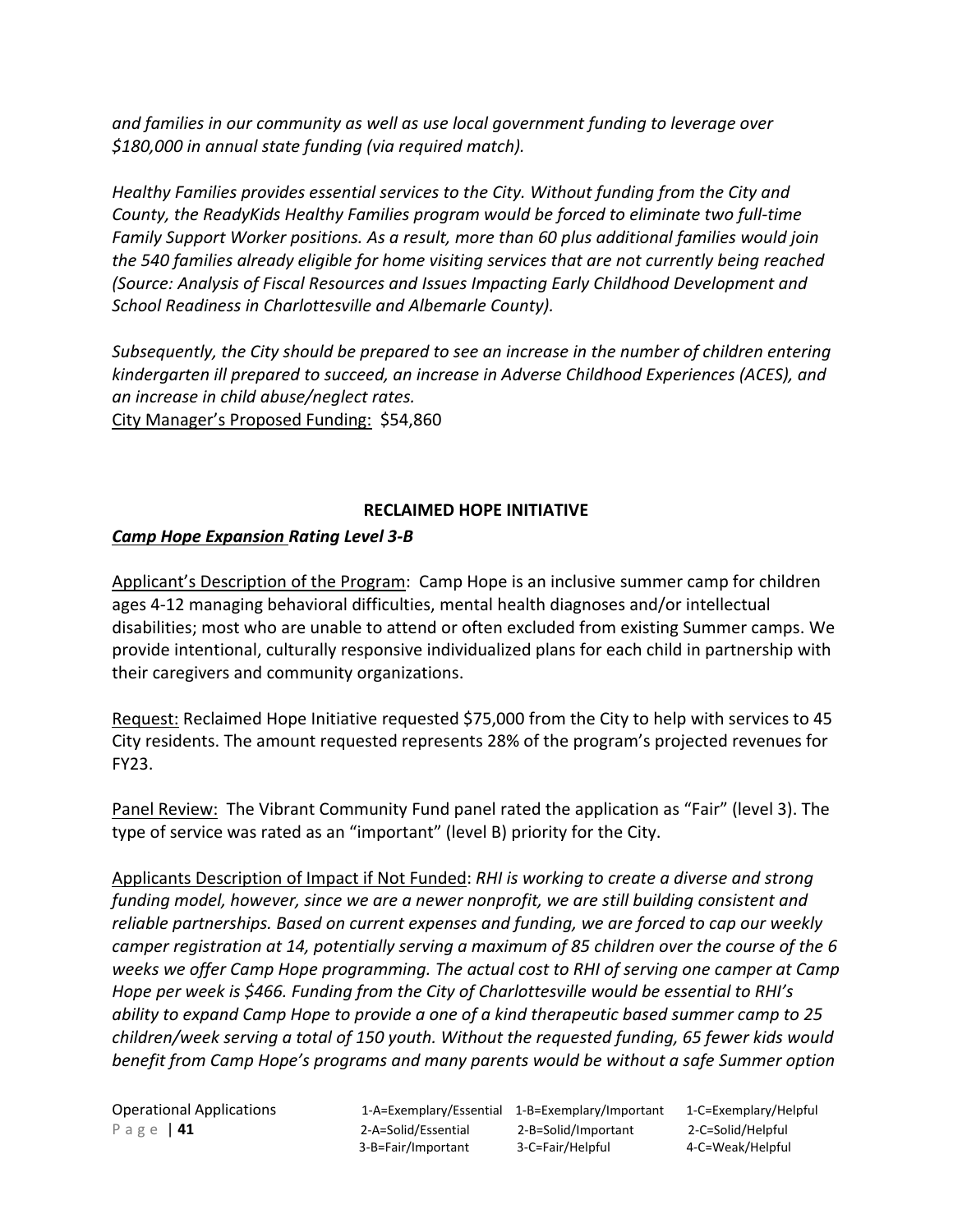*for their kids. However, because our therapeutic services are so individualized, many families are unable to access Camp Hope without a scholarship option available. Without the funding, we would be faced with the decision of where to make cuts. Decisions would be based on careful considerations, impact of the intervention and community feedback. However, because individualized, therapeutic programming is an essential part to the child's success at Camp Hope, we would more than likely be forced to cut the number of staff we hire, which would drastically reduce the number of children we are able to serve. Because we staff a 1:2 or 1:3 ratio of caregiver to camper based on the needs and safety of the campers, we would have less capacity to serve our target number of 25 children/week. This cut would negatively impact the children, families and providers who serve our campers. Subsequently, the City and County should be prepared to see an increase in the number of children experiencing unresolved trauma from abuse/neglect, a potential strain on local mental health facilities, increased disruption of foster placements and dissolutions of adoptions due to caregiver burnout, and an increase in family violence rates.*

*Understanding the fluctuating nature of funding and philanthropy, we strive to maintain a balance of funding sources and actively seek all available opportunities. In recent years local government support has provided around 15% of RHI's overall funding, with the remainder coming from local and private grants, individual donors, and fundraising activities. However, Charlottesville and Albemarle residents represent the largest percentage of our clients. Maintaining a level of 15% funding of RHI programs represents an overall decrease in local support as organization costs increase each year. Any decrease in funding directly impacts the families we serve. These specialized services not only provide an equitable pathway for vulnerable residents, but they also reduce the burden on city resources that would otherwise be sought.*

City Manager's Proposed Funding: \$0

Operational Applications 1‐A=Exemplary/Essential 1‐B=Exemplary/Important 1‐C=Exemplary/Helpful Page | **42** 2‐A=Solid/Essential 2‐B=Solid/Important 2‐C=Solid/Helpful 3‐B=Fair/Important 3‐C=Fair/Helpful 4‐C=Weak/Helpful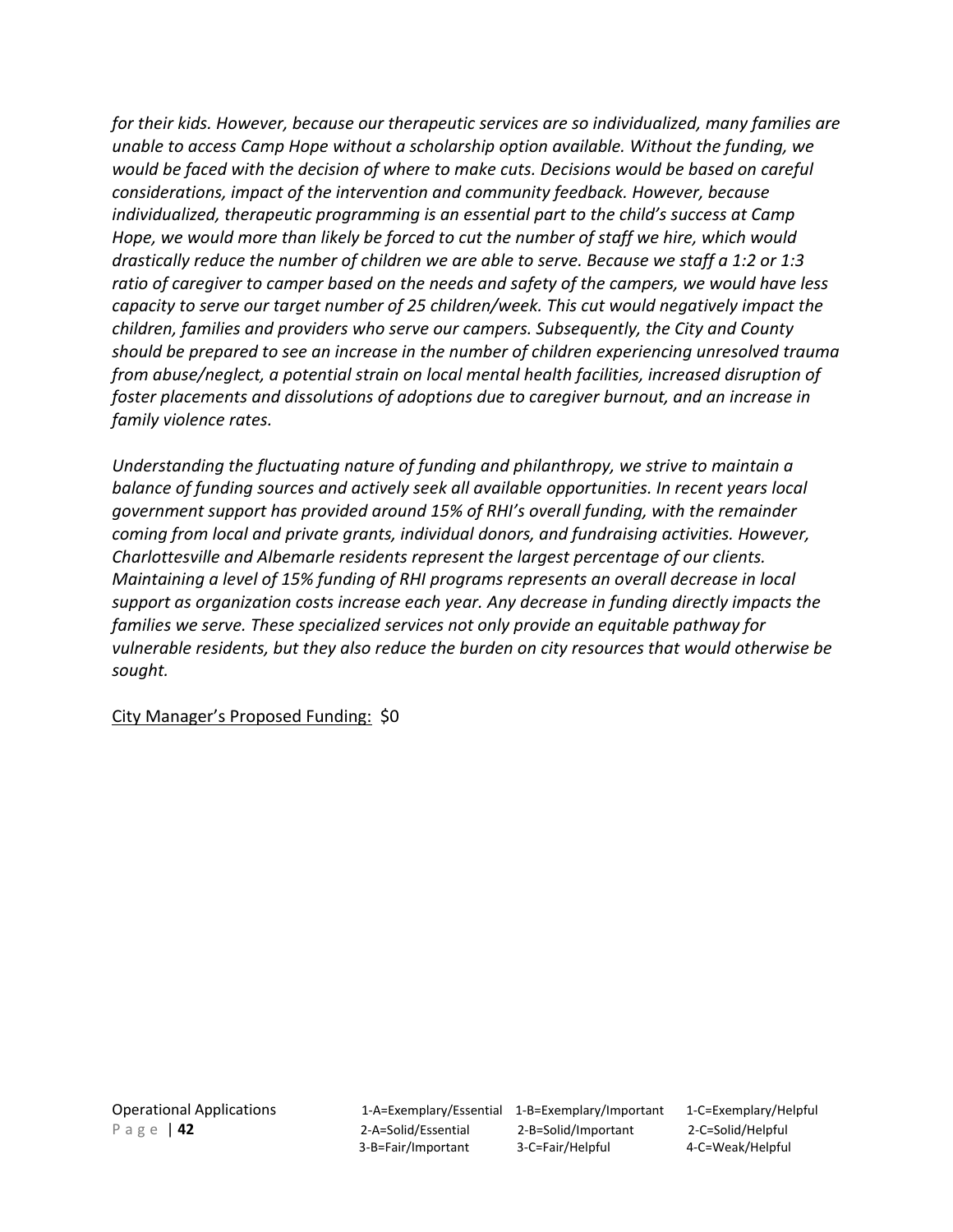#### **SEXUAL ASSAULT RESOURCE AGENCY**

# *Survivor Services Rating Level 2‐B*

Applicant's Description of the Program: The Sexual Assault Resource Agency (SARA) provides comprehensive services, information and referral to survivors of sexual violence, including crisis intervention, therapy, and court advocacy, available at no cost to survivors. These services support recovery from trauma, a return to normal functioning and mental health, and access to justice. Crisis services are available 24/7/365.

Request: Sexual Assault Resource Agency requested \$33,000 from the City to help with services to 52 City residents. The amount requested represents 2.7% of the program's projected revenues for FY23.

Panel Review: The Vibrant Community Fund panel rated the application as "solid" (level 2). The type of service was rated as an "important" (level B) priority for the City.

Applicant's Description of Impact if Not Funded: *Funding from the City of Charlottesville is crucial to our services to the community. We use these funds as part of the required match with state and federal funding from the Department of Criminal Justice Services and to cover additional expenses not met by grant funds. If funding is not received, we would likely have to look at reduction of staffing as well as reduction of services. We have asked for a small increase in funding from the City of Charlottesville based on our increased service numbers to the City. This past year, without any advance notice, the Department of Criminal Justice Services moved to a quarterly reimbursement basis for their funds while in the past, we had been able to draw funds down during the quarter. This change has impacted our day‐to‐day operations and has required us to move funds from our reserve. This change has also increased our gratitude and need for funding from our localities. Additionally, we find that when applying to other grant sources, it is helpful to tell those sources that we receive local funding as it increases our validation with them.*

City Manager's Proposed Funding: \$11,550

Operational Applications 1‐A=Exemplary/Essential 1‐B=Exemplary/Important 1‐C=Exemplary/Helpful Page | **43** 2‐A=Solid/Essential 2‐B=Solid/Important 2‐C=Solid/Helpful 3‐B=Fair/Important 3‐C=Fair/Helpful 4‐C=Weak/Helpful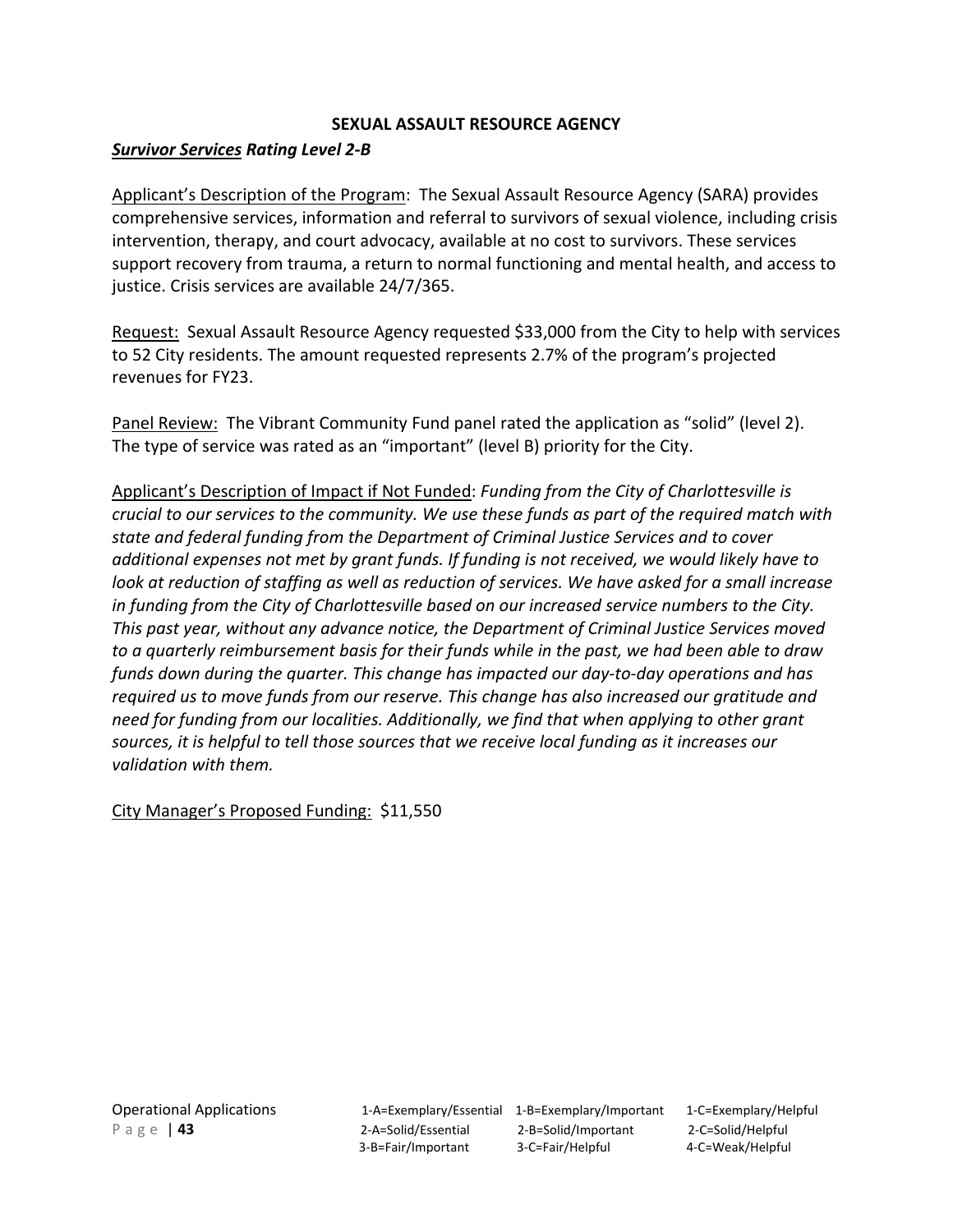# **SHELTER FOR HELP IN EMERGENCY**

# *Outreach and Community Services Rating level 1‐A*

Applicant's Description of the Program: The Shelter for Help in Emergency Outreach and Community Services program encompasses our 24‐hour hotline, supportive counseling and legal advocacy for victims of domestic violence, volunteer recruitment, and allied professional training.

Request: The Shelter for Help in Emergency Outreach and Community Service program requested \$144,700 from the City to help with services to 735 City residents. The amount requested represents 18.2% of the program's projected revenues for FY23.

Panel Review: The Vibrant Community Fund panel rated the application as "Exemplary" (level 1). The type of service was rated as an "essential" (level A) priority for the City.

Applicant's Description of Impact if Not Funded: *As the only local provider of comprehensive, trauma‐informed domestic violence services, the Shelter provides a vital element in the Charlottesville/Albemarle community plans for a vibrant, healthy and safe region. Our 24‐hour emergency residential facility addresses the urgent need that many victims of domestic violence have for safety and confidentiality. Many clients tell us that if the Shelter had not been there,* they would be back with their abuser, or homeless on the street, or even dead. Our wide-ranging *support services embrace the varied needs for mental health support, housing, legal advocacy, and a pathway to self‐sufficiency. Clients report that having an advocate by their side when negotiating the often confusing legal process is a crucial support. The Shelter's ability to provide this thorough assistance that addresses barriers to seeking help, enables broad and inclusive access to the services impacting survivors' individual circumstances. Shelter advocates engage in a community‐wide collaborative response. Their work with survivors and their children reaches into every aspect of our local web of social systems. Shelter staff coordinate responses within the education, law enforcement and criminal justice, housing, social services, employment and health sectors of our community. The Shelter's programs and services are deeply embedded within the entirety of our area's support structure.*

*The Shelter constantly seeks to diversify and strengthen its funding platforms. Understanding the fluctuating nature of funding and philanthropy, we strive to maintain a balance of funding sources and actively seek all available opportunities. In recent years local government support has provided around 20% of the Shelter's overall funding, with the remainder coming from state and federal grants, individual donors, and fundraising activities. However, Charlottesville and Albemarle residents represent the largest percentage of the Shelter's clients. Maintaining a level of 20% funding of the Shelter programs represents an overall decrease in local support as organization costs increase each year. Funding from local government has decreased significantly over the years as a proportion of the Shelter's funding needs. Prior to the current 21% level, local support met 1/3 of the Shelter's fiscal need.*

Operational Applications 1‐A=Exemplary/Essential 1‐B=Exemplary/Important 1‐C=Exemplary/Helpful Page | **44** 2‐A=Solid/Essential 2‐B=Solid/Important 2‐C=Solid/Helpful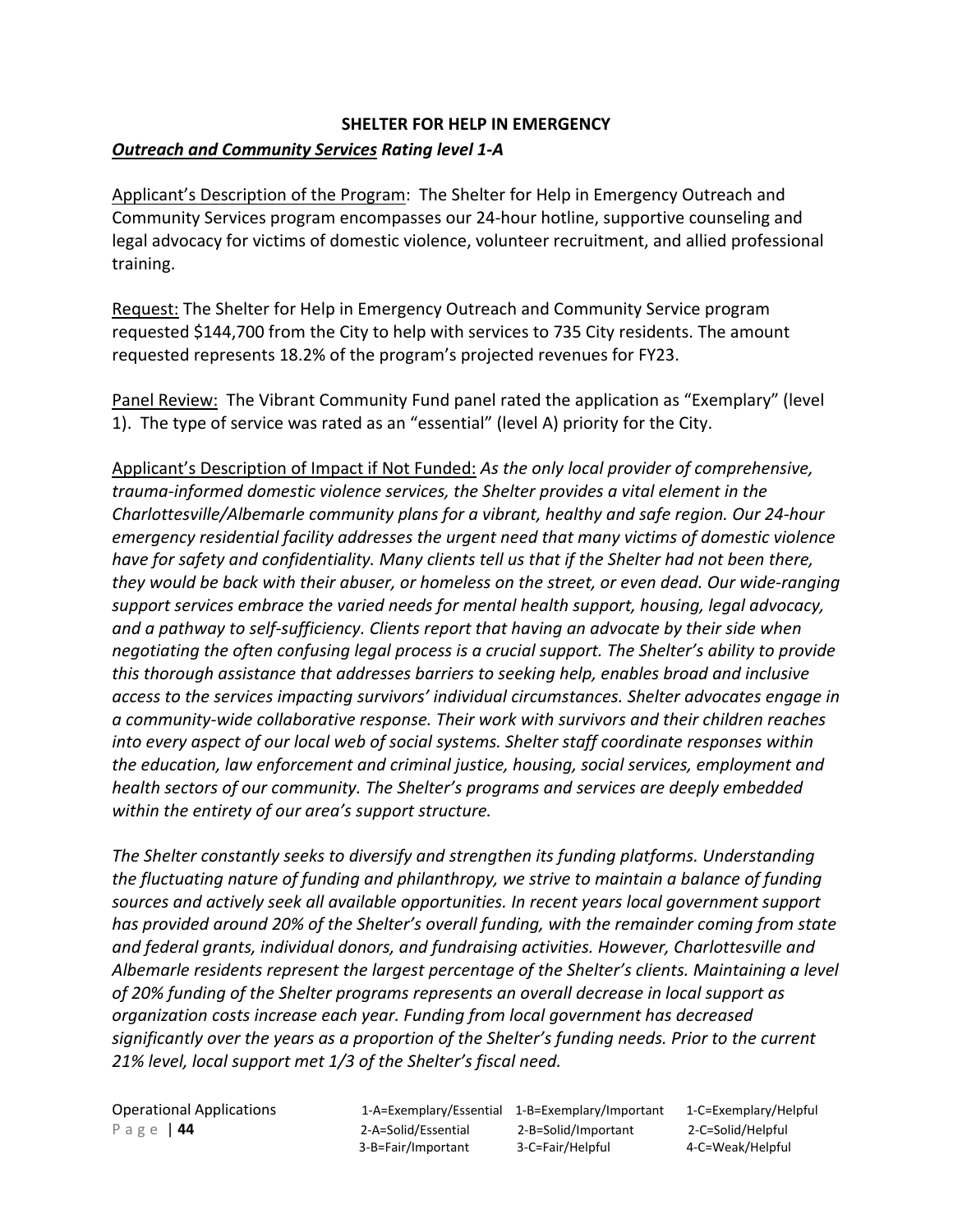*Any decrease in funding would have a direct impact on the people we serve. Any reductions in* this funding would result in cuts to staff levels and services to victims. Loss of these funds would *result in the need to cut 2‐3 advocate positions. This represents a 50% reduction for our residential program and outreach programs. These are crucial positions providing the support survivors need to achieve self‐sufficiency and safety for themselves and their children. These specialized services not only provide an equitable pathway for vulnerable residents, they also reduce the burden on city and county resources that would otherwise be sought.* City Manager's Proposed Funding: \$122,995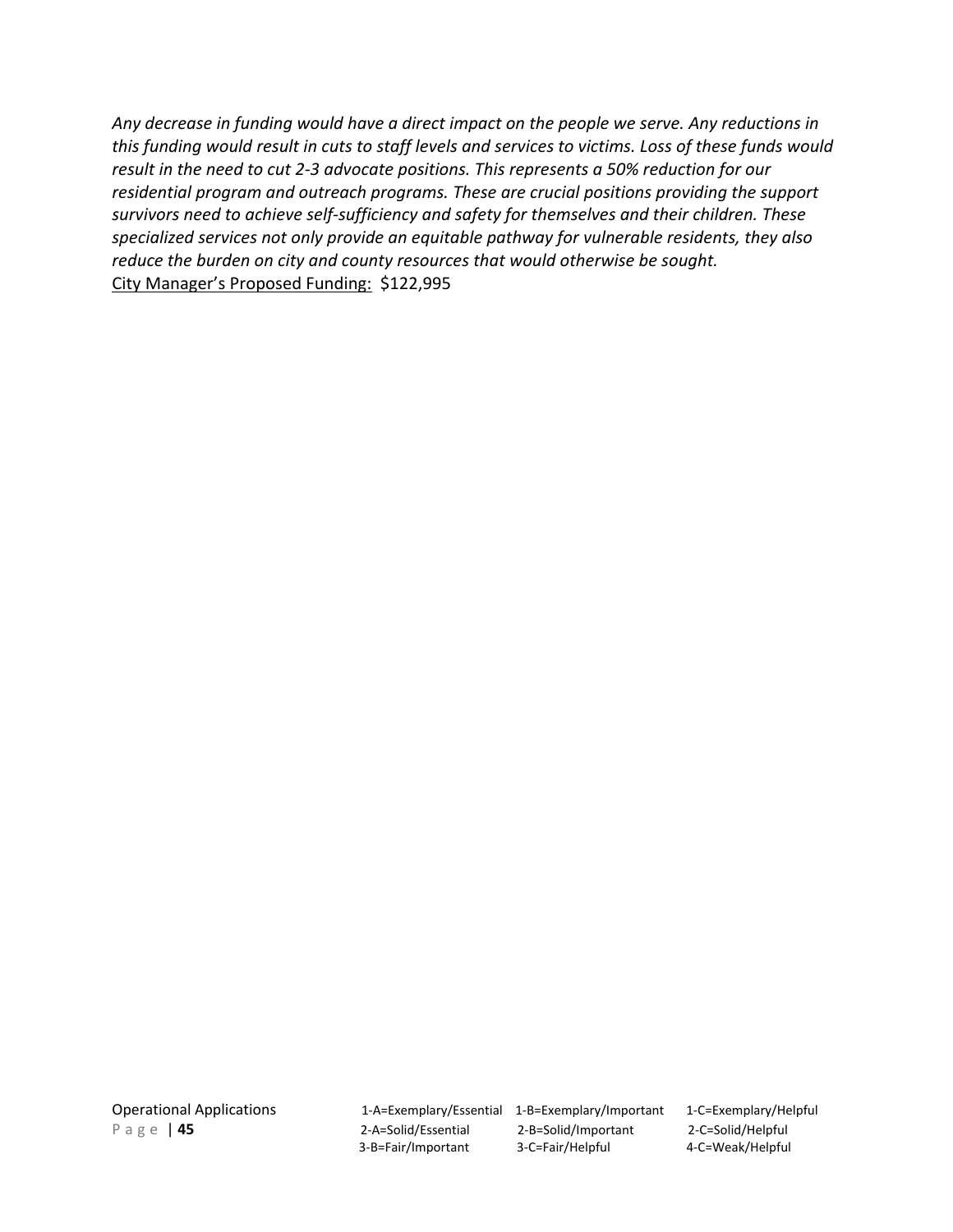#### **SIN BARRERAS‐ WITHOUT BARRIERS, INC.**

## *COVID Recovery Grant Rating Level 2‐B*

Applicant's Description of the Program: Sin Barreras is a preeminent service provider to City Hispanic immigrants, offering a wide range of educational opportunities, immigration and legal services, telephone support, and advocacy at local and State level. We are an essential bridge to the community, having provided 3,450 service events the City cannot provide. The proposal addresses improved equity for this under‐served population.

Request: Sin Barreras requested \$69,300 from the City to help with services to 1600 City residents. The amount requested represents 22% of the program's projected revenues for FY23.

Panel Review: The Vibrant Community Fund panel rated the application as "Solid" (level 2). The type of service was rated as an "important" (level B) priority for the City.

Applicant's Description of Impact if Not Funded Sin *Barreras is a small equity‐driven, service‐ delivery organization; and meeting payroll has been a perennial concern. A complicating factor is that we are prohibited by the Department of Justice from charging more than nominal fees for our immigration services. As an example, local immigration lawyers charge \$3,000 and \$4,000 for services that Sin Barreras offers for \$300 ‐‐ and other legal consultations, divorce advice, custody, landlord disputes, etc., mirror that low‐cost structure. This means it is impossible for us to achieve financial self‐sufficiency from service income no matter how many hundreds of clients we serve. The 350 immigration/legal consultations we provided in 2020 generated only \$21 per consultation (\$7,500). Thus, we are compelled to rely on donor contributions to fund the majority of our expenses.*

Our other-than-salary-and-grant costs were quite modest in 2020, barely \$2,300 per month, *rent included. We cover these costs mostly from individual donations.*

*But, like most service delivery organizations, salaries are the major element of our budget; and next year we propose to remunerate five fulltime and two half‐time staff. In 2020 volunteers contributed over 650 hrs. per month(!) – donated time with an imputed value in Virginia of over \$200,000 and the equivalent of almost four additional full‐time employees (FTE). But volunteers are only available when it fits their schedule, not when the client needs the service. Over the years we have seen that paid staff with regular office hours are essential to organize, supervise and carry out activities. The 1,325 walk‐in services we offered in 2020—to likely 290 City residents – and the additional 1,400 telephone calls answering City clients during the year are mostly carried out by these salaried staff. With our constant growth into new program areas and substantial year‐over‐year increase in clients, our salary costs have grown inexorably: from \$10,000 to \$34,000 to \$38,000 to \$64,000 from 2016 to 2019. In 2020 and in 2021, it was \$125,000. In 2022/23 it will be \$225,000. These essential costs must come from donors.*

Operational Applications 1‐A=Exemplary/Essential 1‐B=Exemplary/Important 1‐C=Exemplary/Helpful Page | **46** 2‐A=Solid/Essential 2‐B=Solid/Important 2‐C=Solid/Helpful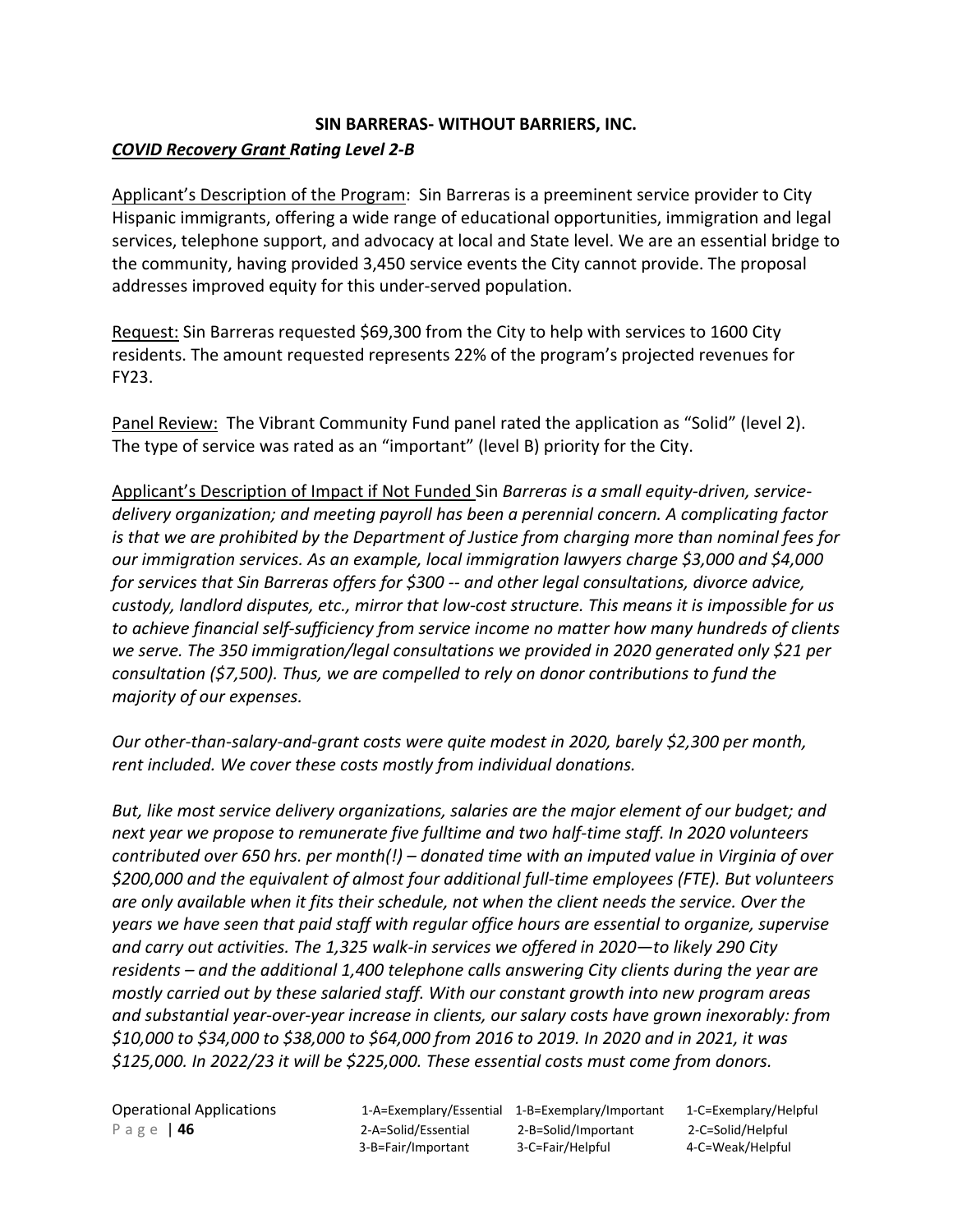*With the Vibrant Community's policy of 'zero‐based' proposals, we are now able to request financing to fully fund the City's share of our budget expended in favor of City residents, 22% of total clients, \$315,000 X 22% = \$69,300*

*If this funding is not received, we will have to scale back our programming and our staffing to 2019 level (or worse), thereby curtailing an enormous number of services directed to the City's Hispanic population. We cannot offer current services benefitting over 1,400 city clients without this funding.*

City Manager's Proposed Funding: \$24,255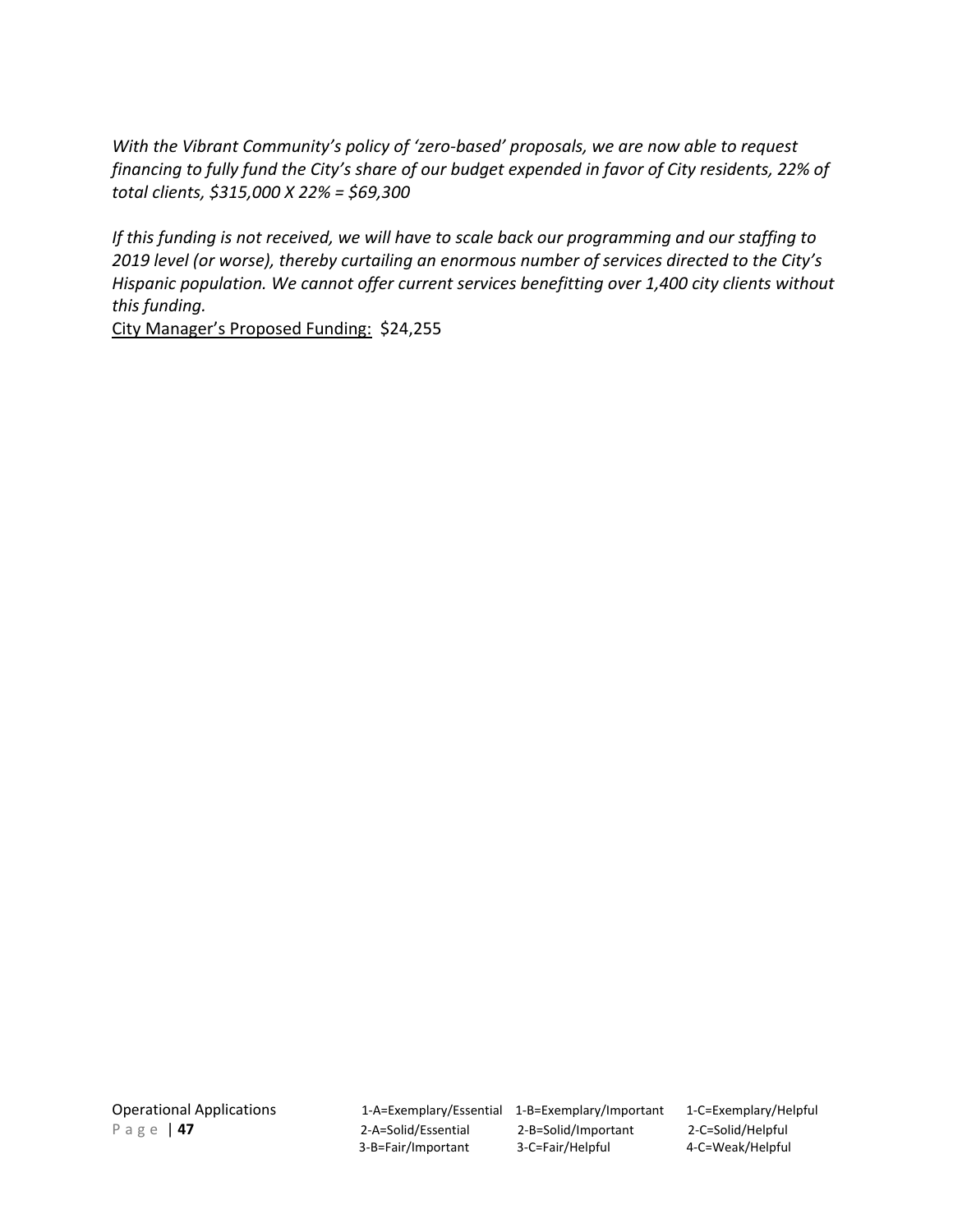# **THOMAS JEFFERSON AREA COALITION FOR THE HOMELESS (TJACH) (2 applications)**

# *PACEM ‐ Shelter Operations plus Guest Advocacy Rating level 1‐A*

Applicant's Description of the Program: PACEM provides low-barrier emergency shelter to more than 200 homeless individuals a year who would otherwise be sleeping on the streets of Charlottesville. PACEM meets immediate needs for safety, shelter, and food while helping our homeless guests apply for stable/permanent housing, connecting them to mainstream social services, and removing barriers to both jobs and housing.

Request: TJACH PACEM Shelter Operations requested \$50,000 from the City to help with services to 75 City residents. The amount requested represents 3.7% of the program's projected revenues for FY23.

Panel Review: The Vibrant Community Fund panel rated the application as "Exemplary" (level 1). The type of service was rated as an "essential" (level A) priority for the City.

Applicants Description of Impact if Not Funded: *PACEM is normally a seasonal shelter based in congregational sites around Charlottesville and Albemarle County. However, the pandemic forced us to pivot out of the congregational setting in late March 2020 to fixed sites on the downtown mall (the Key Rec Center for male‐identifying guests and the Haven for female‐ identifying guests). To provide shelter to a vulnerable population, we did not end our shelter season on April 10 but provided an additional eight weeks of shelter to ~30 homeless individuals a night.*

*On June 10, 2020, PACEM began providing staff and supervision for the ~60 homeless* individuals staying at the La Quinta Inn and Suites and did so until the end of April 2021. We *also launched another season of congregate shelter last winter and will do so again this year. The bulk of our services at congregate and Premier Circle are paid for by grants from the DHCD (VHSP and CHERP). However, there are many other associated costs related to both shelters that are not covered by either grant source.*

*We are grateful for the support of the Vibrant Community Fund. if not awarded, however, we will seek support from other sources, most notably the broad support we receive from individual members of the local community.*

*On November 6, 2021, PACEM will open its congregate shelters for the 18th season. As with the shelter provided in November 2020‐March 2021, the pandemic has necessitated a number of safety measures including face masks, sanitizing, and social distancing. The latter has made a significant impact on how many guests we can serve. In a normal season, we have the capacity* to serve 45 men and 20. For the 2021-22 season, we will be able to serve a maximum of 25 men *and 10 women.*

| <b>Operational Applications</b> |  |  |  |           |  |
|---------------------------------|--|--|--|-----------|--|
|                                 |  |  |  | Page   48 |  |

1-A=Exemplary/Essential 1-B=Exemplary/Important 1-C=Exemplary/Helpful Page | **48** 2‐A=Solid/Essential 2‐B=Solid/Important 2‐C=Solid/Helpful 3‐B=Fair/Important 3‐C=Fair/Helpful 4‐C=Weak/Helpful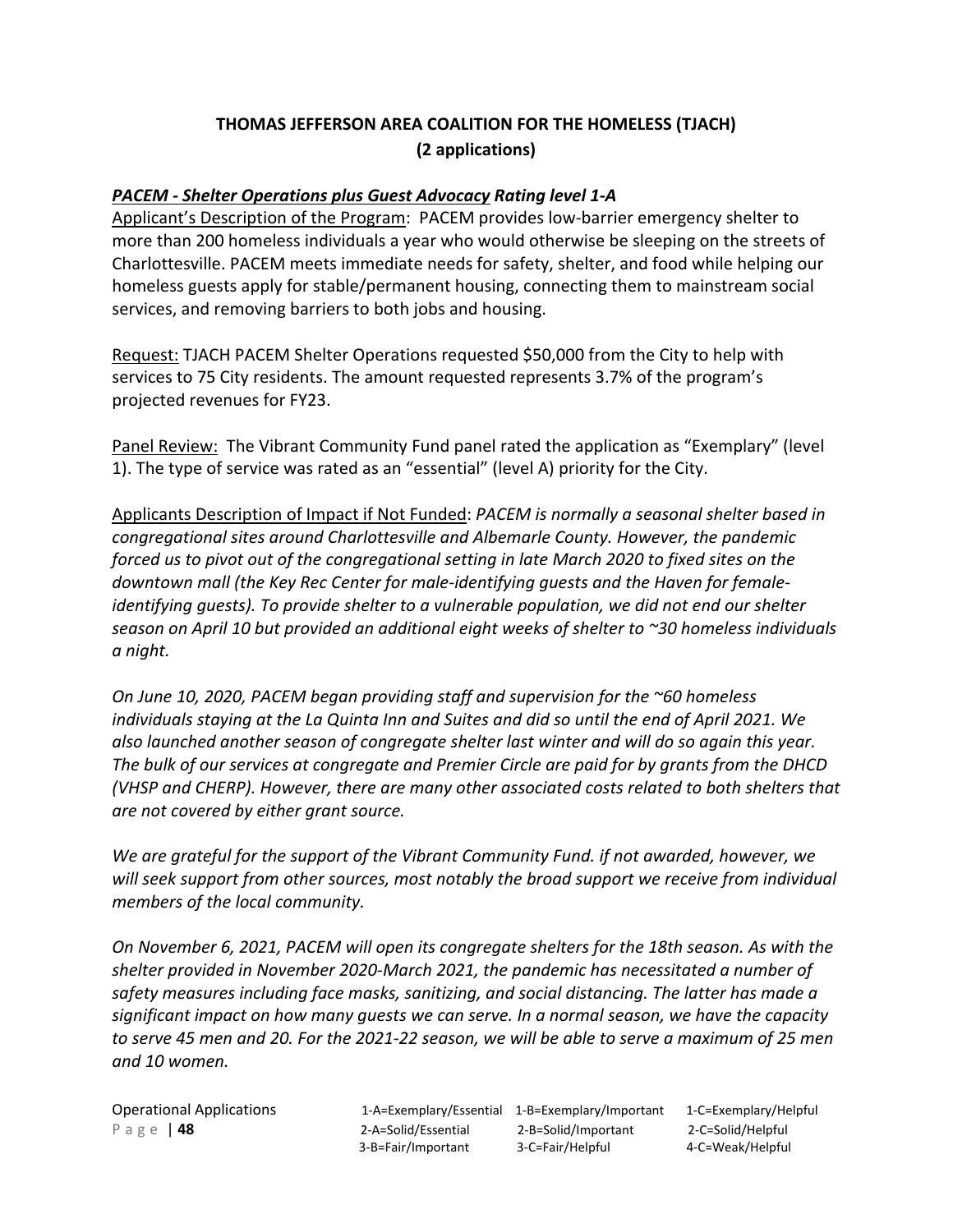*While nearly five congregational sites have agreed to serve as host sites for the 2021‐22 season, this is in contrast to the 30 that normally act as shelter sites. And the volunteers normally associated with a shelter season‐‐as many as 3,000 annually‐‐will be greatly reduced. To reduce the risk of exposure, volunteers will largely be limited to dropping off food for our guests outside the shelter sites. On a normal night during a regular season, as many as 20 volunteers would serve dinner and socialize with our guests. The coronavirus has eliminated that crucial piece from PACEM's operations.*

*In addition to providing congregate shelter, PACEM will continue to staff and supervise the stay of more medically vulnerable guests at Premier Circle. Together with TJACH, we will continue to navigate the ever‐changing landscape of homeless services during the coronavirus pandemic and provide shelter and housing related services.* City Manager's Proposed Funding: \$42,500

# *The Haven ‐ Vital Housing Services Rating Level 2‐B*

Applicant's Description of the Program: The Thomas Jefferson Area Coalition for the Homeless requests financial support on behalf of The Haven to provide vital housing services to individuals and families at risk of or experiencing homelessness, including Rapid Re‐housing and Prevention subsidies and services, Diversion and Intake, Coordinated Entry administration, Housing Navigation, and Housing Stabilizations Case Management.

Request: TJACH The Haven Vital Housing Services requested \$160,000 from the City to help with services to 708 City residents. The amount requested represents 7.7% of the program's projected revenues for FY23.

Panel Review: The Vibrant Community Fund panel rated the application as "Exemplary" (level 1). The type of service was rated as an "essential" (level A) priority for the City.

Applicants Description of Impact if Not Funded: *In order to meet our operational needs, The Haven receives funding from an array of sources: individuals and foundations, state and federal agencies, faith‐based organizations, as well as through fundraising and rental revenue. In particular, we rely upon the following to maintain our annual operating budget:*

*1) Accurate data that demonstrates the effectiveness of our programs.*

*2) Dedicated development staff who convey the needs of our programs to local, regional, and national foundations.*

*3) A generous community of private donors, foundations, and faith‐based groups.*

*4) Annual fundraising events, including "Run For Home" 8K and our Housing2Home Art Auction.*

*5) Proceeds from community events in our sanctuary and kitchen spaces.*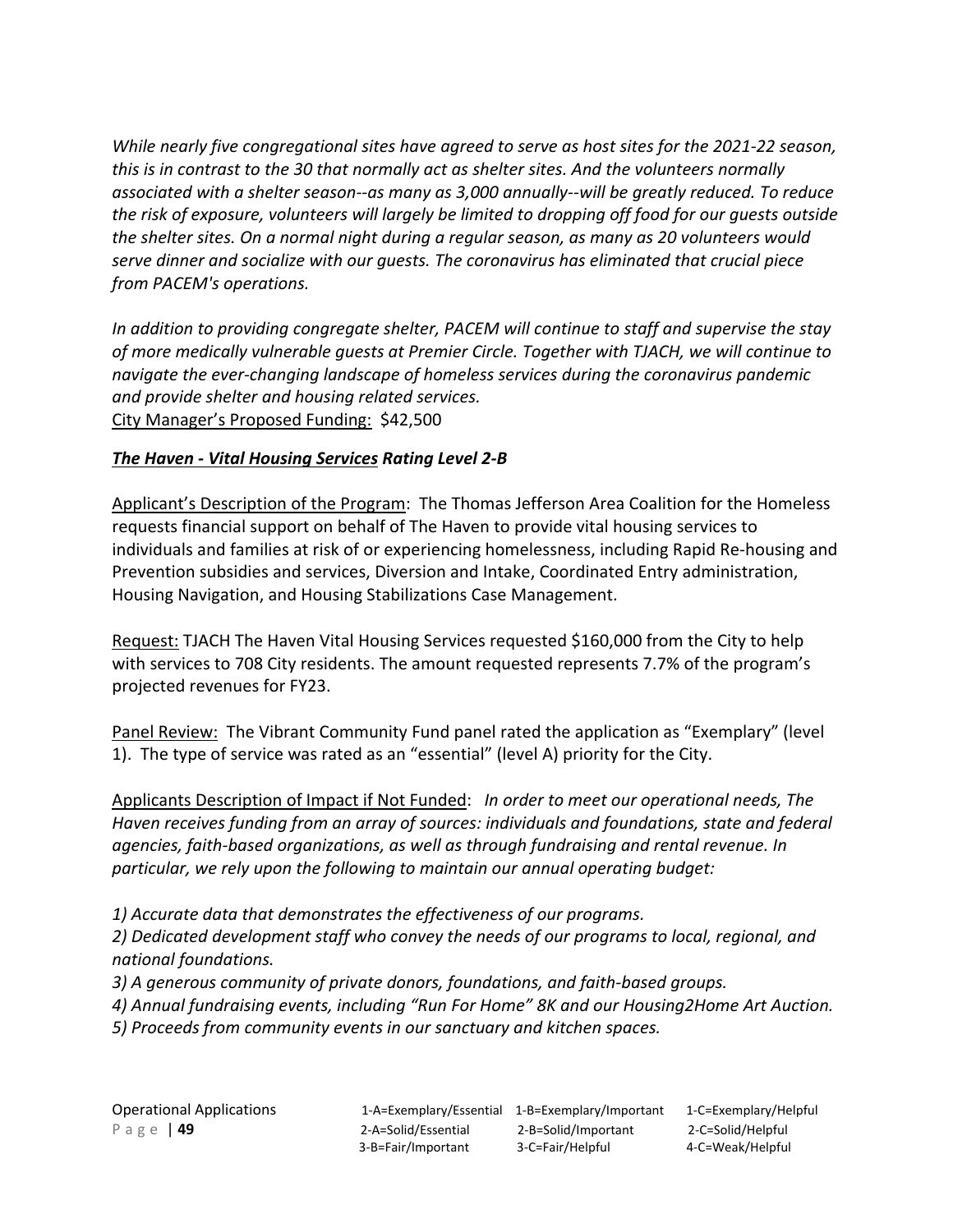*The Haven's annual funding stream consists of ongoing public and private support. Recently, we have benefited from an increasing pool of 1) regular (often monthly) donors, 2) generous awards from local, regional, and national foundations, and 3) successful bids for local, state, and federal contracts. Increased funding and support confirms our role in the homeless system of care as the primary intervention for low‐barrier respite care, service provider outreach and referral, and housing programs.*

If we do not receive any or all funds requested, we will take several steps: 1) problem-solve with *both The Haven and TJACH governance boards, 2) reach out to the Department of Housing and Community Development for guidance, 3) engage major donors committed to The Haven's mission and vision, and, if need be, 4) streamline and restructure housing program/services personnel.*

City Manager's Proposed Funding: \$53,500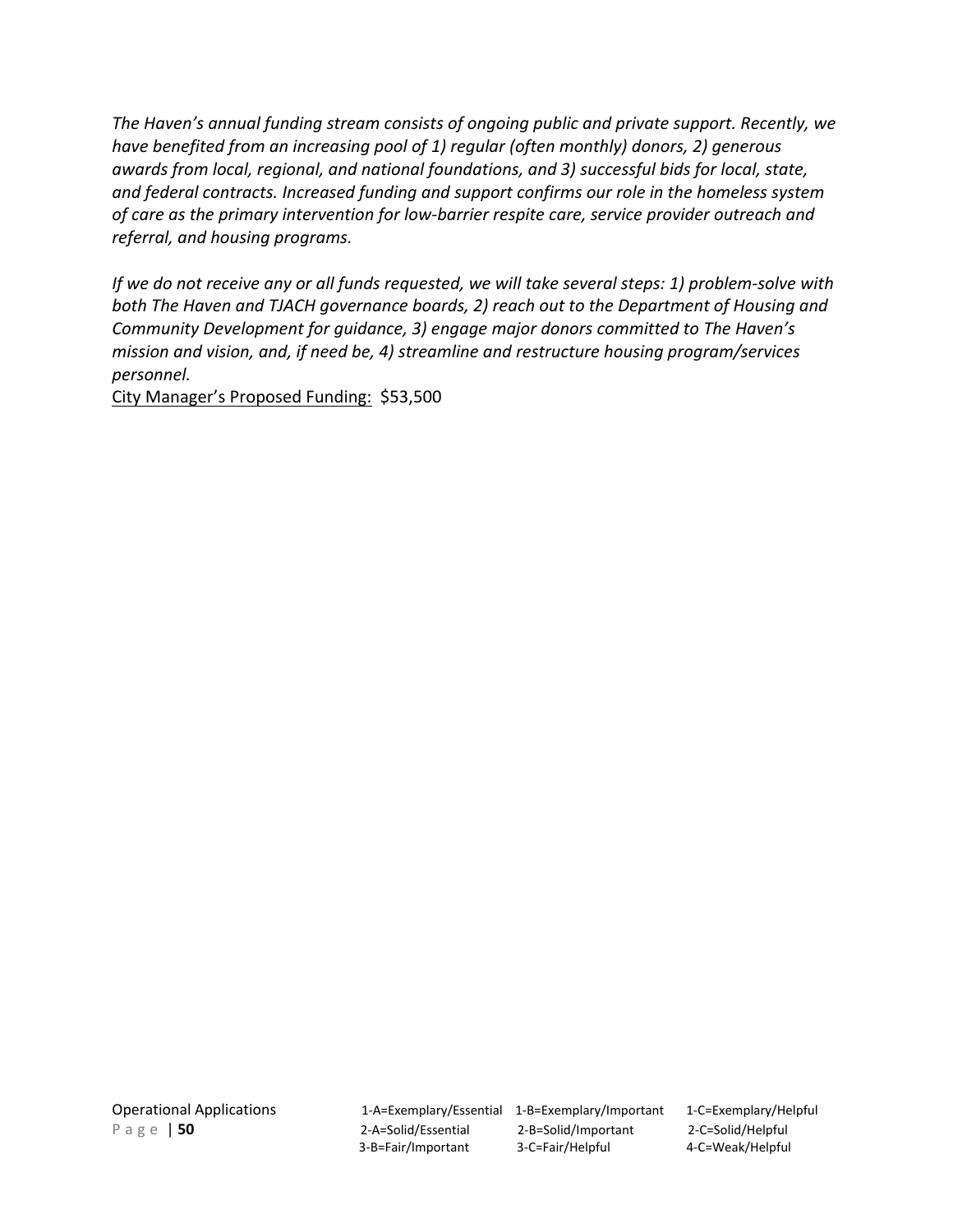# **THE WOMEN'S INITIATIVE**

# *Mental Health Counseling Program Rating Level 1‐A*

Applicant's Description of the Program: Our Mental Health Counseling Program provides underserved individuals in our community with evidence‐based, trauma‐informed and culturally responsive mental health care. This includes free individual counseling, group psychotherapy, and call‐in clinic services for those from marginalized communities. We utilize a hybrid model of care that includes both telehealth & in‐person offerings.

Request: The Women's Initiative requested \$50,750 from the City to help with services to 350 City residents. The amount requested represents 2.4% of the program's projected revenues for FY23.

Panel Review: The Vibrant Community Fund panel rated the application as "exemplary" (level 1). The type of service was rated as an "essential" (level A) priority for the City.

Applicant's Description of Impact if Not Funded: *Should TWI not receive any or all of the funds requested, we will fund this project through continued outreach to local philanthropists, corporations, foundations and grantmakers who believe in the power of our mission to save lives.*

*Our agency operates with 6 months financial reserves in long term savings to ensure that we can continue providing services to our clients even in the face of adversity. TWI believes that a diverse funding portfolio is critical to long‐term sustainability. We have consistently raised approximately 50% of our budget through individual donations, 25% through grants, and the remaining 25% through fundraising events and corporate sponsorships.*

*It is important to note that in recent years, TWI has witnessed a sharp increase in the demand for affordable mental health services. In order to respond to this reality, we have secured additional grants, orchestrated major fundraising events and proactively engaged with philanthropists – steadfast and new ‐ to ensure that funding levels remain solid and secure. As a result of these efforts, we have successfully added the following positions to bolster capacity and enhance services for marginalized populations: Therapist & Referral Support Specialist, PT Mental Health Therapist, Sister Circle Therapist & Education/Outreach Support Specialist, Bilingual Bienestar Therapist, and Resilience Educator & Therapist.*

*Broad‐based community support from grantmakers like the City of Charlottesville helped make this possible.*

*We hope that you will choose, once again, to approve our grant request in full and help our agency bring vital, life‐saving mental health care to those in need.* City Manager's Proposed Funding: \$43,138

| <b>Operational Applications</b> | 1-A=Exemplary/Essential | 1-B=Exemplary/Important | 1-C=Exemplary/Helpful |
|---------------------------------|-------------------------|-------------------------|-----------------------|
| Page   51                       | 2-A=Solid/Essential     | 2-B=Solid/Important     | 2-C=Solid/Helpful     |
|                                 | 3-B=Fair/Important      | 3-C=Fair/Helpful        | 4-C=Weak/Helpful      |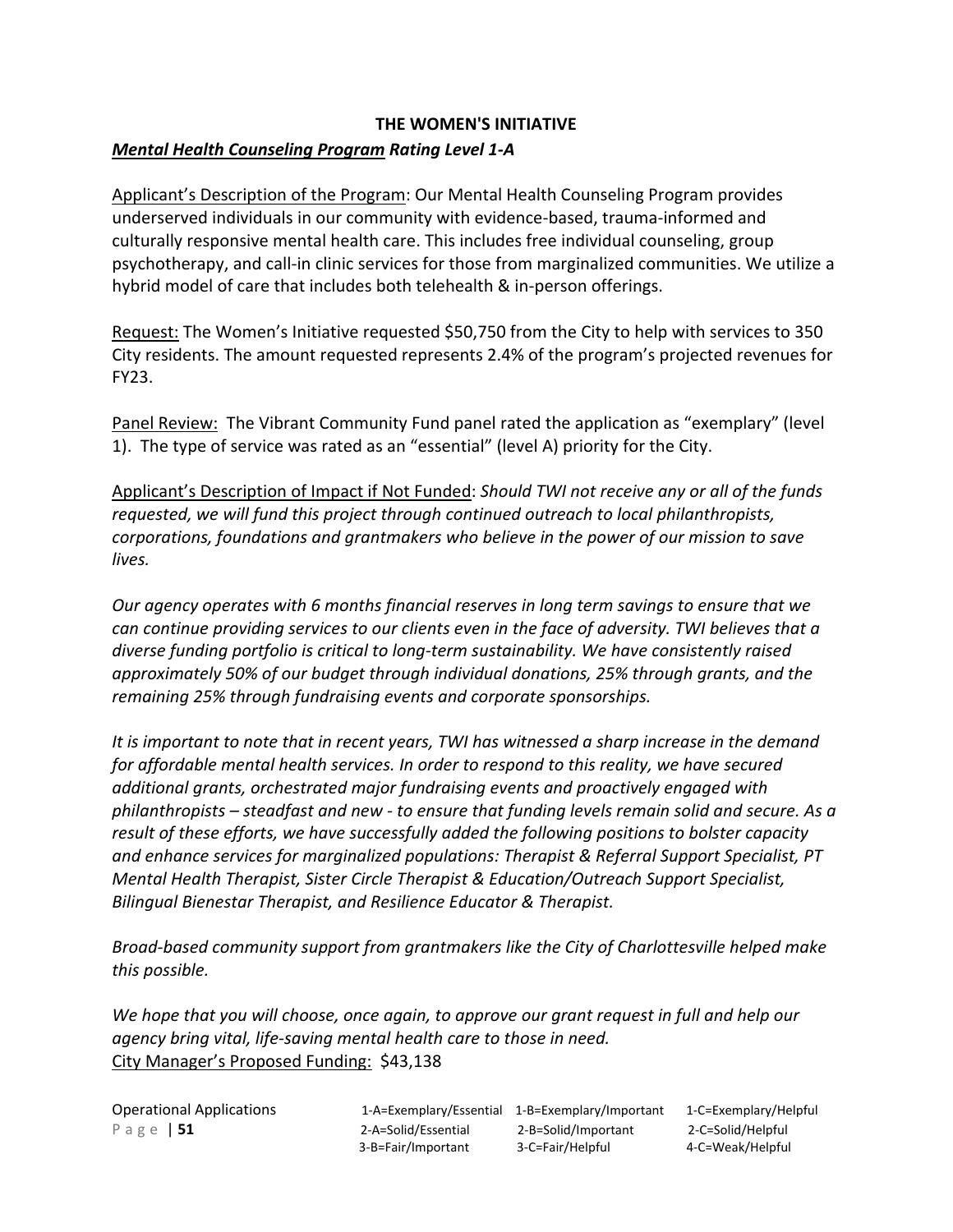# **ARTS AND CULTURAL APPLICATIONS**

# **DISCOVERY MUSEUM**

Proposed Project: The Virginia Discovery Museum respectfully requests \$25,000 from the City of Charlottesville for the Museum's general operational expenses. As a hands‐on children's museum with an elementary school‐aged admissions base, the Museum was particularly challenged by the COVID‐19 pandemic and closed for general admissions for 18 months. This long-term closure in the interest of public health led to a loss of over \$400,000 in expected revenue from daily admissions, field trips, programs, and birthday parties. In a typical year, nearly 50% of the Museum's revenue comes through admissions, program fees and events, so to have lost these income sources for 18 months will impact the Museum for several years to come. Though the Museum re‐opened for regular operating hours on September 7th, 2021, it is operating with a limited staff, which limits its ability to offer its typical programs and events. A \$25,000 grant from the City of Charlottesville will help the Museum resume normal operations and restore its traditional programmatic offering as it recovers from a year of significant financial hardship. The Museum is a beloved resource for all families in Charlottesville, and families deserve and expect a clean, safe, joyful experience each time they come to the Museum. \$25,000 in funding from the City of Charlottesville will ensure that VDM delivers this experience, and a way for families to learn, socialize and connect safely as our community recovers, together.

Amount requested: \$25,000

Panel review: The overall application was rated exemplary. The City Manager's Budget recommends funding of \$17,500.

# **FESTIVAL OF CULTURES**

Proposed Project: Piedmont Virginia Community College's Educational Foundation requests \$7,200 for general operating expenses for the May 2023 Festival of Cultures celebration. This free, full‐day family event celebrates Charlottesville's diverse community. This event helps overcome stereotypes, build cultural awareness, discourages racism and encourages unity.

#### Amount requested: \$7,200

Panel review: The overall application was rated as solid. The City Manager's Budget recommends funding of \$5,040.

#### **FESTIVAL OF THE BOOK**

Proposed Project: The Virginia Festival of the Book, a program of Virginia Humanities, brings together readers and writers to promote and celebrate books, reading, literacy, and literary culture through our annual Festival each March and through year‐round virtual events. We request funding for a specific program, the 2023 Virginia Festival of the Book, scheduled for March 22‐26, 2023, and for regular virtual programming offered throughout the fiscal year. Funds would support Festival operations, including staff members' extensive efforts to connect with almost 200 community partners, including local nonprofit organizations, venues, booksellers, schools, PVCC and University departments and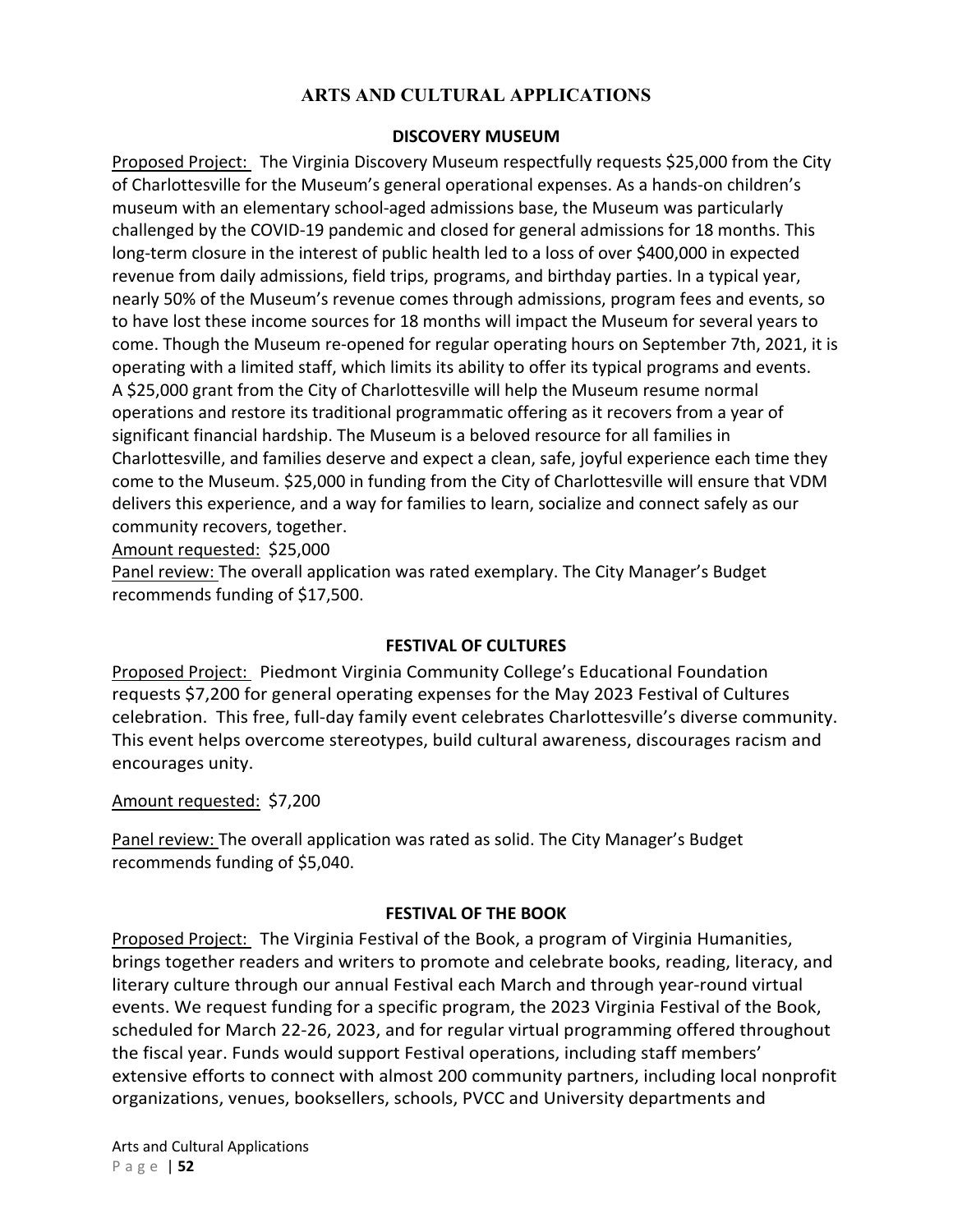institutes; to plan with dozens of local educators to develop programs for young readers; to coordinate about 165 volunteers; and to develop programming in support of our community.

Amount requested: \$16,550

Panel review: The overall application was rated as exemplary. The City Manager's Budget recommends funding of \$11,585.

# **JEFFERSON SCHOOL**

Proposed Project: The Jefferson School African American Heritage Center (JSAAHC) Education and Digital Humanities Program offers life‐long learners interdisciplinary learning opportunities that highlight the role African Americans have played in American history. The Center seeks funding of \$90,000 to support three positions in its Education Program: Chief Curator of Education, Assistant Curator of Education and Public Programs and Research Fellow for our Isabella Gibbons Local History and Digital Humanities Center. The chief curator of education is primarily responsible for the Center's K‐12 programs, which include the design and execution of its teacher training program, school tours, our Trailblazers museum studies program for high school students, and our Eko Ise arts education program. The assistant education curator of public programs is responsible for our adult programming including Evelyn Barbour Lectures, Charlottesville Players Guild and the six public programs we produce annually. This position was created to manage the Center's pivot to virtual programming as a consequence of COVID‐19. The research fellow for the Isabella Gibbons Local History and Digital Humanities Center (IGLHDH Center) facilitates research projects that reveal the impact of race on the Charlottesville historic and contemporary landscape. This research is vital to the JSAAHC's K‐12 education efforts as well as the development of the Center's permanent exhibitions and public programs. Through the funding of these positions the Center supports the City's cultural infrastructure as well as responds to its expressed interest in social justice, equity and youth education.

# Amount requested: \$90,000

Panel review: The overall application was rated as solid. The City Manager's Budget recommends funding of \$36,000.

# **LIGHTHOUSE STUDIOS VINEGAR HILL THEATER**

Proposed Project: Founded in 1976, Light House Studio (LH) owns and operates the historic Vinegar Hill Theatre (VHT) and after a 2015 renovation, uses the space as a teaching studio for youth filmmaking and fully operational cinema. Without this venue, a community hub for guests, collaborative partners, and educational offerings would leave a void. VHT provides a versatile 183 seat venue for film screenings and discussions that would not

Operational Applications 1‐A=Exemplary/Essential 1‐B=Exemplary/Important 1‐C=Exemplary/Helpful Page | **53** 2‐A=Solid/Essential 2‐B=Solid/Important 2‐C=Solid/Helpful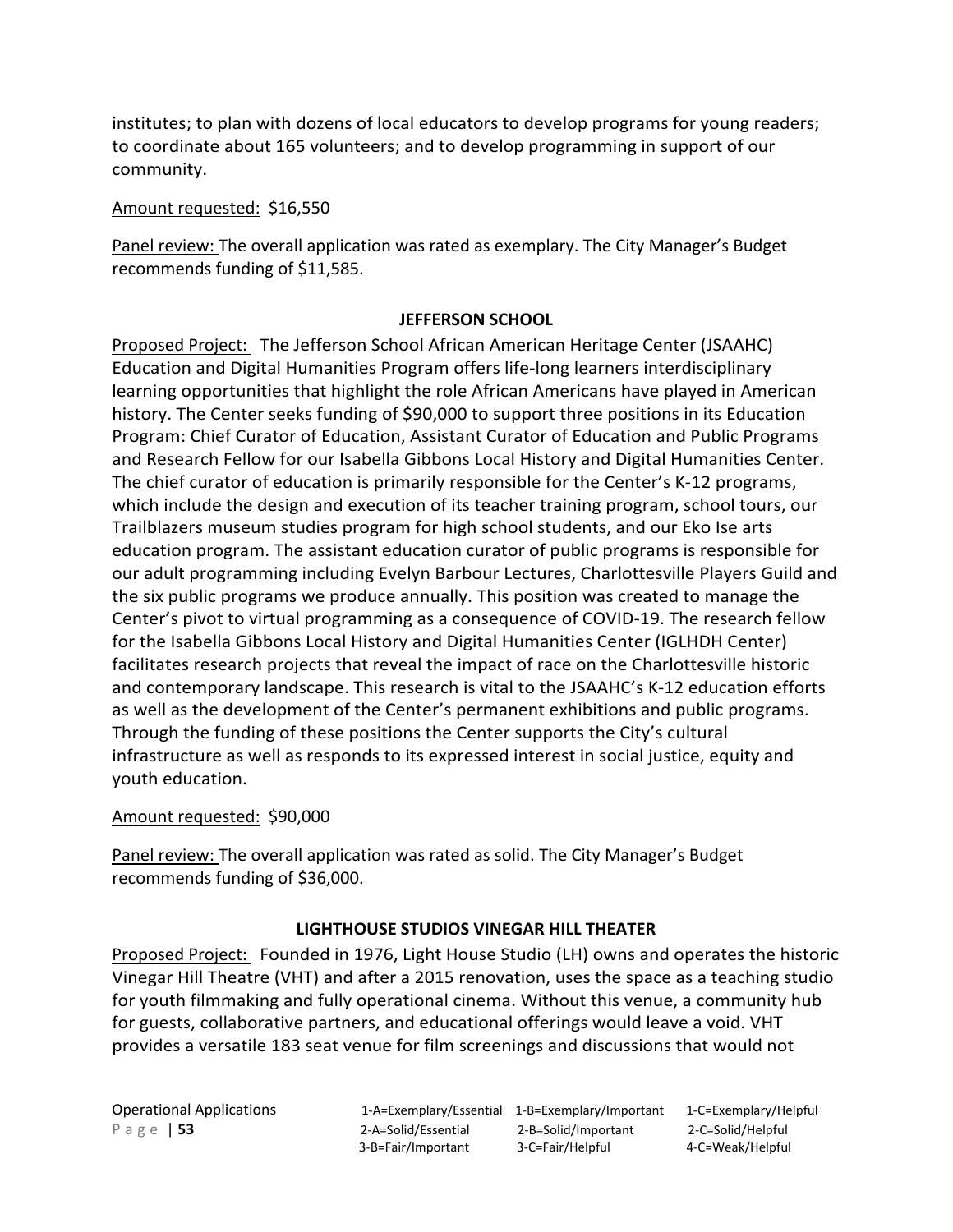having other viewing options available. This professional setting offers students a screening opportunity to present their work and offers schools, businesses, and other organizations a discounted or free facility to present films or programs. Discussions over issues of gender, race, the environment, and ways to improve our local area take place at VHT, so that it is not just a community event space, but also a resource to leverage film as a tool for communication and catalyst for change. Our program most closely aligns with city priorities: Racial Equity and Youth/School. The VHT request is for \$30,000 for FY23 which will bring economic impact to the Downtown area as city businesses, organizations, and schools receive free or discounted rates; maintain inclusivity through low ticket prices; enhance marketing efforts for both stu-dents and Light House films; grow collaborations with local businesses and organizations; and provide discounted or free advertising space within screenings for city businesses or events. In addition to screening Light House student films, LH also screens films at VHT that enrich our community and benefit our city economically, culturally, and socially. For this film and event programming, we have been grateful to receive Charlottesville City Arts & Culture funding in the past and hope that Charlottesville will continue to support our unique and valuable space.

#### Amount requested: \$30,000

Panel review: The overall application was rated as solid. The City Manager's Budget recommends funding of \$12,000.

## **LIGHT HOUSE STUDIO EDUCATIONAL PROGRAMS**

Proposed Project: Light House Studio (LH) Educational Programs provides an opportunity for youth from across Charlottesville to access art education by using film at school, in an after‐ school setting, within the community, through other nonprofit organizations and through corrections and other social services groups. LH requests \$16,000‐only 3% of annual opera/ng budget‐ to directly support over 100 educational programs delivered throughout the upcoming calendar year. In the past, LH has diligently worked to secure funds to provide programming within the City Schools and with basic need social service organizations to keep youth safe, engaged, and challenged in a creative environment. The support of the City is integral in order to offer City school partnerships and address the need for quality after‐school programs by serving all interested youth, regardless of ability to pay. The award-winning programs focus on combining life skills, social skills, creativity, and traditional core topics like writing, communication, presentation, and research through sustained community partnerships and professional mentorships. LH submits student work to national festival opportunities highlighting these learned skills. In addition to teaching artistic and media skills, our workshops support Virginia graduation requirements beyond the classroom.

#### Amount Requested: \$16,000

Panel Review: The overall application was rated exemplary. The City Manager's Office recommends funding at \$11,200.

| <b>Operational Applications</b> |                     | 1-A=Exemplary/Essential 1-B=Exemplary/Important | 1-C=Exemplary/Helpful |
|---------------------------------|---------------------|-------------------------------------------------|-----------------------|
| Page $ 54 $                     | 2-A=Solid/Essential | 2-B=Solid/Important                             | 2-C=Solid/Helpful     |
|                                 | 3-B=Fair/Important  | 3-C=Fair/Helpful                                | 4-C=Weak/Helpful      |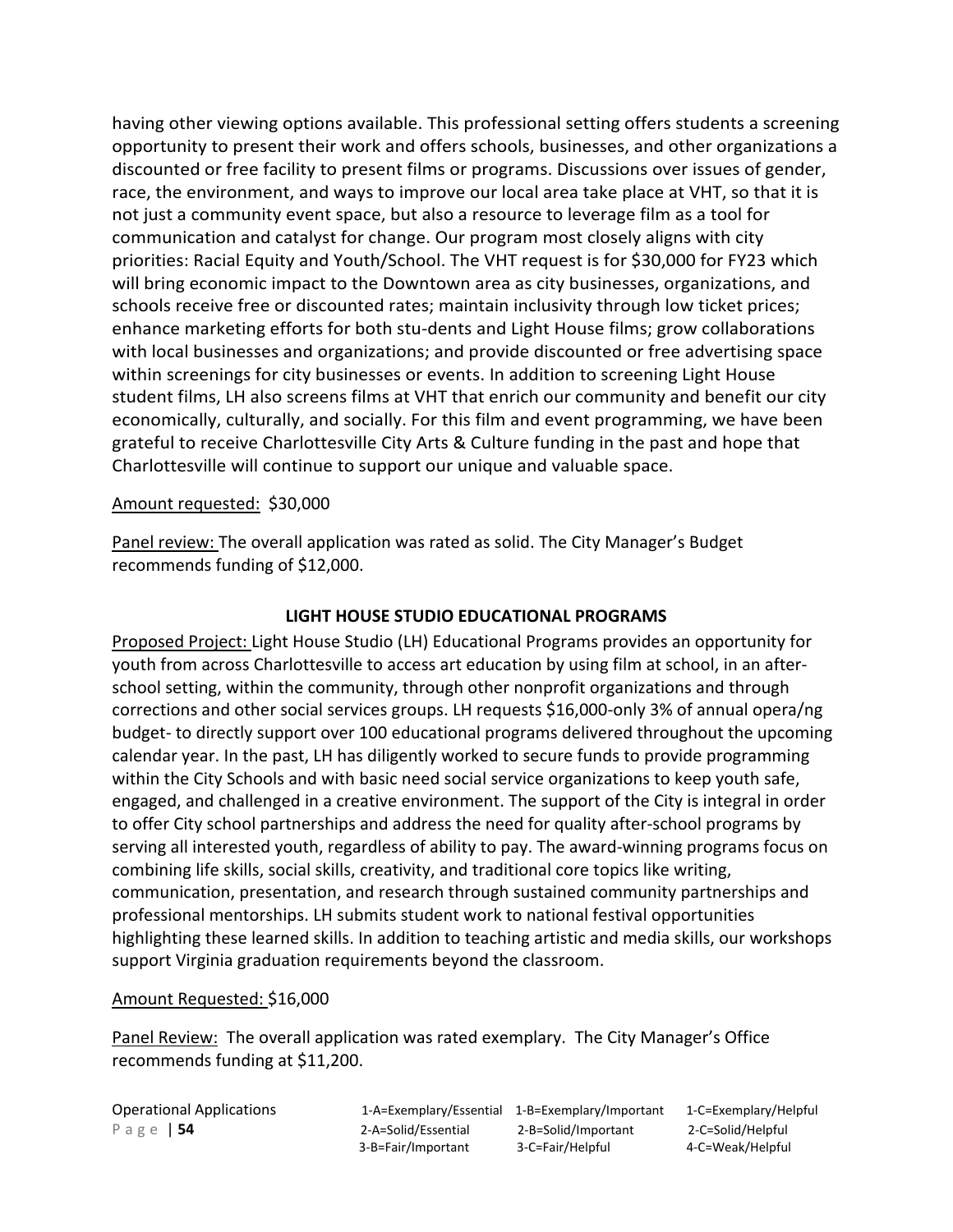#### **NEW CITY ARTS**

Proposed Project: New City Arts Initiative requests \$30,000 from the City of Charlottesville for FY23 general operating expenses. 75% of New City's operating budget goes towards program expenses. Working to make Charlottesville a more livable place for artists by creating connections between artists and unique audiences through creative conversations, art spaces, and community‐building collaborations, New City Arts provides approximately 45 free or low‐cost opportunities for the local community to connect with Charlottesville artists through exhibitions at Welcome Gallery, artist talks, grant making for artists, creative workshops, youth programming, artwork exchanges, and creative placemaking initiatives. 100% of programs are free or low‐cost.

#### Amount requested: \$30,000

Panel review: The overall application was rated as solid. The City Manager's Budget recommends funding of \$12,000.

# **PARAMOUNT THEATER**

Proposed Project: In order to meet the unprecedented challenges before us, and ensure that The Paramount Theater can and will endure to educate, enchant, enrich, and enlighten future generations, we ask the City of Charlottesville, through Vibrant Community Fund, for grant support today at this critical moment to ensure The Paramount Theater is not only a place to remember the past, but to celebrate the future. Critical support in response to this urgent plea, will help us to:

- Retain essential, dedicated, skilled personnel able to keep the operations running.
- Introduce members of our community to high-quality, diverse, live and screened programing who may otherwise not have opportunities to participate. The Paramount welcomes an average of 1,500 community members each year with complimentary tickets through the Mary P. Reese Community Access Fund.
- Ensure an accessible environment with open captioning, interpreters, and sensory‐friendly programming.
- Host free community events and celebrations throughout the year, from movie screenings and Historic Tours to ACC Basketball and World Cup Soccer on the Big Screen.
- Extend a discounted rental rate to approximately 40 local nonprofits each year to help further their missions. These groups range from the Virginia Film Festival, Light House Studio, Literacy Volunteers, UVA's Office for Diversity, Equity and Inclusion and many more.
- Continue to implement new processes, cleaning procedures, and building modifications to provide a safe and healthy environment for patrons and staff.
- Maintain our treasured, historic facility through timely repairs and regular maintenance. The integrity of this historic community building must be sustained.

Operational Applications 1‐A=Exemplary/Essential 1‐B=Exemplary/Important 1‐C=Exemplary/Helpful Page | **55** 2‐A=Solid/Essential 2‐B=Solid/Important 2‐C=Solid/Helpful 3‐B=Fair/Important 3‐C=Fair/Helpful 4‐C=Weak/Helpful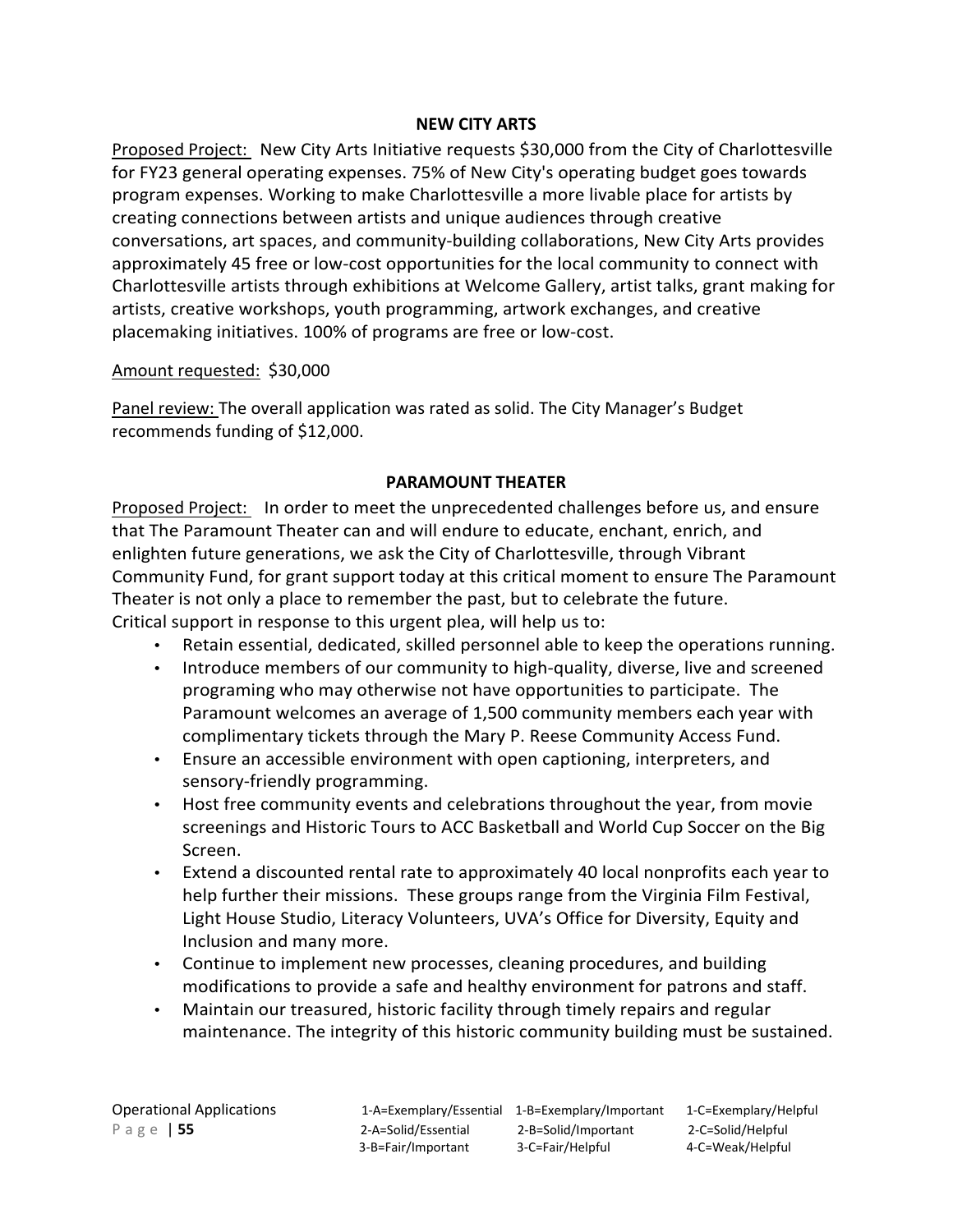• Re-establish working capital that will enable the Theater to contract with highquality performers as soon as the COVID restrictions are lifted and patrons can safely return to the Theater.

# Amount requested: \$25,000

Panel review: The overall application was rated as exemplary. The City Manager's Budget recommends funding of \$17,500.

#### **VIRGINIA FILM FESTIVAL**

Proposed Project: The VAFF respectfully requests funding of \$15,200 from the City of Charlottesville in support of general operating expenses in the 2022‐2023 fiscal year, which in turn supports our five-day Festival held annually in October as well as our year-round community programming and Outreach & Education programs.

#### Amount requested: \$15,000

Panel review: The overall application was rated as exemplary. The City Manager's Budget recommends funding of \$10,500.

#### **MUSIC RESOURCE CENTER**

Proposed Project: Founded in 1995, the Music Resource Center (MRC) has contributed to the city of Charlottesville's cultural infrastructure for over 25 years. We operate a drop‐in afterschool program to the 6th‐12th grade students of the Charlottesville area that includes unlimited access to our top‐notch facility, recording services, lessons and workshops, and a wide variety of instruments and equipment*.* Over the years, thousands of young musicians and dancers have honed their skills and have written, recorded, and choreographed countless original works while participating in our program. Our members have also performed at hundreds of live events in the area, including the winner of our annual Battle of the Bands performing at Fridays After Five in recent years. Many of our alumni are still active members of our local arts community, including Nathaniel Star, Ike Anderson, Atreyu Jackson, and Harli Saxon.

As an after‐school program for middle‐ and high‐schoolers, we are best aligned with the city's Youth/School priority area. In a typical year, the MRC will see about 200‐300 teens and pre‐ teens. Around 2/3 of our members come from low-income households, half live in a singleparent household, in foster care or group homes, or with a non‐parent family member, and around 60% of our members are BIPOC. While just under half of our participants are residents of the City of Charlottesville, they account for about 2/3 of the time spent at the center. Our participants pay an annual fee that is based on their household income (for example, youths living at or below the poverty line pay \$1 for their annual membership, and the highest fee is \$200 per year). While here, our members take advantage of the wide array of options available to them, including working on digital music, dancing, practicing instruments, or recording and

Operational Applications 1‐A=Exemplary/Essential 1‐B=Exemplary/Important 1‐C=Exemplary/Helpful Page | **56** 2‐A=Solid/Essential 2‐B=Solid/Important 2‐C=Solid/Helpful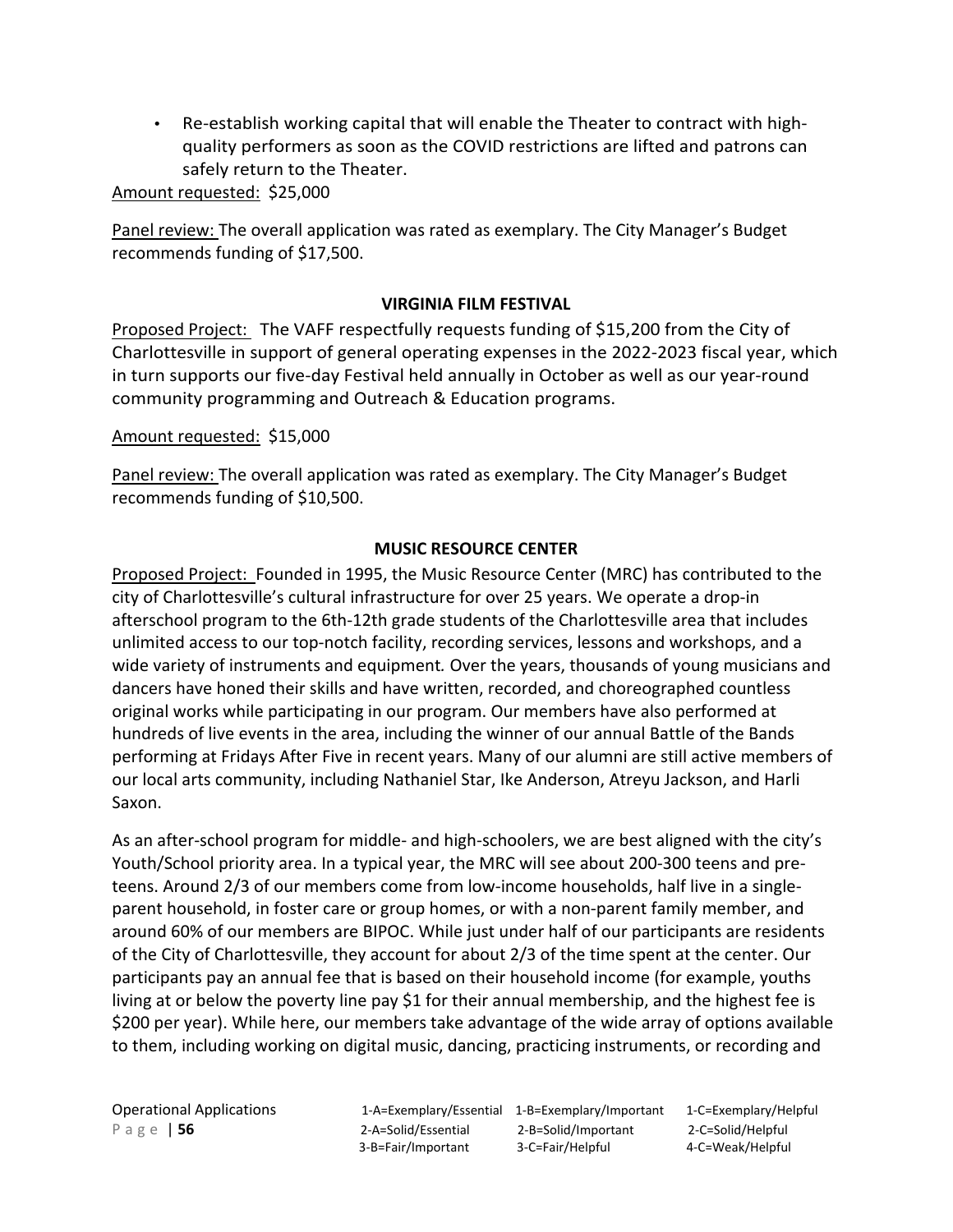mixing original music. They can also choose to participate in individual lessons and/or group camps and workshops, offered throughout the year, conducted by our skilled staff, community partners, and devoted volunteers. Regardless of the way they choose to participate in our programming, all our members develop friendships with other kids they may not have met otherwise, and receive mentorship, guidance, and support from our staff. This combination of resources has resulted in a vibrant, creative space for our area's teenagers to broaden their artistic horizons and create music that is meaningful to them.

#### Amount Requested: \$11,395

Panel Review: The overall application was rated as solid. The City Manager's Budget recommends funding of \$4,558.

# **THE BRIDGE PROGRESSIVE ARTS INITIATIVE**

Proposed Project: The Bridge Progressive Arts Initiative requests \$25,000 for FY23 general operating expenses to support expanded community‐driven art & cultural programs. The Bridge is a cultural hub of Charlottesville offering inclusive opportunities for creative thinking and artistic pursuits while providing resources and methodology for meaningful arts engagement throughout the community. The Bridge is a dynamic organization serving artists and thinkers who want to share knowledge, challenge one another, and engage in the progressive expression of diverse ideas. We provide resources and programs to engage the breadth of contemporary creative culture. We are a grassroots organization, taking programming direction from a programming committee of working artists, activists, arts advocates, and representatives from a wide array of cultural institutions who understand the value in coalition‐building around the arts. We build robust partnerships with organizations throughout Charlottesville and Albemarle to facilitate cultural opportunities that root people in place, spark connection, and help us learn more about ourselves and each other. The board of The Bridge is composed entirely of lower and middle income earners devoutly investing their time and energy in the ongoing health and success of the organization. The Bridge serves as a laboratory for understanding and responding to social issues. This results in stronger social ties, deeper connection to Place, more vibrant community identity, and a better understanding of ourselves and each other.

# Amount Requested: \$25,000

Panel Review: The overall application was rated as solid. The City Manager's Budget recommends funding of \$10,000.

#### **LIVE ARTS**

Proposed Project: As we look forward to a return to full operations under the direction of our new artistic director and with a renewed commitment to diversity, equity, and inclusion, we ask that the City of Charlottesville consider a grant in the amount of \$20,000 to support our general

Operational Applications 1‐A=Exemplary/Essential 1‐B=Exemplary/Important 1‐C=Exemplary/Helpful Page | **57** 2‐A=Solid/Essential 2‐B=Solid/Important 2‐C=Solid/Helpful